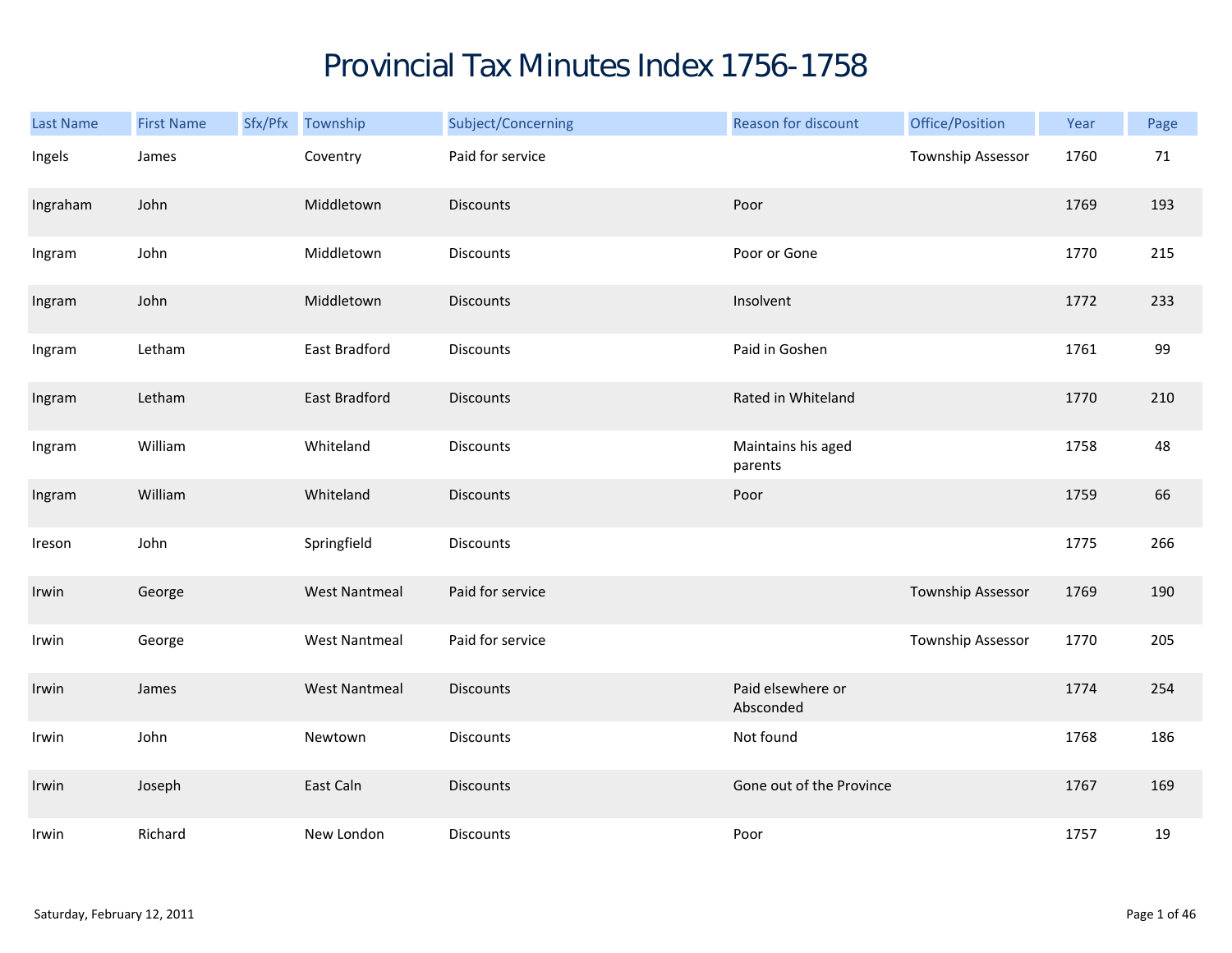| Last Name | <b>First Name</b> | Sfx/Pfx Township     | Subject/Concerning                                               | <b>Reason for discount</b> | Office/Position      | Year | Page |
|-----------|-------------------|----------------------|------------------------------------------------------------------|----------------------------|----------------------|------|------|
| Irwin     | Richard           | Oxford               | <b>Discounts</b>                                                 | Poor                       |                      | 1769 | 203  |
| Irwin     | William           | West Fallowfield     | Discounts                                                        |                            |                      | 1778 | 282  |
| Israel    | Peter             | Lower Darby          | <b>Discounts</b>                                                 | Poor                       |                      | 1771 | 228  |
| Ives      | Edward            | <b>East Nantmeal</b> | <b>Discounts</b>                                                 | Poor, Gone or Under age    |                      | 1772 | 238  |
| Jack      | Andrew            |                      | <b>Discounts</b>                                                 | Enlisted &/or Poor         |                      | 1777 | 279  |
| Jack      | James             | Chester              | <b>Discounts</b>                                                 | Dead or Gone Away          |                      | 1766 | 158  |
| Jack      | James             | East Caln            | <b>Discounts</b>                                                 | Under age                  |                      | 1767 | 169  |
| Jack      | John              | <b>West Nantmeal</b> | Discounts                                                        | Twice charged              |                      | 1757 | 30   |
| Jack      | John              | London Britain       | <b>Discounts</b>                                                 | Out of the county          |                      | 1771 | 230  |
| Jack      | Robert            | Chester              | Neglected or refused to pay tax                                  |                            |                      | 1762 | 109  |
| Jackson   | Caleb             | East Marlborough     | Paid for service                                                 |                            | Township Assessor    | 1776 | 270  |
| Jackson   | David             | Chester              | Discounts                                                        | Has no horse               |                      | 1768 | 184  |
| Jackson   | David             | Oxford               | <b>Discounts</b>                                                 |                            |                      | 1770 | 214  |
| Jackson   | Isaac             | New Garden           | Refused to serve as tax collector, property<br>seized by sheriff |                            | <b>Tax Collector</b> | 1765 | 148  |
| Jackson   | James             | Oxford               | <b>Discounts</b>                                                 | Absconded                  |                      | 1762 | 109  |
| Jackson   | James             | Lower Darby          | <b>Discounts</b>                                                 | Paid in Kingsess           |                      | 1771 | 228  |
| Jackson   | James             | Lower Darby          | <b>Discounts</b>                                                 | Paid in Kingsess           |                      | 1774 | 258  |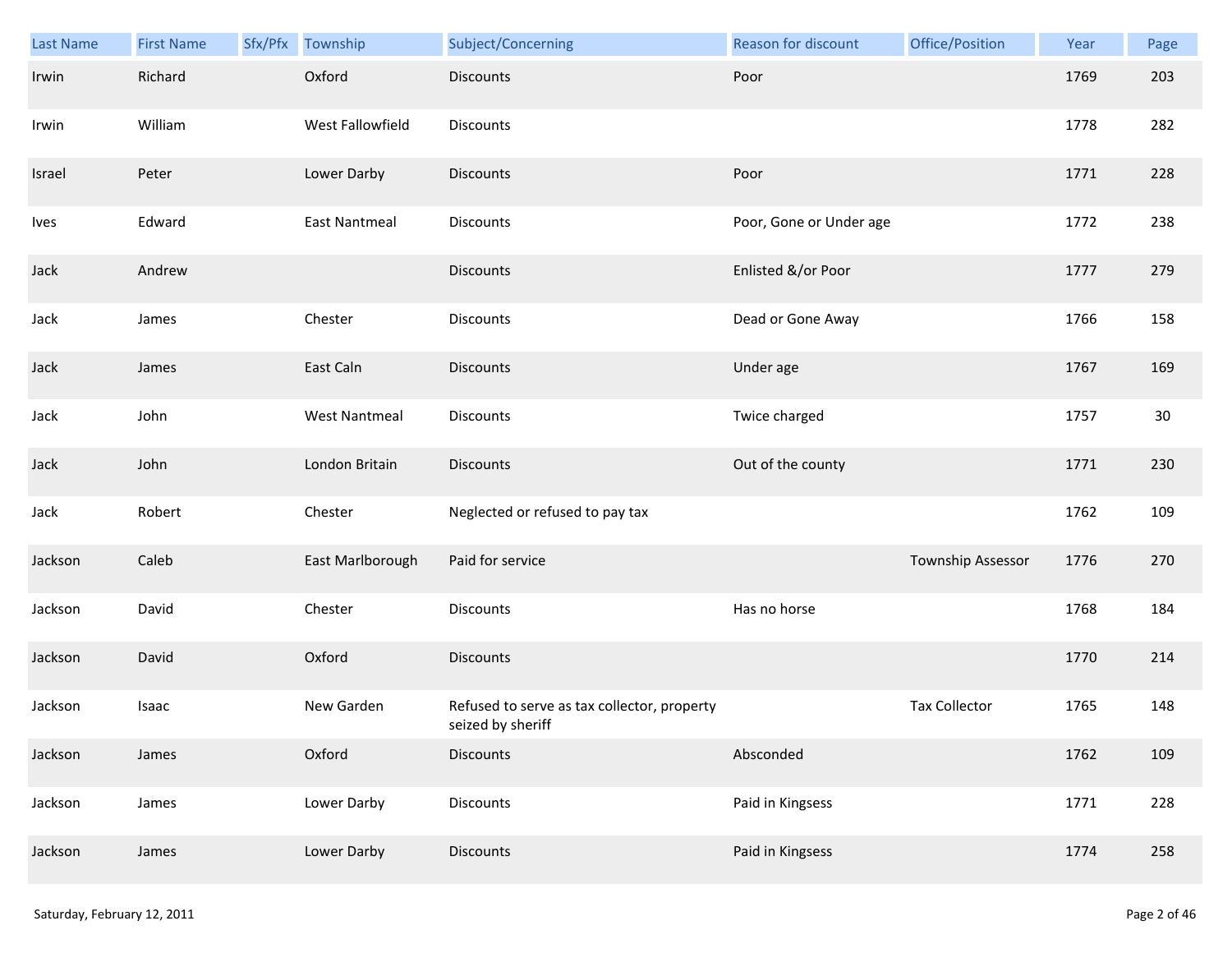| Last Name | <b>First Name</b> | Sfx/Pfx Township     | Subject/Concerning              | <b>Reason for discount</b> | Office/Position   | Year | Page  |
|-----------|-------------------|----------------------|---------------------------------|----------------------------|-------------------|------|-------|
| Jackson   | John              | Lower Chichester     | Discounts                       | Overrated                  |                   | 1757 | 19    |
| Jackson   | John              | East Marlborough     | <b>Discounts</b>                | Dead                       |                   | 1757 | 29    |
| Jackson   | John              | East Marlborough     | Neglected or refused to pay tax |                            |                   | 1757 | 9     |
| Jackson   | John              | Uwchlan              | <b>Discounts</b>                | Paid in Vincent            |                   | 1771 | 226   |
| Jackson   | Jonathan          | East Marlborough     | Paid for service                |                            | Township Assessor | 1760 | 73    |
| Jackson   | Josiah            | Charlestown          | <b>Discounts</b>                | Absconded                  |                   | 1771 | 223   |
| Jackson   | Josiah            | West Whiteland       | Discounts                       | Not found                  |                   | 1772 | 242   |
| Jackson   | Robert            | Oxford               | <b>Discounts</b>                | Absconded                  |                   | 1766 | 157   |
| Jackson   | Thomas            | <b>East Nantmeal</b> | <b>Discounts</b>                | Low circumstances          |                   | 1774 | 257   |
| Jackson   | William           | London Grove         | Neglected or refused to pay tax |                            |                   | 1757 | $9\,$ |
| Jacob     | John              | Charlestown          | Discounts                       |                            |                   | 1766 | 160   |
| Jacobs    | George            | <b>West Bradford</b> | <b>Discounts</b>                | Poor                       |                   | 1766 | 156   |
| Jacobs    | George            | West Bradford        | Discounts                       | Enlisted &/or Poor         |                   | 1777 | 280   |
| Jacobs    | John              | Whiteland            | <b>Discounts</b>                | Overrated                  |                   | 1758 | 42    |
| Jacobs    | John              | Uwchlan              | <b>Discounts</b>                | Paid in Whiteland          |                   | 1758 | 47    |
| Jacobs    | John              | West Whiteland       | Discounts                       | Overrated                  |                   | 1768 | 183   |
| Jacobs    | Richard           | Charlestown          | Neglected or refused to pay tax |                            |                   | 1758 | 46    |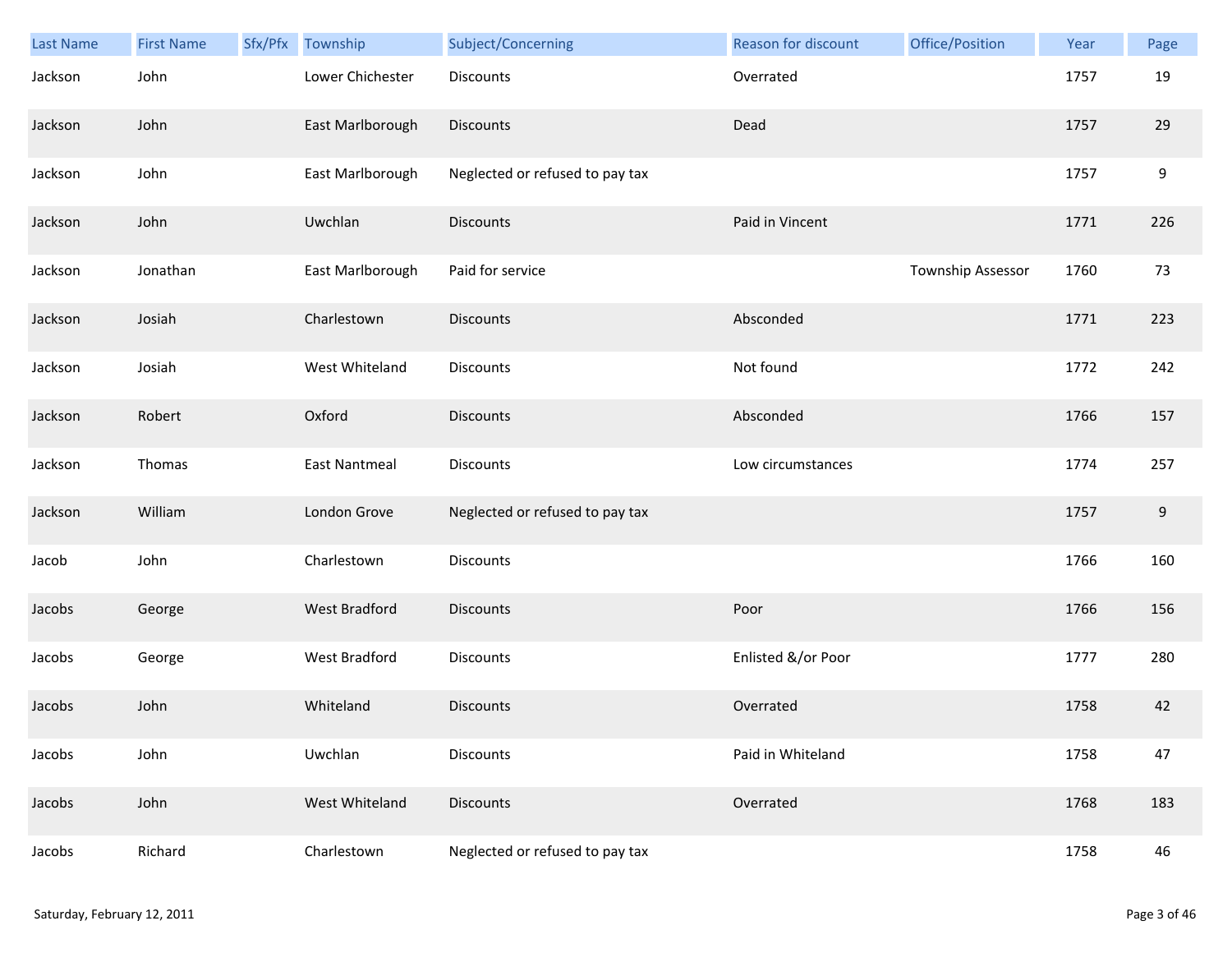| <b>Last Name</b> | <b>First Name</b> | Sfx/Pfx | Township             | Subject/Concerning                    | <b>Reason for discount</b>     | Office/Position               | Year | Page |
|------------------|-------------------|---------|----------------------|---------------------------------------|--------------------------------|-------------------------------|------|------|
| Jacobs           | Richard           |         | London Grove         | House where appeals will be held      |                                |                               | 1766 | 162  |
| Jacobs           | Richard           |         | London Grove         | House where appeals will be held      |                                |                               | 1767 | 172  |
| Jacobs           | Richard           |         | London Grove         | House where appeals will be held      |                                |                               | 1768 | 189  |
| Jacobs           | Richard           |         | London Grove         | House where next meeting will be held |                                |                               | 1769 | 191  |
| James            | Aaron             |         | Willistown           | <b>Discounts</b>                      | Poor                           |                               | 1770 | 213  |
| James            | Benjamin          |         | Tredyffrin           | <b>Discounts</b>                      | Under age                      |                               | 1766 | 156  |
| James            | Benjamin          |         | Middletown           | <b>Discounts</b>                      | Gone                           |                               | 1772 | 240  |
| James            | Caleb             |         | Middletown           | Paid for service                      |                                | Township Assessor             | 1770 | 208  |
| James            | Caleb             |         | Middletown           | Paid for service                      |                                | Township Assessor             | 1771 | 227  |
| James            | Caleb             |         | Middletown           | Paid for service                      |                                | Township Assessor             | 1772 | 237  |
| James            | Caleb             |         |                      | Paid for service                      |                                | <b>County Assessor</b>        | 1773 | 251  |
| James            | Caleb             |         | Middletown           | Paid for service                      |                                | Township<br>Assessor (former) | 1774 | 253  |
| James            | Caleb             |         | Westtown             | Paid for service                      |                                | <b>Township Assessor</b>      | 1776 | 272  |
| James            | David             |         | <b>East Nantmeal</b> | Discounts                             | Absconded                      |                               | 1757 | 24   |
| James            | David             |         | Tredyffrin           | <b>Discounts</b>                      | Paid in Philadelphia<br>County |                               | 1763 | 123  |
| James            | Enoch             |         | East Caln            | <b>Discounts</b>                      | Under age                      |                               | 1760 | 79   |
| James            | Enoch             |         | Tredyffrin           | <b>Discounts</b>                      |                                |                               | 1768 | 184  |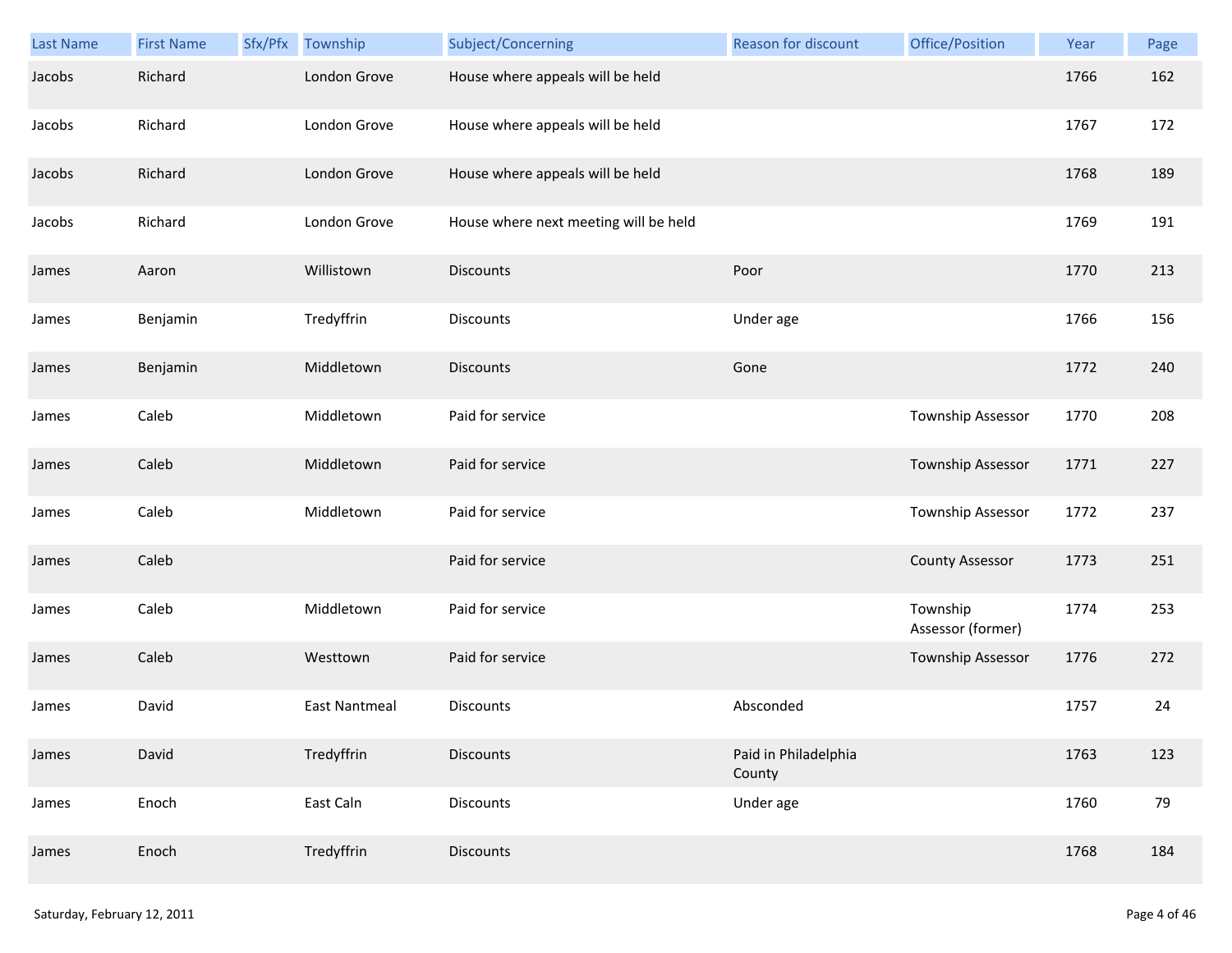| Last Name | <b>First Name</b> | Sfx/Pfx | Township    | Subject/Concerning                                                                | Reason for discount | Office/Position | Year | Page   |
|-----------|-------------------|---------|-------------|-----------------------------------------------------------------------------------|---------------------|-----------------|------|--------|
| James     | Jacob             |         | Pikeland    | <b>Discounts</b>                                                                  | Insolvent           |                 | 1772 | 242    |
| James     | James             |         | Londonderry | <b>Discounts</b>                                                                  | Absconded           |                 | 1761 | 98     |
| James     | John              |         | Charlestown | <b>Discounts</b>                                                                  | Enlisted            |                 | 1759 | 61     |
| James     | Joseph            |         |             | Present at meeting                                                                |                     | Commissioner    | 1757 | 24     |
| James     | Joseph            |         |             | Present at meeting                                                                |                     | Commissioner    | 1757 | $27\,$ |
| James     | Joseph            |         |             | Present at meeting                                                                |                     | Commissioner    | 1757 | 31     |
| James     | Joseph            |         |             | Present at meeting                                                                |                     | Commissioner    | 1758 | 32     |
| James     | Joseph            |         |             | Present at meeting                                                                |                     | Commissioner    | 1758 | 33     |
| James     | Joseph            |         |             | Present at meeting                                                                |                     | Commissioner    | 1758 | 34     |
| James     | Joseph            |         |             | Present at meeting                                                                |                     | Commissioner    | 1758 | 35     |
| James     | Joseph            |         |             | Present at meeting                                                                |                     | Commissioner    | 1758 | 36     |
| James     | Joseph            |         |             | Ordered Constables to bring in a<br>certificate of all taxables held within their |                     | Commissioner    | 1758 | 38     |
| James     | Joseph            |         |             | Present at meeting                                                                |                     | Commissioner    | 1758 | 39     |
| James     | Joseph            |         |             | Present at meeting                                                                |                     | Commissioner    | 1758 | 40     |
| James     | Joseph            |         |             | Present at meeting                                                                |                     | Commissioner    | 1758 | 41     |
| James     | Joseph            |         |             | Present at meeting                                                                |                     | Commissioner    | 1758 | 43     |
| James     | Joseph            |         |             | Paid for service                                                                  |                     | Commissioner    | 1758 | 44     |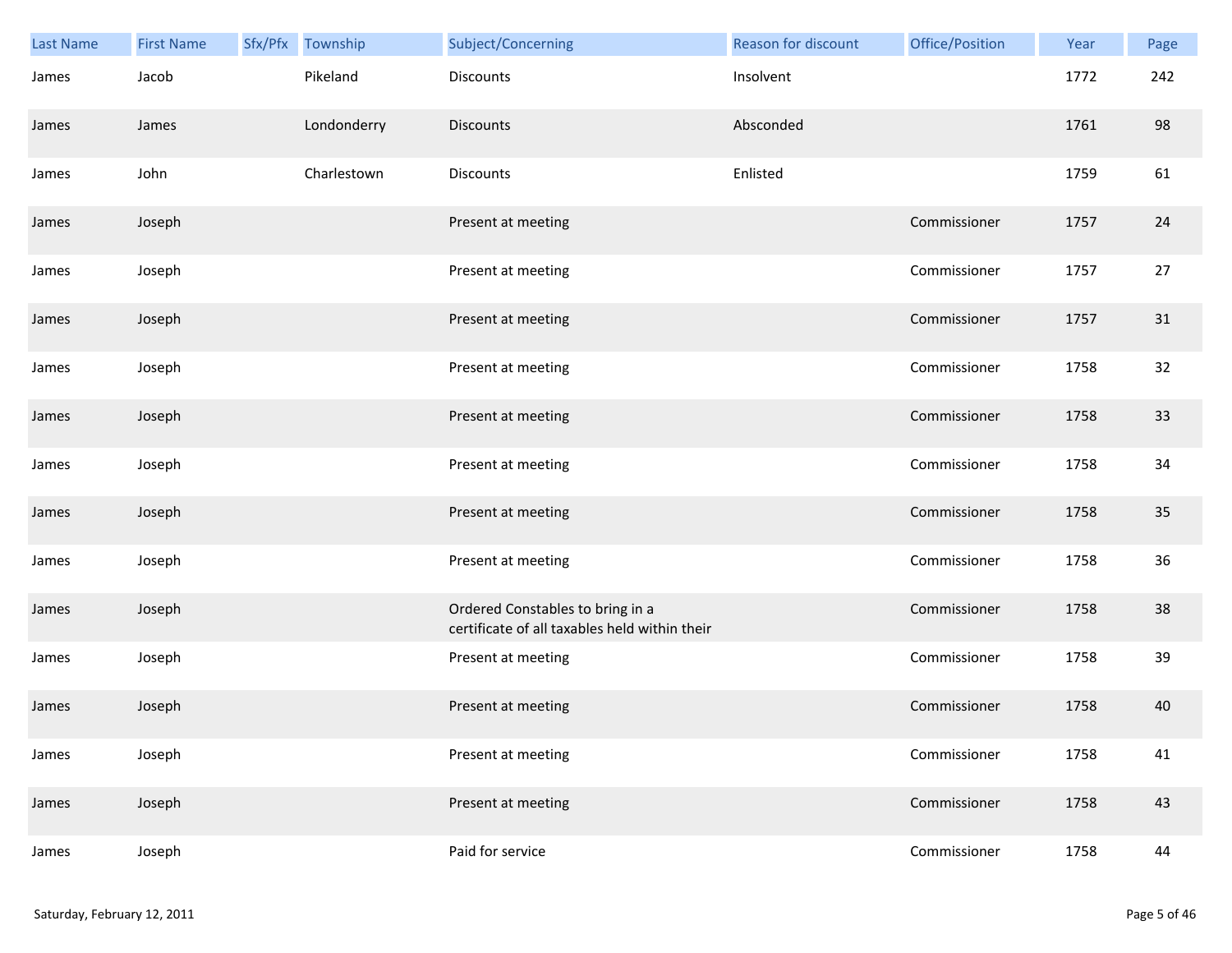| Last Name | <b>First Name</b> | Sfx/Pfx Township | Subject/Concerning | Reason for discount | Office/Position | Year | Page |
|-----------|-------------------|------------------|--------------------|---------------------|-----------------|------|------|
| James     | Joseph            |                  | Present at meeting |                     | Commissioner    | 1758 | 45   |
| James     | Joseph            |                  | Present at meeting |                     | Commissioner    | 1758 | 47   |
| James     | Joseph            |                  | Present at meeting |                     | Commissioner    | 1758 | 49   |
| James     | Joseph            |                  | Present at meeting |                     | Commissioner    | 1758 | 50   |
| James     | Joseph            |                  | Present at meeting |                     | Commissioner    | 1758 | 51   |
| James     | Joseph            |                  | Present at meeting |                     | Commissioner    | 1758 | 52   |
| James     | Joseph            |                  | Present at meeting |                     | Commissioner    | 1758 | 53   |
| James     | Joseph            |                  | Present at meeting |                     | Commissioner    | 1759 | 54   |
| James     | Joseph            |                  | Present at meeting |                     | Commissioner    | 1759 | 55   |
| James     | Joseph            |                  | Present at meeting |                     | Commissioner    | 1759 | 56   |
| James     | Joseph            |                  | Present at meeting |                     | Commissioner    | 1759 | 58   |
| James     | Joseph            |                  | Present at meeting |                     | Commissioner    | 1759 | 61   |
| James     | Joseph            |                  | Present at meeting |                     | Commissioner    | 1759 | 63   |
| James     | Joseph            |                  | Present at meeting |                     | Commissioner    | 1759 | 65   |
| James     | Joseph            |                  | Present at meeting |                     | Commissioner    | 1759 | 66   |
| James     | Joseph            |                  | Present at meeting |                     | Commissioner    | 1759 | 69   |
| James     | Joseph            |                  | Present at meeting |                     | Commissioner    | 1759 | 70   |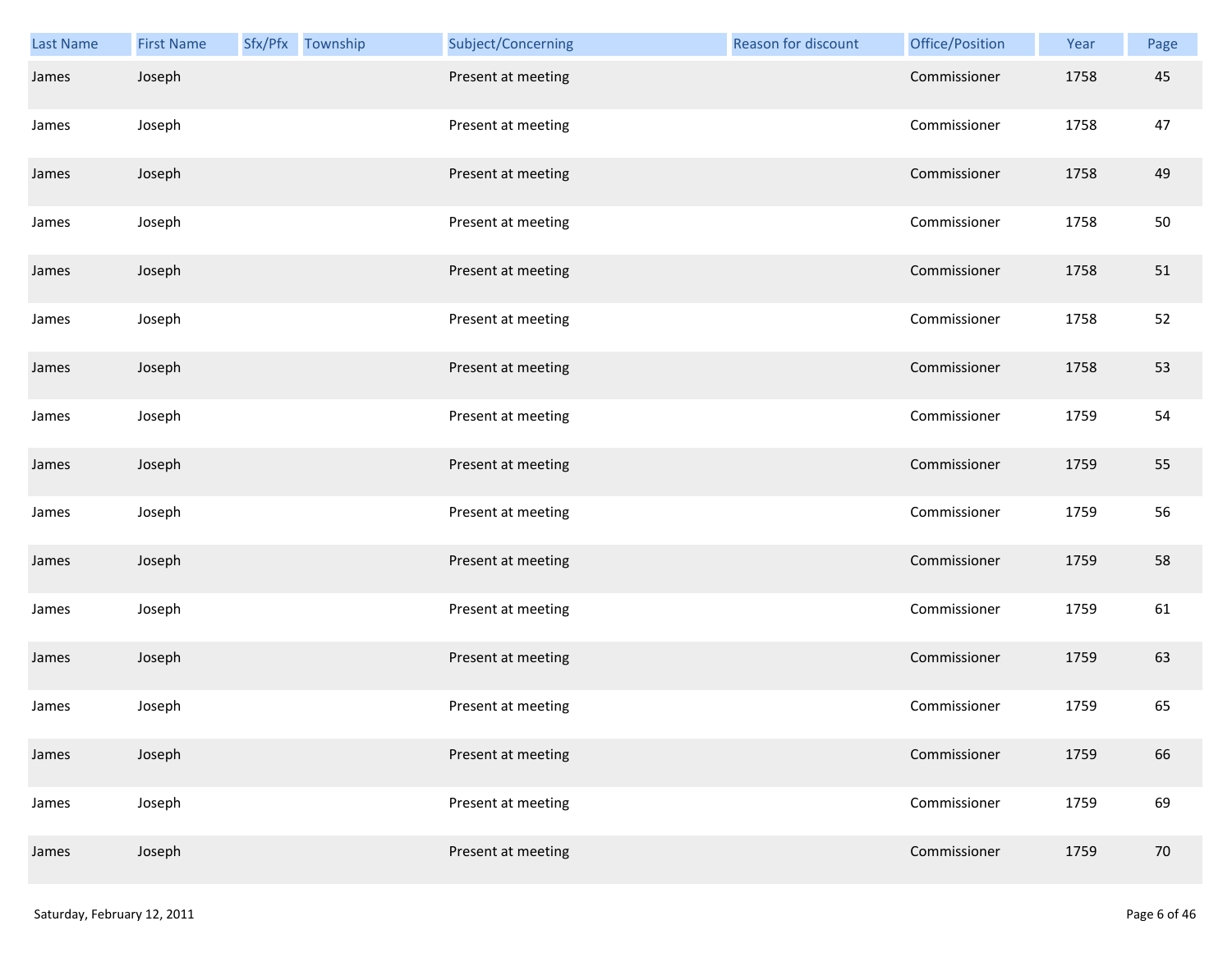| Last Name | <b>First Name</b> | Sfx/Pfx Township | Subject/Concerning              | Reason for discount | Office/Position   | Year | Page  |
|-----------|-------------------|------------------|---------------------------------|---------------------|-------------------|------|-------|
| James     | Joseph            |                  | Present at meeting              |                     | Commissioner      | 1760 | 71    |
| James     | Joseph            |                  | Present at meeting              |                     | Commissioner      | 1760 | 73    |
| James     | Joseph            |                  | Present at meeting              |                     | Commissioner      | 1760 | 74    |
| James     | Joseph            |                  | Paid for service                |                     | Commissioner      | 1760 | 75    |
| James     | Joseph            |                  | Present at meeting              |                     | Commissioner      | 1760 | 77    |
| James     | Joseph            |                  | Present at meeting              |                     | Commissioner      | 1760 | 78    |
| James     | Joseph            |                  | Present at meeting              |                     | Commissioner      | 1760 | 80    |
| James     | Joseph            |                  | Present at meeting              |                     | Commissioner      | 1760 | 82    |
| James     | Mankin            | Coventry         | Discounts                       | Gone                |                   | 1768 | 182   |
| James     | Micajah           | West Nottingham  | Refused to pay tax              |                     |                   | 1761 | 95    |
| James     | Micajah           | West Nottingham  | Discounts                       | Poor & Gone         |                   | 1772 | 243   |
| James     | Mordecai          | West Nottingham  | Neglected or refused to pay tax |                     |                   | 1757 | $9\,$ |
| James     | Mordecai          | West Nottingham  | Refused to pay tax              |                     |                   | 1761 | 95    |
| James     | Samuel            | West Whiteland   | Paid for service                |                     | Township Assessor | 1776 | 271   |
| James     | Thomas            | Chester          | Discounts                       | Gone                |                   | 1770 | 215   |
| James     | Thomas            | Middletown       | <b>Discounts</b>                | Ran away            |                   | 1772 | 242   |
| James     | Thomas            | Middletown       | Discounts                       | Gone                |                   | 1773 | 252   |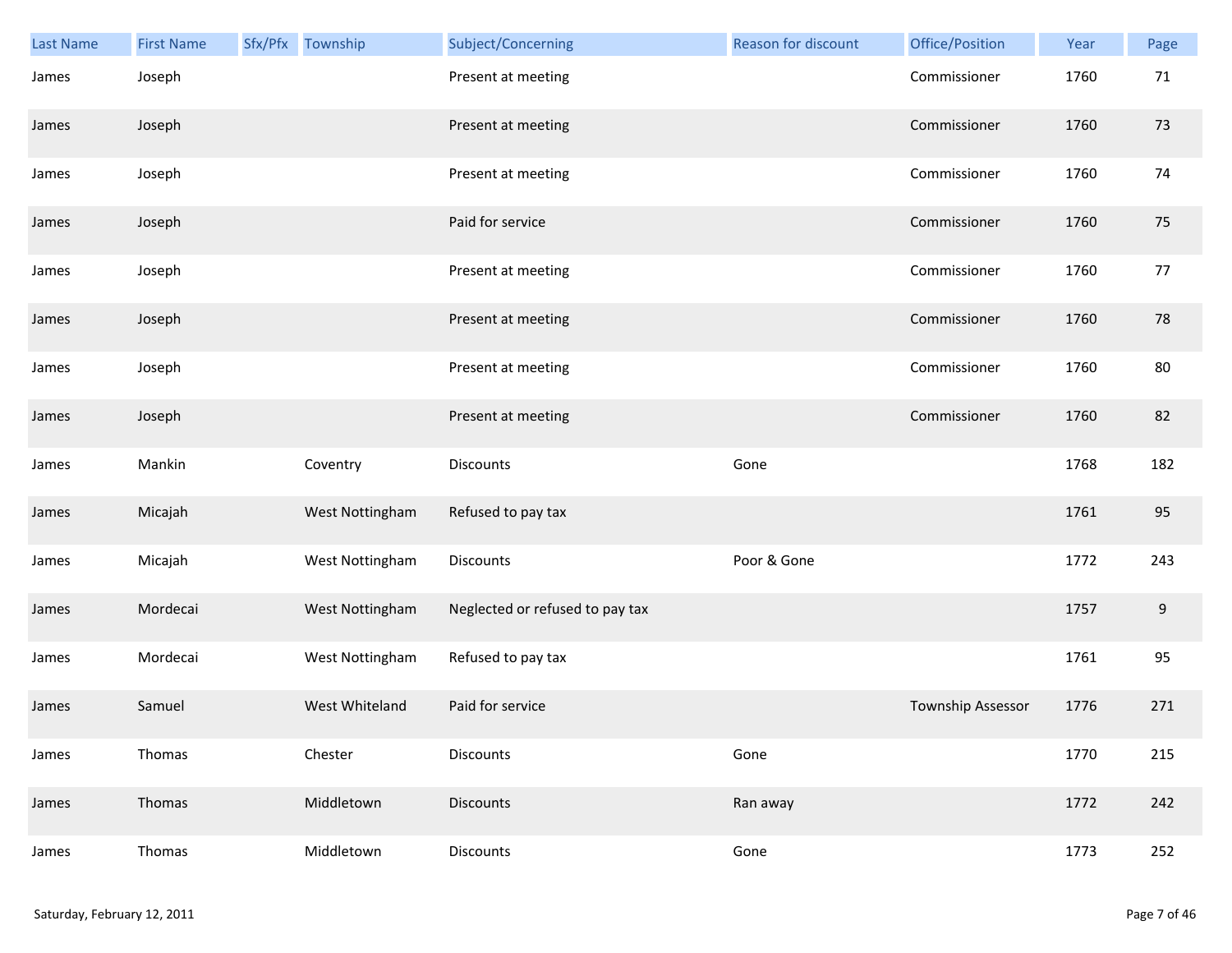| Last Name | <b>First Name</b> | Sfx/Pfx | Township             | Subject/Concerning     | Reason for discount | Office/Position          | Year | Page |
|-----------|-------------------|---------|----------------------|------------------------|---------------------|--------------------------|------|------|
| James     | Thomas            |         | <b>East Nantmeal</b> | <b>Discounts</b>       | Low circumstances   |                          | 1774 | 257  |
| Jameson   | William           |         | Kennett              | Discounts              | Gone                |                          | 1773 | 247  |
| Jarmin    | John              |         | Radnor               | Issued precept against |                     | <b>Tax Collector</b>     | 1759 | 62   |
| Jefferies | William           |         | East Bradford        |                        |                     | Township Assessor        | 1760 | 83   |
| Jefferis  | Amor              |         | East Bradford        | <b>Discounts</b>       | Overrated           |                          | 1762 | 106  |
| Jefferis  | Francis           |         | East Fallowfield     | Discounts              | Poor                |                          | 1769 | 202  |
| Jefferis  | James             |         | <b>West Bradford</b> | <b>Discounts</b>       | Minor & Gone        |                          | 1770 | 213  |
| Jefferis  | Lydia             |         | East Bradford        | Discounts              | Overrated           |                          | 1766 | 157  |
| Jefferis  | Robert            |         | East Bradford        | <b>Discounts</b>       | Poor                |                          | 1765 | 144  |
| Jefferis  | Robert            |         | West Bradford        | Discounts              | Poor                |                          | 1766 | 156  |
| Jefferis  | Robert            |         | West Bradford        | <b>Discounts</b>       | Poor                |                          | 1767 | 168  |
| Jefferis  | William           |         | East Bradford        | Paid for service       |                     | Township Assessor        | 1761 | 93   |
| Jefferis  | William           |         | East Bradford        | Paid for service       |                     | <b>Township Assessor</b> | 1768 | 185  |
| Jefferis  | William           |         | East Bradford        | Paid for service       |                     | Township Assessor        | 1769 | 193  |
| Jefferis  | William           |         | East Bradford        | Paid for service       |                     | Township Assessor        | 1770 | 209  |
| Jeffs     | Thomas            |         | East Marlborough     | <b>Discounts</b>       |                     |                          | 1772 | 235  |
| Jenken    | David             |         | East Bradford        | Discounts              | Poor                |                          | 1767 | 169  |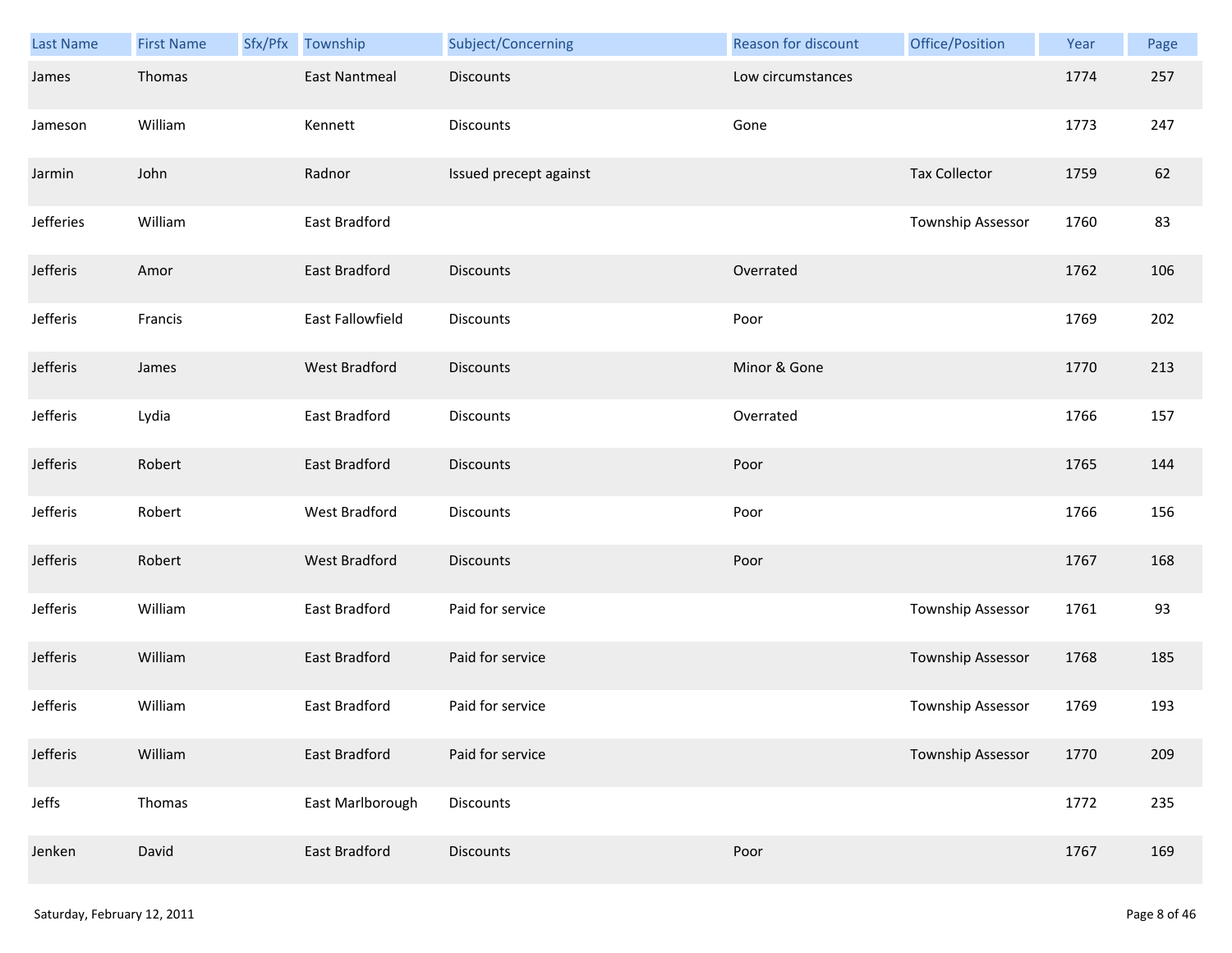| <b>Last Name</b> | <b>First Name</b> | Sfx/Pfx | Township             | Subject/Concerning | <b>Reason for discount</b>    | Office/Position   | Year | Page |
|------------------|-------------------|---------|----------------------|--------------------|-------------------------------|-------------------|------|------|
| Jenkens          | Evan              |         | <b>West Nantmeal</b> | Discounts          | Absconded                     |                   | 1771 | 228  |
| Jenkin           | Benjamin          |         | <b>East Nantmeal</b> | <b>Discounts</b>   | Paid in Vincent               |                   | 1765 | 143  |
| Jenkin           | David             |         | Vincent              | Discounts          | Poorness of plantation        |                   | 1757 | 23   |
| Jenkin           | David             |         | <b>East Nantmeal</b> | <b>Discounts</b>   |                               |                   | 1760 | 79   |
| Jenkin           | David             |         | East Bradford        | Discounts          | Not found                     |                   | 1768 | 181  |
| Jenkin           | Jeremiah          |         | Vincent              | <b>Discounts</b>   | Paid in Uwchlan               |                   | 1758 | 38   |
| Jenkin           | Jeremiah          |         | <b>East Nantmeal</b> | Discounts          |                               |                   | 1760 | 79   |
| Jenkin           | John              |         | Vincent              | Discounts          | Overrated                     |                   | 1757 | 21   |
| Jenkin           | John              |         | Vincent              | Discounts          | Overrated                     |                   | 1757 | 21   |
| Jenkins          | Benjamin          |         | <b>East Nantmeal</b> | <b>Discounts</b>   |                               |                   | 1764 | 130  |
| Jenkins          | David             |         | Vincent              | Paid for service   |                               | Township Assessor | 1766 | 151  |
| Jenkins          | Isaac             |         | Pikeland             | <b>Discounts</b>   | Not found                     |                   | 1757 | 28   |
| Jenkins          | Isaac             |         | Charlestown          | Discounts          | Absconded                     |                   | 1761 | 98   |
| Jenkins          | Isaac             |         | Charlestown          | Discounts          | Poor                          |                   | 1766 | 160  |
| Jenkins          | Jane              |         | New Garden           | Discounts          | Widow in low<br>circumstances |                   | 1758 | 33   |
| Jenkins          | Jehu              |         | Vincent              | <b>Discounts</b>   | Paid in Nether Providence     |                   | 1762 | 104  |
| Jenkins          | Jeremiah          |         | Vincent              | Discounts          | Maintains his aged<br>parents |                   | 1759 | 59   |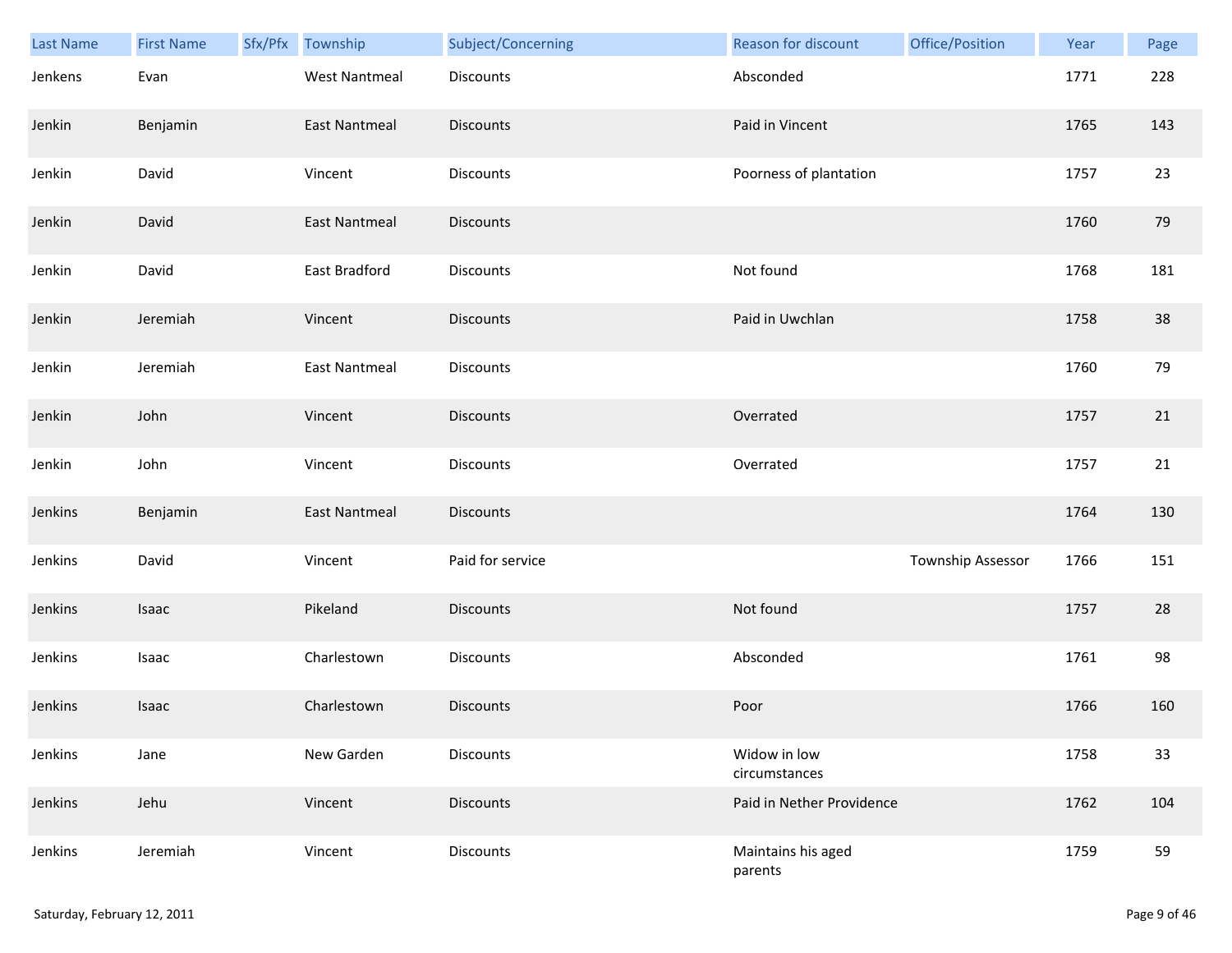| <b>Last Name</b> | <b>First Name</b> | Sfx/Pfx | Township          | Subject/Concerning              | Reason for discount | Office/Position   | Year | Page |
|------------------|-------------------|---------|-------------------|---------------------------------|---------------------|-------------------|------|------|
| Jenkins          | John              | Sr.     | Uwchlan           | <b>Discounts</b>                | Paid in Vincent     |                   | 1760 | 81   |
| Jenkins          | John              |         | Nether Providence | Discounts                       | In Goal             |                   | 1762 | 110  |
| Jermin           | John              |         | New London        | <b>Discounts</b>                | Poor or Enlisted    |                   | 1778 | 283  |
| Job              | Archibald         |         | East Nottingham   | Paid for service                |                     | Township Assessor | 1775 | 261  |
| John             | David             |         | Vincent           | <b>Discounts</b>                | Not found           |                   | 1758 | 33   |
| John             | David             |         | Charlestown       | Discounts                       | Poor                |                   | 1759 | 61   |
| John             | David             |         | Charlestown       | <b>Discounts</b>                | Twice rated         |                   | 1761 | 96   |
| John             | David             |         | Charlestown       | Paid for service                |                     | Township Assessor | 1766 | 150  |
| John             | David             |         | Charlestown       | Paid for service                |                     | Township Assessor | 1767 | 163  |
| John             | David             |         | Charlestown       | Paid for service                |                     | Township Assessor | 1768 | 173  |
| John             | David             |         | Charlestown       | Paid for service                |                     | Township Assessor | 1773 | 245  |
| John             | David             |         | Charlestown       | Paid for service                |                     | Township Assessor | 1775 | 262  |
| John             | David             |         | Charlestown       | Paid for service                |                     | Township Assessor | 1776 | 271  |
| John             | Elias             |         | Uwchlan           | Discounts                       |                     |                   | 1765 | 140  |
| John             | English           |         | East Caln         | <b>Discounts</b>                | Paid in the Jerseys |                   | 1771 | 228  |
| John             | Griffith          |         | Uwchlan           | Neglected or refused to pay tax |                     |                   | 1758 | 34   |
| John             | Griffith          |         | Uwchlan           | Neglected or refused to pay tax |                     |                   | 1758 | 46   |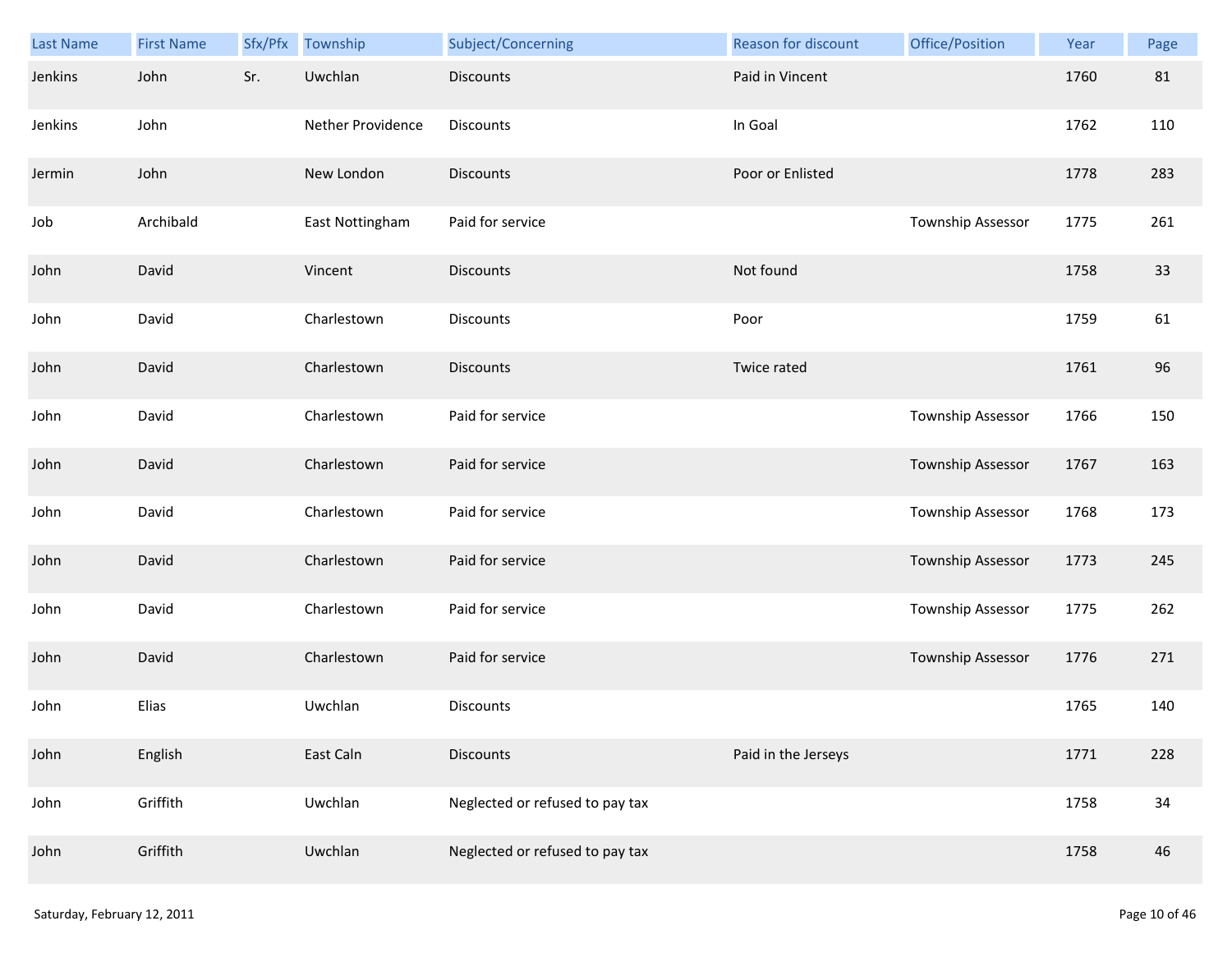| <b>Last Name</b> | <b>First Name</b> | Sfx/Pfx | Township        | Subject/Concerning              | <b>Reason for discount</b>       | Office/Position | Year | Page |
|------------------|-------------------|---------|-----------------|---------------------------------|----------------------------------|-----------------|------|------|
| John             | Griffith          |         | Uwchlan         | Neglected or refused to pay tax |                                  |                 | 1759 | 69   |
| John             | James             |         | Uwchlan         | <b>Discounts</b>                |                                  |                 | 1775 | 267  |
| John             | John              |         | Tredyffrin      | Discounts                       | Maintains his ancient<br>parents |                 | 1759 | 59   |
| John             | John              |         | Vincent         | <b>Discounts</b>                |                                  |                 | 1766 | 161  |
| John             | Joshua            |         | Pikeland        | Neglected or refused to pay tax |                                  |                 | 1757 | 13   |
| John             | Joshua            |         | Pikeland        | Neglected or refused to pay tax |                                  |                 | 1758 | 46   |
| John             | Joshua            |         | Pikeland        | Neglected or refused to pay tax |                                  |                 | 1759 | 64   |
| John             | Joshua            |         | Pikeland        | Warrant granted against         |                                  |                 | 1762 | 108  |
| John             | Joshua            |         | Pikeland        | Warrant granted against         |                                  |                 | 1763 | 120  |
| John             | Philip            |         | Tredyffrin      | <b>Discounts</b>                | Poor                             |                 | 1766 | 159  |
| John             | Philip            |         | Easttown        | Discounts                       |                                  |                 | 1772 | 239  |
| John             | Samuel            |         | Uwchlan         | <b>Discounts</b>                | Absconded                        |                 | 1768 | 181  |
| John             | Thomas            |         | Willistown      | Warrant granted against         |                                  |                 | 1758 | 49   |
| John             | Thomas            |         | Willistown      | <b>Discounts</b>                | Paid in Charlestown              |                 | 1758 | 51   |
| John             | Thomas            |         | Uwchlan         | <b>Discounts</b>                | Ran away                         |                 | 1771 | 226  |
| John             | William           |         | East Nottingham | <b>Discounts</b>                | Not found                        |                 | 1762 | 111  |
| John             | William           |         | Tredyffrin      | Discounts                       | Part of his tax                  |                 | 1766 | 156  |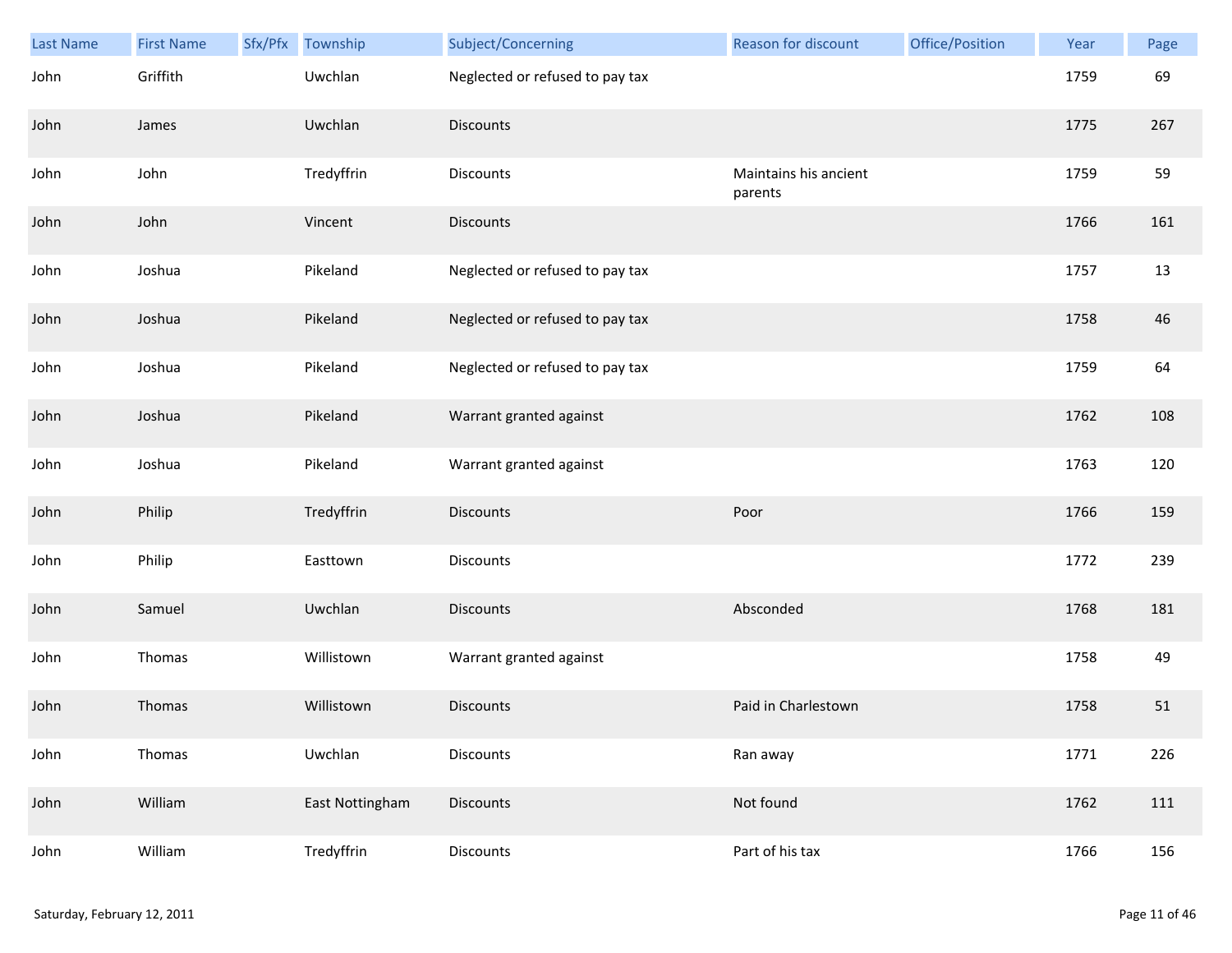| Last Name | <b>First Name</b> | Sfx/Pfx | Township                | Subject/Concerning | <b>Reason for discount</b>       | Office/Position          | Year | Page           |
|-----------|-------------------|---------|-------------------------|--------------------|----------------------------------|--------------------------|------|----------------|
| John      | William           |         | Radnor                  | <b>Discounts</b>   | Absconded                        |                          | 1771 | 223            |
| Johns     | Ruth              |         | West Nottingham         | <b>Discounts</b>   | Poor                             |                          | 1765 | 144            |
| Johnson   | Abraham           |         | Birmingham              | <b>Discounts</b>   | Resident of New Castle<br>County |                          | 1758 | 46             |
| Johnson   | Abraham           |         | Darby, Upper &<br>Lower | Paid for service   |                                  | Township Assessor        | 1759 | 56             |
| Johnson   | Abraham           |         | Concord                 | <b>Discounts</b>   | Overrated                        |                          | 1772 | 238            |
| Johnson   | Abram             |         | <b>Upper Darby</b>      | Discounts          | Twice rated                      |                          | 1767 | 166            |
| Johnson   | Adam              |         | <b>East Nantmeal</b>    | <b>Discounts</b>   | Indisposed all summer            |                          | 1770 | 214            |
| Johnson   | Alexander         |         | West Marlborough        | Discounts          |                                  |                          | 1765 | 139            |
| Johnson   | Andrew            |         | <b>Upper Providence</b> | Discounts          | Not in the township              |                          | 1770 | 208            |
| Johnson   | Benjamin          |         | Concord                 | Discounts          | Wrong rated                      |                          | 1771 | 224            |
| Johnson   | Caleb             |         | East Marlborough        | Paid for service   |                                  | <b>Township Assessor</b> | 1774 | 254            |
| Johnson   | David             |         | London Grove            | Discounts          | Poor                             |                          | 1769 | 195            |
| Johnson   | George            |         | <b>East Nantmeal</b>    | <b>Discounts</b>   |                                  |                          | 1764 | 130            |
| Johnson   | George            |         | <b>Upper Chichester</b> | Discounts          | Absconded                        |                          | 1769 | 200            |
| Johnson   | Henry             |         | Pennsbury               | <b>Discounts</b>   | Paid in Lower Chichester         |                          | 1771 | 225            |
| Johnson   | Isaac             |         | London Britain          | Paid for service   |                                  | <b>Township Assessor</b> | 1767 | 164            |
| Johnson   | James             |         | Concord                 | <b>Discounts</b>   | Paid in Birmingham               |                          | 1756 | $\overline{7}$ |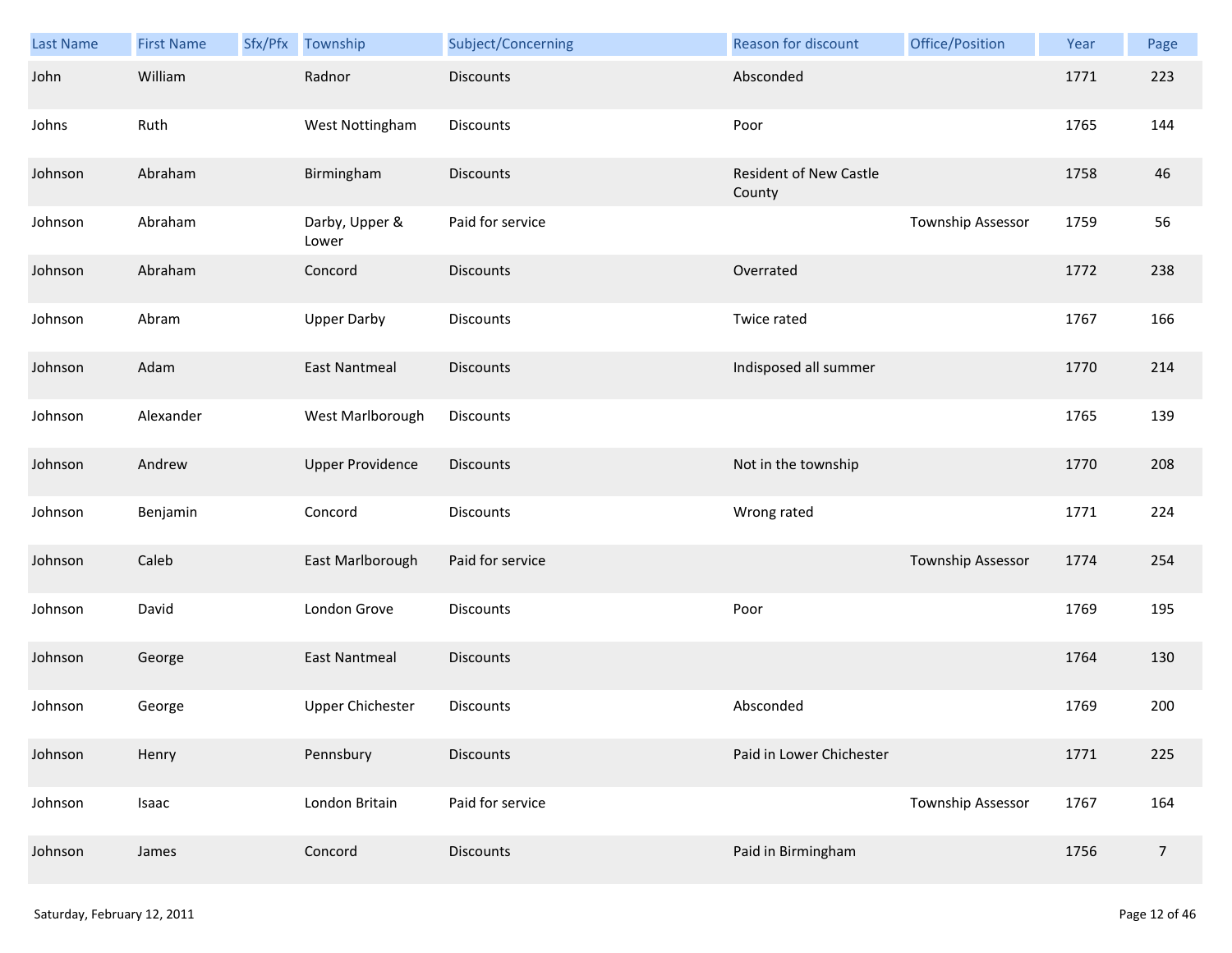| Last Name | <b>First Name</b> |     | Sfx/Pfx Township     | Subject/Concerning | <b>Reason for discount</b> | Office/Position   | Year | Page |
|-----------|-------------------|-----|----------------------|--------------------|----------------------------|-------------------|------|------|
| Johnson   | James             |     | Chester              | <b>Discounts</b>   | Overrated                  |                   | 1758 | 42   |
| Johnson   | James             |     | London Grove         | <b>Discounts</b>   | Not found                  |                   | 1765 | 143  |
| Johnson   | James             |     | Concord              | Discounts          | Ran away                   |                   | 1773 | 247  |
| Johnson   | James             |     | London Britain       | <b>Discounts</b>   |                            |                   | 1774 | 258  |
| Johnson   | James             |     | Oxford               | Discounts          | Not to be had              |                   | 1774 | 258  |
| Johnson   | James             |     | Newlin               | <b>Discounts</b>   | Under age                  |                   | 1774 | 258  |
| Johnson   | James             |     | Charlestown          | Discounts          |                            |                   | 1775 | 262  |
| Johnson   | John              |     | <b>West Nantmeal</b> | Discounts          | Absconded                  |                   | 1759 | 67   |
| Johnson   | John              | Jr. | London Grove         | Discounts          | Under age                  |                   | 1764 | 127  |
| Johnson   | John              |     | <b>East Nantmeal</b> | <b>Discounts</b>   | Absconded                  |                   | 1770 | 214  |
| Johnson   | John              |     | Lower Darby          | Discounts          | Mistake                    |                   | 1773 | 247  |
| Johnson   | John              |     | Kennett              | Discounts          | Gone                       |                   | 1773 | 248  |
| Johnson   | John              |     | London Britain       | Discounts          |                            |                   | 1774 | 258  |
| Johnson   | Joseph            |     | Ridley               | <b>Discounts</b>   | No such man                |                   | 1773 | 250  |
| Johnson   | Richard           |     | New London           | Discounts          |                            |                   | 1762 | 107  |
| Johnson   | Robert            |     | East Bradford        | <b>Discounts</b>   | Poor & Old                 |                   | 1767 | 169  |
| Johnson   | Simon             |     | Newlin               | Paid for service   |                            | Township Assessor | 1765 | 137  |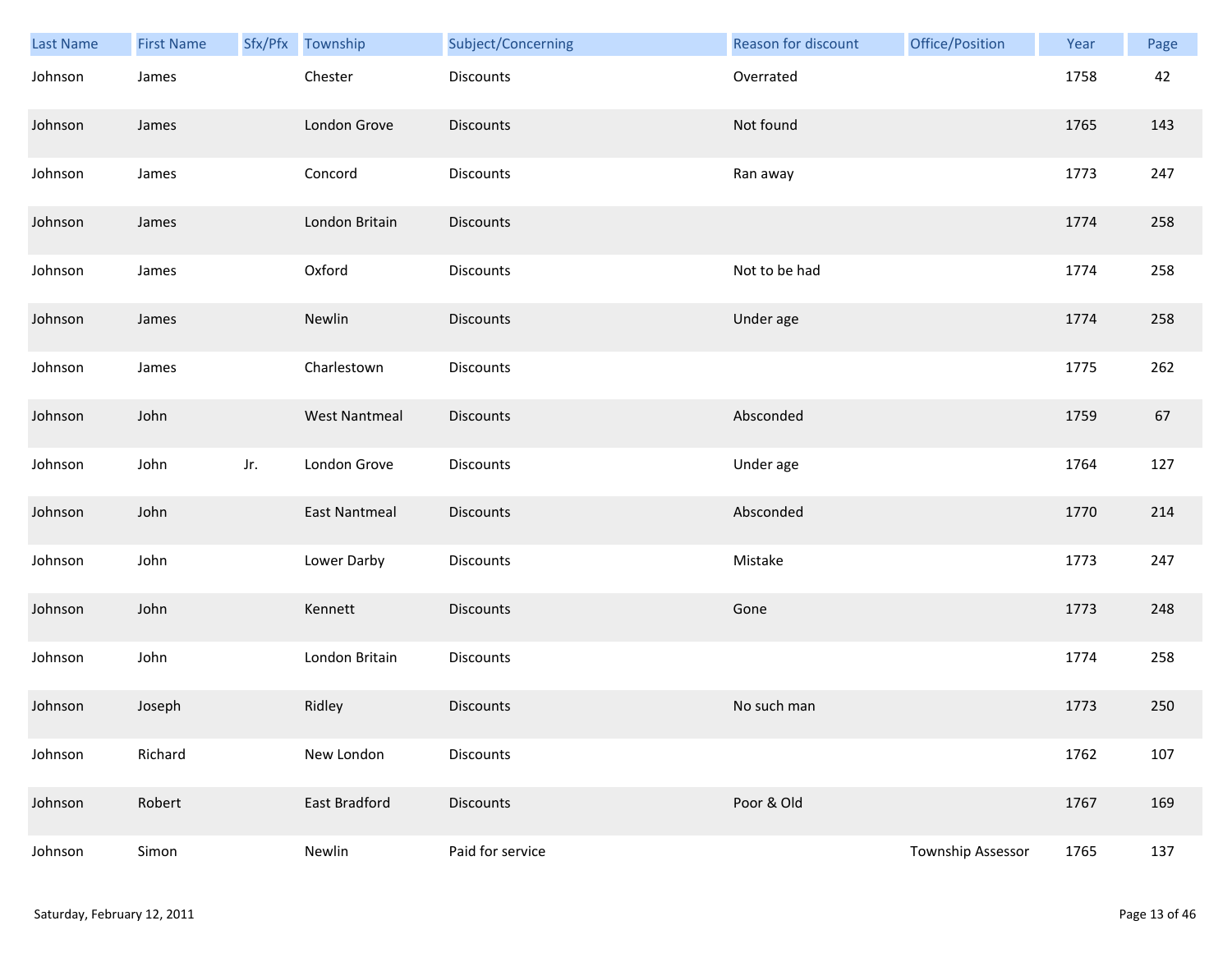| <b>Last Name</b> | <b>First Name</b> | Sfx/Pfx Township | Subject/Concerning | Reason for discount            | Office/Position   | Year | Page |
|------------------|-------------------|------------------|--------------------|--------------------------------|-------------------|------|------|
| Johnson          | Simon             | Newlin           | Paid for service   |                                | Township Assessor | 1767 | 164  |
| Johnson          | Thomas            | Oxford           | Discounts          | Poor vagrant                   |                   | 1757 | 13   |
| Johnson          | Thomas            | Bethel           | <b>Discounts</b>   | Under age                      |                   | 1759 | 56   |
| Johnson          | Thomas            | Ridley           | <b>Discounts</b>   | Paid in London Grove           |                   | 1768 | 185  |
| Johnson          | Thomas            | Aston            | <b>Discounts</b>   | Absconded                      |                   | 1771 | 231  |
| Johnson          | Thomas            | London Britain   | Discounts          |                                |                   | 1774 | 258  |
| Johnson          | William           | Kennett          | <b>Discounts</b>   | Twice rated                    |                   | 1758 | 42   |
| Johnson          | William           | Haverford        | Discounts          | Under age                      |                   | 1762 | 105  |
| Johnson          | William           | Middletown       | <b>Discounts</b>   | Under age                      |                   | 1770 | 217  |
| Johnson          | William           | East Nantmeal    | Discounts          | Gone                           |                   | 1774 | 257  |
| Johnston         | Henry             | Goshen           | <b>Discounts</b>   | Paid in Caln                   |                   | 1767 | 168  |
| Johnston         | James             | East Caln        | Discounts          | Enlisted, Absconded or<br>Poor |                   | 1778 | 281  |
| Jolley           | James             | New London       | Discounts          | Poor                           |                   | 1757 | 19   |
| Jolley           | James             | New London       | Discounts          | Absconded                      |                   | 1763 | 119  |
| Jolly            | John              | West Whiteland   | <b>Discounts</b>   | Married                        |                   | 1768 | 183  |
| Jones            |                   | Newtown          | <b>Discounts</b>   | Absconded                      |                   | 1769 | 200  |
| Jones            | Amos              | Tredyffrin       | <b>Discounts</b>   | Absconded                      |                   | 1757 | 11   |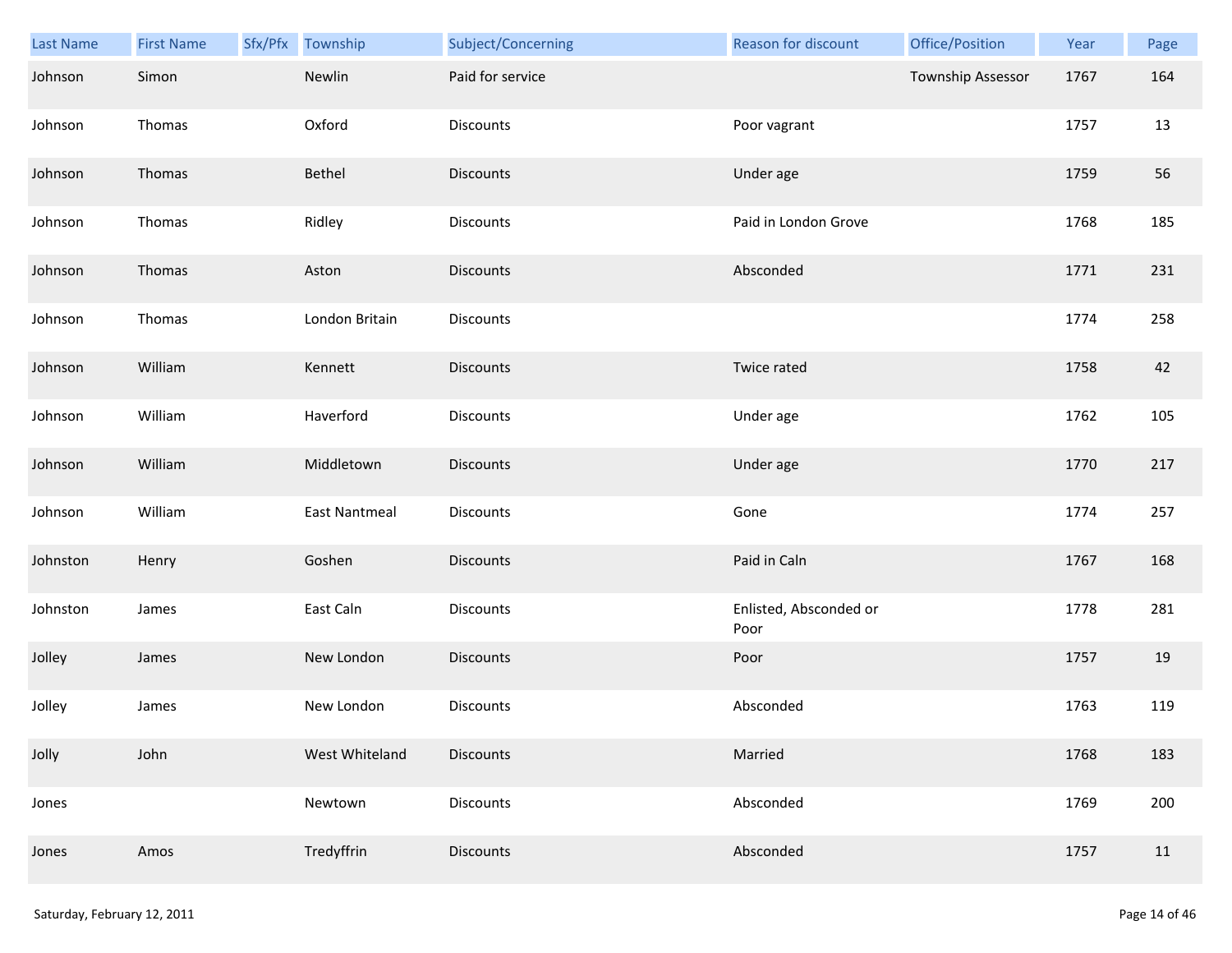| Last Name | <b>First Name</b> | Sfx/Pfx Township        | Subject/Concerning | <b>Reason for discount</b> | Office/Position          | Year | Page |
|-----------|-------------------|-------------------------|--------------------|----------------------------|--------------------------|------|------|
| Jones     | Amos              | Goshen                  | Discounts          | Gone or Poor               |                          | 1769 | 196  |
| Jones     | Benjamin          | Goshen                  | <b>Discounts</b>   | Not free                   |                          | 1763 | 117  |
| Jones     | Benjamin          | Coventry                | Discounts          | Overrated                  |                          | 1772 | 235  |
| Jones     | Benjamin          | Thornbury               | <b>Discounts</b>   |                            |                          | 1774 | 258  |
| Jones     | David             | Radnor                  | Discounts          | Overrated                  |                          | 1757 | 19   |
| Jones     | David             | Willistown              | <b>Discounts</b>   | Paid in Tredyffrin         |                          | 1770 | 213  |
| Jones     | David             | <b>Upper Providence</b> | Discounts          | Ran away                   |                          | 1774 | 257  |
| Jones     | David             | <b>Upper Providence</b> | <b>Discounts</b>   | Enlisted &/or Poor         |                          | 1777 | 279  |
| Jones     | Edward            | Tredyffrin              | Discounts          | Overrated                  |                          | 1760 | 73   |
| Jones     | Edward            | Radnor                  | Paid for service   |                            | Township Assessor        | 1764 | 127  |
| Jones     | Edward            | Radnor                  | Paid for service   |                            | <b>Township Assessor</b> | 1767 | 163  |
| Jones     | Edward            | Newtown                 | Discounts          | Enlisted &/or Poor         |                          | 1777 | 278  |
| Jones     | Elijah            | Charlestown             | Discounts          | Enlisted &/or Poor         |                          | 1777 | 278  |
| Jones     | Elisha            | Springfield             | Paid for service   |                            | Township Assessor        | 1765 | 140  |
| Jones     | Elisha            |                         | Discounts          | Mistake                    |                          | 1766 | 153  |
| Jones     | <b>Ellis</b>      | Willistown              | Discounts          | Poor & Lame                |                          | 1760 | 74   |
| Jones     | Ellis             | Goshen                  | Discounts          | In Goal                    |                          | 1764 | 126  |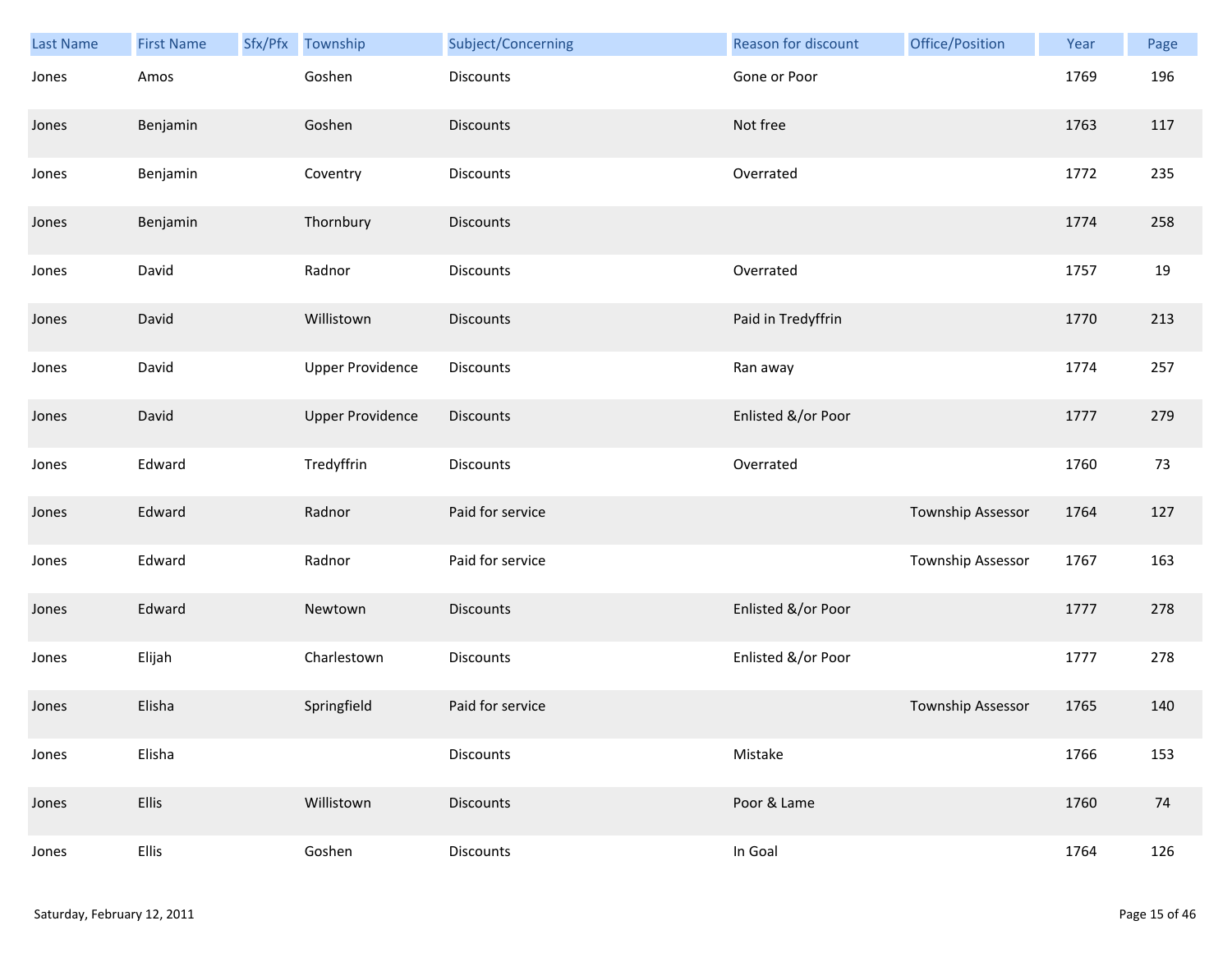| Last Name | <b>First Name</b> | Sfx/Pfx Township     | Subject/Concerning | Reason for discount            | Office/Position   | Year | Page |
|-----------|-------------------|----------------------|--------------------|--------------------------------|-------------------|------|------|
| Jones     | Ellis             | Middletown           | Discounts          | Under age                      |                   | 1772 | 235  |
| Jones     | Ellis             | Middletown           | Discounts          | Gone                           |                   | 1773 | 250  |
| Jones     | Ellis             | Middletown           | <b>Discounts</b>   | Enlisted &/or Poor             |                   | 1777 | 279  |
| Jones     | Evan              | Whiteland            | <b>Discounts</b>   | Overrated                      |                   | 1757 | 19   |
| Jones     | Evan              | <b>West Bradford</b> | <b>Discounts</b>   |                                |                   | 1763 | 123  |
| Jones     | Evan              | East Nantmeal        | Discounts          | Absconded                      |                   | 1767 | 167  |
| Jones     | Ezekiel           | Pikeland             | <b>Discounts</b>   |                                |                   | 1763 | 120  |
| Jones     | Griffith          | Charlestown          | Discounts          |                                |                   | 1761 | 96   |
| Jones     | James             | West Fallowfield     | Discounts          | Gone                           |                   | 1770 | 210  |
| Jones     | James             | East Fallowfield     | Discounts          | Poor or Absconded              |                   | 1778 | 282  |
| Jones     | Jesse             | Newtown              | <b>Discounts</b>   | Overrated                      |                   | 1775 | 264  |
| Jones     | John              | <b>East Nantmeal</b> | Discounts          | Poor                           |                   | 1757 | 25   |
| Jones     | John              | Lower Chichester     | Discounts          | Absconded                      |                   | 1757 | 28   |
| Jones     | John              | West Caln            | <b>Discounts</b>   | Enlisted                       |                   | 1758 | 47   |
| Jones     | John              | Radnor               | Paid for service   |                                | Township Assessor | 1768 | 173  |
| Jones     | John              | Radnor               | <b>Discounts</b>   | Paid in Philadelphia<br>County |                   | 1768 | 174  |
| Jones     | John              | East Marlborough     | Discounts          | Poor                           |                   | 1768 | 181  |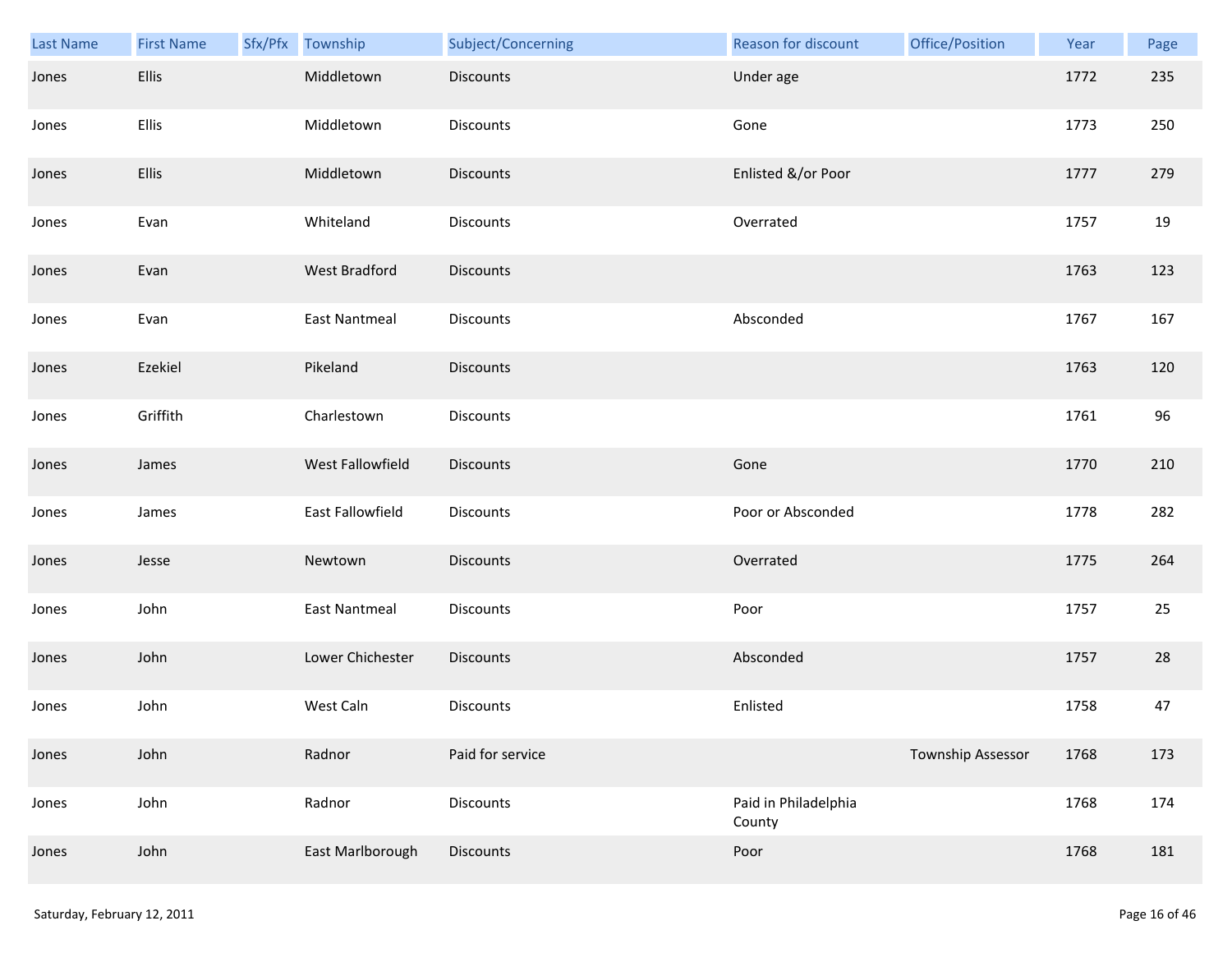| Last Name | <b>First Name</b> | Sfx/Pfx | Township           | Subject/Concerning    | Reason for discount | Office/Position        | Year | Page |
|-----------|-------------------|---------|--------------------|-----------------------|---------------------|------------------------|------|------|
| Jones     | John              |         | Radnor             | Paid for service      |                     | Township Assessor      | 1769 | 191  |
| Jones     | John              |         | East Marlborough   | Discounts             | Overrated           |                        | 1769 | 192  |
| Jones     | John              |         | Radnor             | Paid for service      |                     | Township Assessor      | 1770 | 205  |
| Jones     | John              |         | Ridley             | <b>Discounts</b>      |                     |                        | 1770 | 215  |
| Jones     | John              |         | Radnor             | Paid for service      |                     | Township Assessor      | 1771 | 218  |
| Jones     | John              |         |                    | Qualified             |                     | <b>County Assessor</b> | 1774 | 259  |
| Jones     | John              |         |                    | Qualified             |                     | <b>County Assessor</b> | 1775 | 267  |
| Jones     | John              |         | <b>Upper Darby</b> | Discounts             |                     |                        | 1775 | 268  |
| Jones     | John              |         |                    | Present at meeting    |                     | <b>County Assessor</b> | 1776 | 270  |
| Jones     | John              |         |                    | Present at meeting    |                     | <b>County Assessor</b> | 1776 | 271  |
| Jones     | John              |         |                    | Paid for service      |                     | <b>County Assessor</b> | 1776 | 272  |
| Jones     | John              |         |                    | Came before the board |                     |                        | 1776 | 273  |
| Jones     | John              |         |                    | Present at meeting    |                     | <b>County Assessor</b> | 1776 | 276  |
| Jones     | Jonathan          |         | Lower Darby        | <b>Discounts</b>      | Lame                |                        | 1767 | 170  |
| Jones     | Levi              |         | Charlestown        | <b>Discounts</b>      |                     |                        | 1773 | 250  |
| Jones     | Nathaniel         |         | Uwchlan            | <b>Discounts</b>      |                     |                        | 1765 | 140  |
| Jones     | Onesyphorus       |         | Newtown            | Discounts             | Gone                |                        | 1768 | 186  |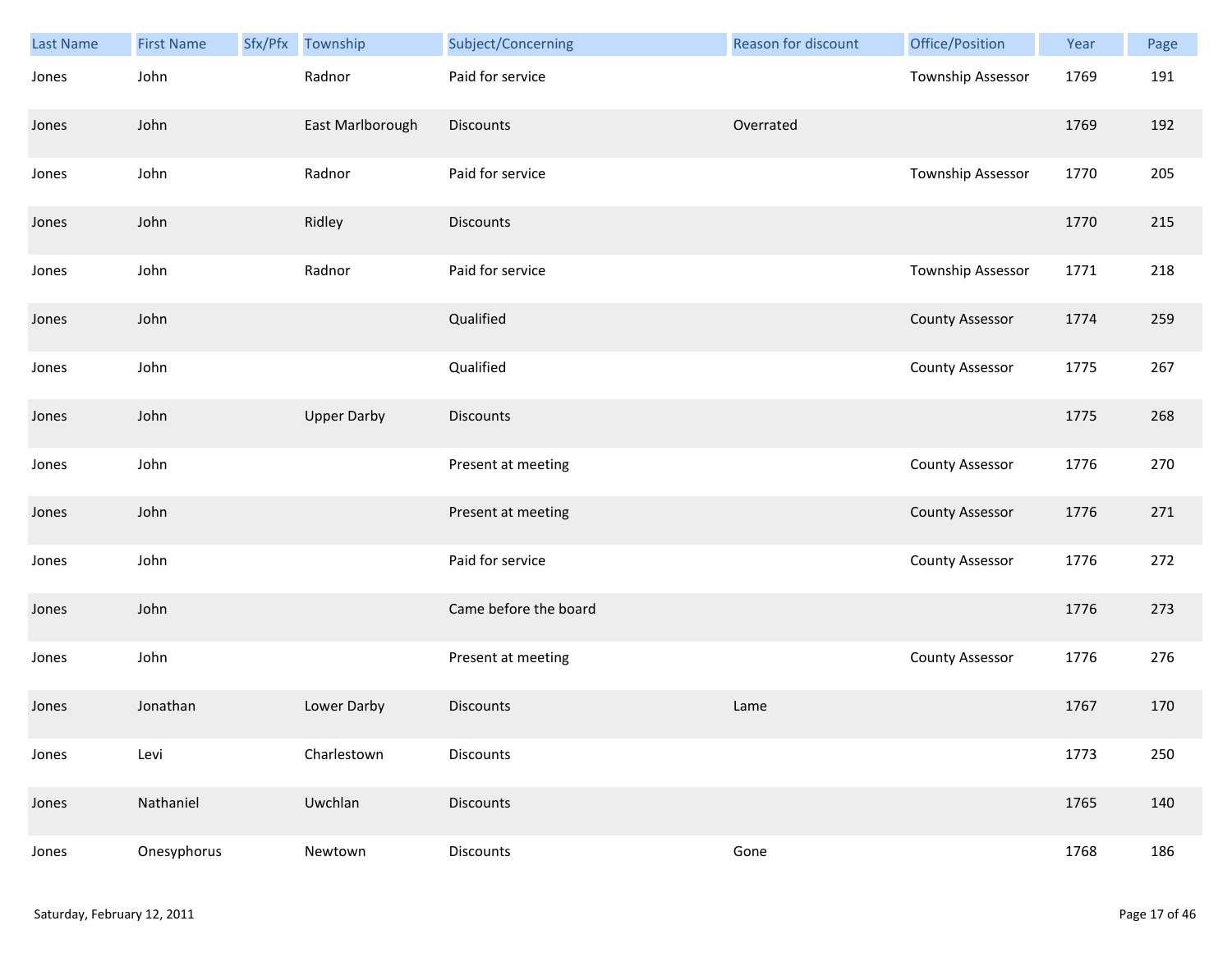| Last Name | <b>First Name</b> | Sfx/Pfx | Township             | Subject/Concerning                                    | Reason for discount    | Office/Position | Year | Page           |
|-----------|-------------------|---------|----------------------|-------------------------------------------------------|------------------------|-----------------|------|----------------|
| Jones     | Owen              |         | Newtown              | <b>Discounts</b>                                      | Enlisted &/or Poor     |                 | 1777 | 278            |
| Jones     | Rees              |         | Goshen               | Discounts                                             | Insolvent or Absconded |                 | 1768 | 181            |
| Jones     | Richard           |         | East Bradford        | <b>Discounts</b>                                      | Paid in Goshen         |                 | 1760 | 73             |
| Jones     | Robert            |         | Charlestown          | Discounts                                             |                        |                 | 1762 | 108            |
| Jones     | Thomas            |         | <b>East Nantmeal</b> | <b>Discounts</b>                                      | Ran away               |                 | 1757 | 24             |
| Jones     | Thomas            |         | Tredyffrin           | Discounts                                             | Overrated              |                 | 1763 | 115            |
| Jones     | William           |         | Birmingham           | House where next meeting will be held                 |                        |                 | 1756 | $\mathbf{1}$   |
| Jones     | William           |         |                      | House where next meeting will be held                 |                        |                 | 1756 | $\mathbf{1}$   |
| Jones     | William           |         |                      | Represented to board that Nathan<br>Yearsley is unfit |                        |                 | 1756 | $\overline{2}$ |
| Jones     | William           |         | <b>East Nantmeal</b> | <b>Discounts</b>                                      | Married                |                 | 1757 | 24             |
| Jones     | William           |         | Birmingham           | House where next meeting will be held                 |                        |                 | 1758 | 38             |
| Jones     | William           |         | Birmingham           | House where next meeting will be held                 |                        |                 | 1758 | 39             |
| Jones     | William           |         | Tredyffrin           | Discounts                                             | Poor                   |                 | 1759 | 56             |
| Jones     | William           |         | Birmingham           | House where next meeting will be held                 |                        |                 | 1759 | 70             |
| Jones     | William           |         | Birmingham           | House where next meeting will be held                 |                        |                 | 1760 | 91             |
| Jones     | William           |         | Birmingham           | House where tax lists are to be returned              |                        |                 | 1761 | 101            |
| Jones     | William           |         | Birmingham           | House where next meeting will be held                 |                        |                 | 1761 | 102            |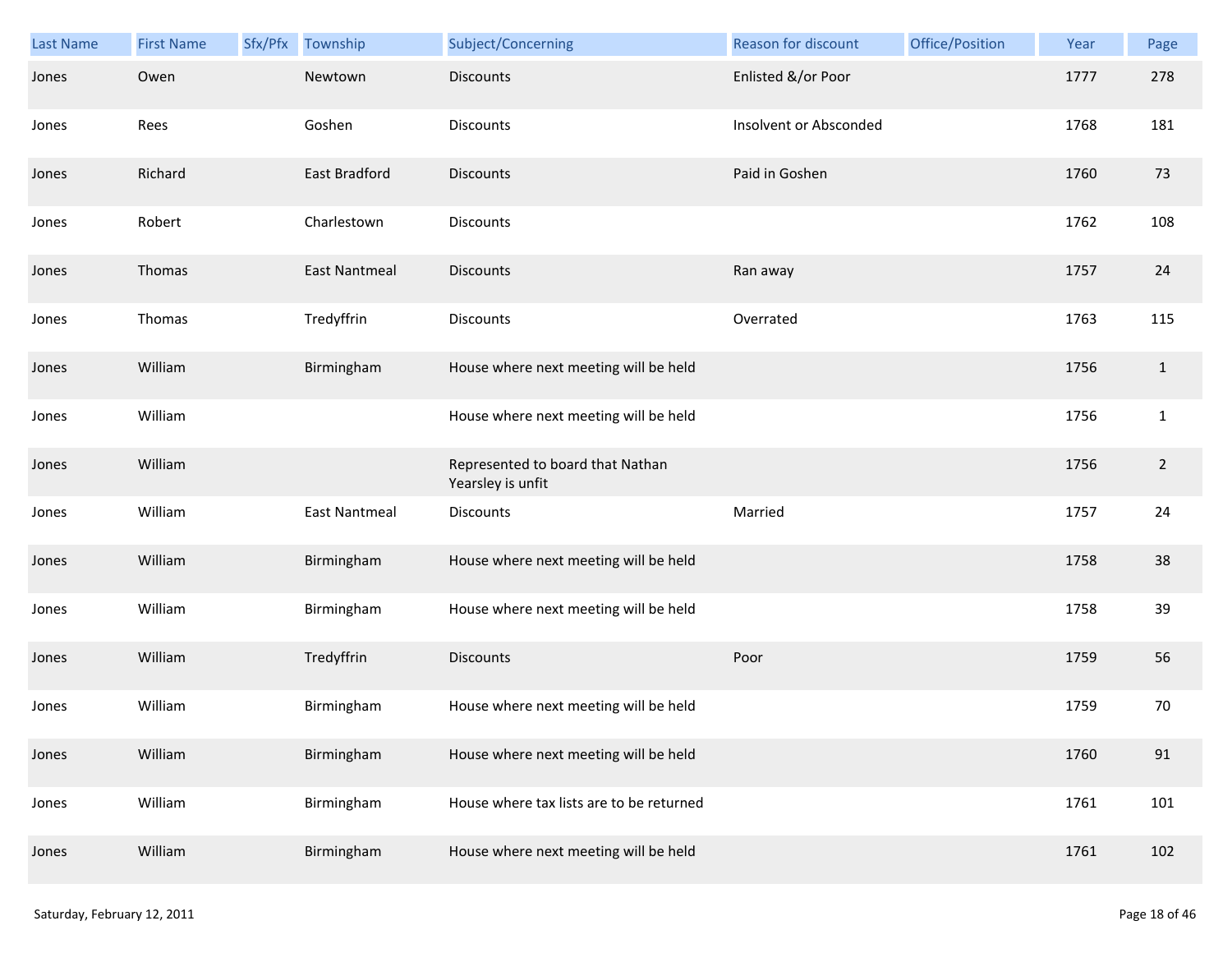| <b>Last Name</b> | <b>First Name</b> | Sfx/Pfx | Township          | Subject/Concerning                        | Reason for discount            | Office/Position | Year | Page |
|------------------|-------------------|---------|-------------------|-------------------------------------------|--------------------------------|-----------------|------|------|
| Jones            | William           |         | Birmingham        | House where next meeting will be held     |                                |                 | 1762 | 111  |
| Jones            | William           |         |                   | House where next meeting will be held     |                                |                 | 1762 | 112  |
| Jones            | William           |         | Birmingham        | House where next meeting will be held     |                                |                 | 1763 | 124  |
| Jones            | William           |         | Birmingham        | House where next meeting will be held     |                                |                 | 1763 | 125  |
| Jones            | William           |         | Birmingham        | House where next meeting will be held     |                                |                 | 1764 | 135  |
| Jones            | William           |         | Birmingham        | House where next meeting will be held     |                                |                 | 1764 | 136  |
| Jones            | William           |         | Tredyffrin        | Discounts                                 |                                |                 | 1768 | 184  |
| Jones            | William           |         | Birmingham        | House where certificates will be returned |                                |                 | 1773 | 252  |
| Jones            | William           |         | Birmingham        | House where meeting held                  |                                |                 | 1773 | 253  |
| Jones            | William           |         | Birmingham        | House where meeting held                  |                                |                 | 1774 | 260  |
| Jones            | William           |         | Nether Providence | Discounts                                 | Enlisted                       |                 | 1777 | 280  |
| Jordan           | George            |         | Marple            | <b>Discounts</b>                          | Enlisted                       |                 | 1777 | 280  |
| Jordan           | John              |         | Concord           | Discounts                                 | In Goal                        |                 | 1769 | 197  |
| Jordan           | John              |         | Oxford            | <b>Discounts</b>                          |                                |                 | 1775 | 262  |
| Jordan           | Simon             |         | Oxford            | Discounts                                 |                                |                 | 1767 | 170  |
| Jordan           | William           |         | East Caln         | <b>Discounts</b>                          | Enlisted, Absconded or<br>Poor |                 | 1778 | 281  |
| Jorden           | Robert            |         | New London        | <b>Discounts</b>                          | Overrated                      |                 | 1761 | 98   |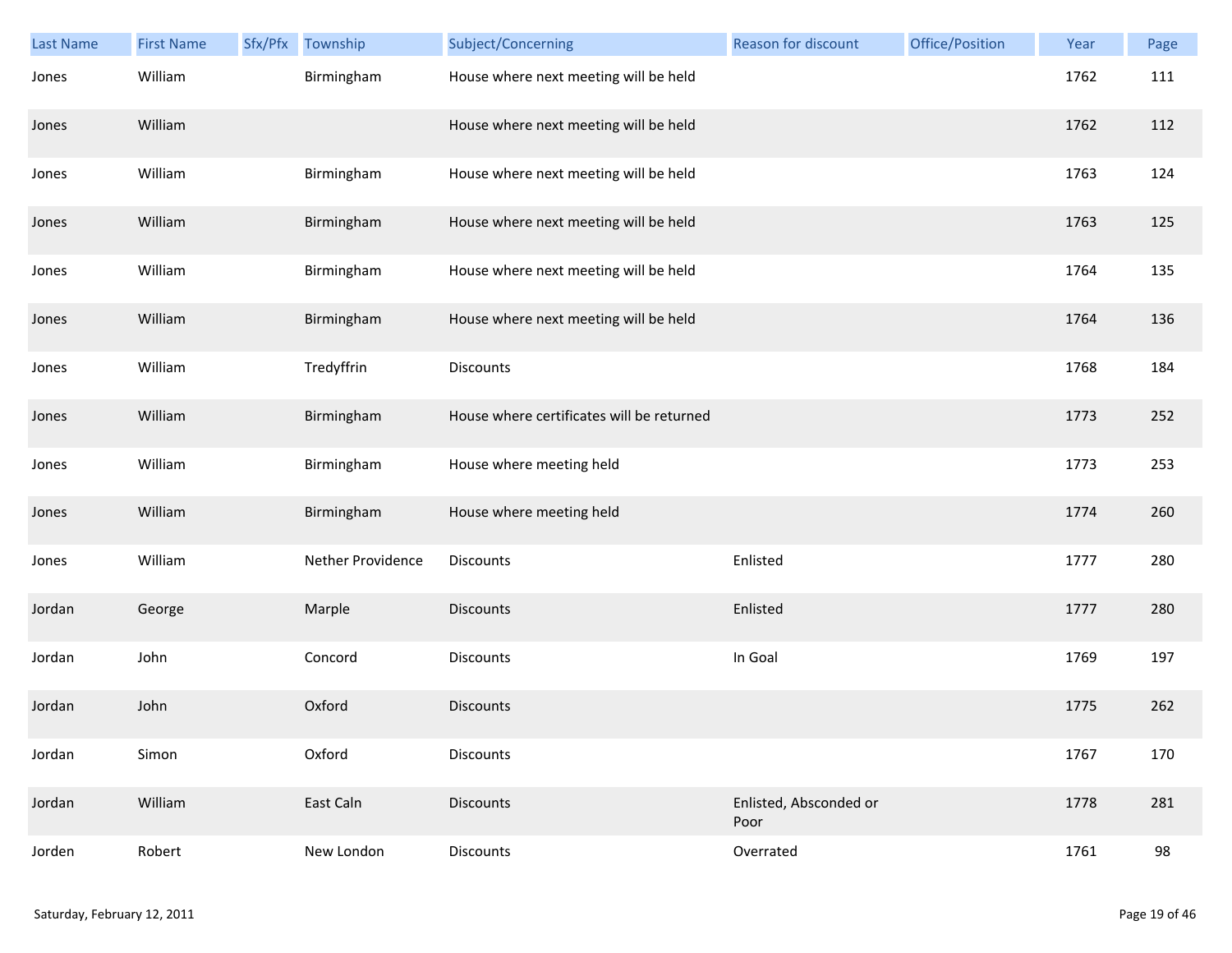| Last Name | <b>First Name</b> | Sfx/Pfx | Township       | Subject/Concerning | Reason for discount | Office/Position        | Year | Page   |
|-----------|-------------------|---------|----------------|--------------------|---------------------|------------------------|------|--------|
| Jorden    | Thomas            |         | London Britain | <b>Discounts</b>   | Gone to Carolina    |                        | 1765 | 145    |
| Jordon    | John              |         | Oxford         | <b>Discounts</b>   | Not to be had       |                        | 1774 | 258    |
| July      | Phillip           |         | Pikeland       | <b>Discounts</b>   | Poor & Lame         |                        | 1759 | 59     |
| Junkin    | Benjamin          |         | Easttown       | Paid for service   |                     | Township Assessor      | 1763 | 123    |
| Jury      | David             |         | London Britain | <b>Discounts</b>   | Gone                |                        | 1773 | 250    |
| Jury      | David             |         | London Britain | <b>Discounts</b>   | Poor or Enlisted    |                        | 1778 | 282    |
| Jury      | Mary              |         | London Britain | Discounts          | Poor or Enlisted    |                        | 1778 | 282    |
| Justice   | Andrew            |         | Ridley         | Discounts          | Gone                |                        | 1771 | 228    |
| Justice   | Israel            |         | Ridley         | <b>Discounts</b>   |                     |                        | 1766 | 159    |
| Kargan    | Jacob             |         | Uwchlan        | Discounts          | Not found           |                        | 1773 | 252    |
| Karge     | Jacob             |         | Middletown     | Discounts          | Poor or Gone        |                        | 1770 | 215    |
| Kargen    | Hugh              |         | Aston          | Discounts          | Low circumstances   |                        | 1767 | 170    |
| Karigan   | Francis           |         | Whiteland      | Discounts          | Absconded           |                        | 1757 | $10\,$ |
| Karr      | John              |         | Newlin         | <b>Discounts</b>   | Poor & Ignorant     |                        | 1766 | 158    |
| Karr      | John              |         | Newlin         | <b>Discounts</b>   | Poor                |                        | 1766 | 161    |
| Karr      | Robert            |         | Newtown        | <b>Discounts</b>   |                     |                        | 1765 | 145    |
| Karr      | William           |         |                | Present at meeting |                     | <b>County Assessor</b> | 1756 | 5      |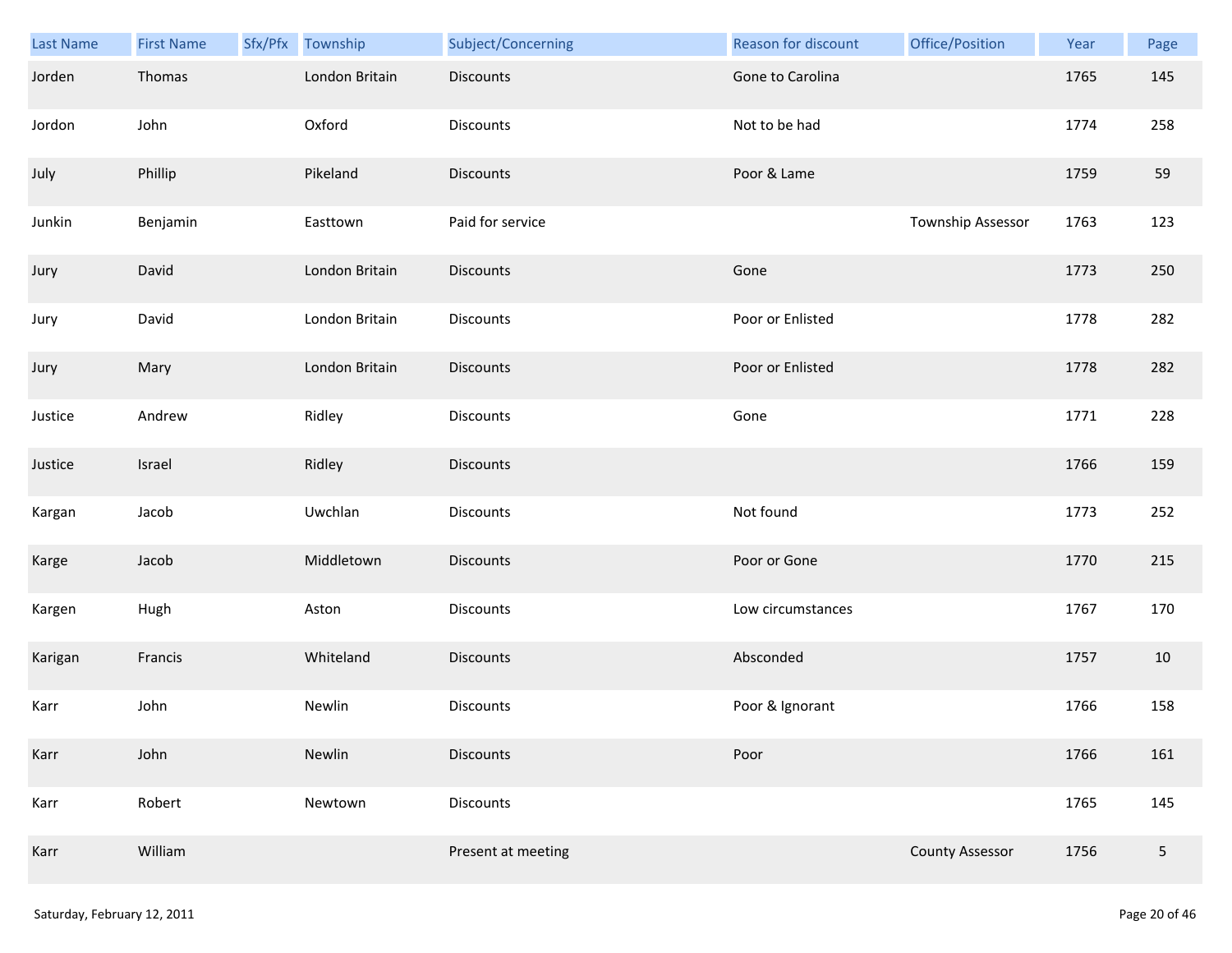| <b>Last Name</b> | <b>First Name</b> | Sfx/Pfx Township     | Subject/Concerning                    | Reason for discount | Office/Position        | Year | Page |
|------------------|-------------------|----------------------|---------------------------------------|---------------------|------------------------|------|------|
| Karr             | William           |                      | Present at meeting                    |                     | <b>County Assessor</b> | 1757 | 16   |
| Karr             | William           |                      | Examine updated rates                 |                     | <b>County Assessor</b> | 1757 | 17   |
| Karr             | William           |                      | Examined & approvided remaining rates |                     | <b>County Assessor</b> | 1757 | 18   |
| Karr             | William           |                      | Present at meeting                    |                     | <b>County Assessor</b> | 1757 | 19   |
| Karr             | William           |                      | Present at meeting                    |                     | <b>County Assessor</b> | 1757 | 21   |
| Karr             | William           |                      | Paid for service                      |                     | <b>County Assessor</b> | 1757 | 23   |
| Karr             | William           |                      | Present at meeting                    |                     | <b>County Assessor</b> | 1757 | 9    |
| Karr             | William           | Londonderry          | Paid for service                      |                     | Township Assessor      | 1766 | 150  |
| Karr             | William           | Londonderry          | Paid for service                      |                     | Township Assessor      | 1767 | 164  |
| Keasack          | Robert            | West Caln            | <b>Discounts</b>                      | Not found           |                        | 1769 | 195  |
| Keech            | William           | Newlin               | Discounts                             | Poor & Crippled     |                        | 1773 | 248  |
| Keely            | Michael           | Haverford            | <b>Discounts</b>                      | Enlisted            |                        | 1771 | 230  |
| Keen             | George            | Coventry             | Discounts                             | Poor                |                        | 1757 | 15   |
| Keenan           | Henry             | Oxford               | <b>Discounts</b>                      | Gone & Poor         |                        | 1772 | 240  |
| Keenan           | Robert            | <b>East Nantmeal</b> | <b>Discounts</b>                      | Low circumstances   |                        | 1774 | 257  |
| Keeper           | William           | Bethel               | <b>Discounts</b>                      | Absconded           |                        | 1757 | 11   |
| Keepers          | William           | Aston                | Discounts                             | Poor                |                        | 1768 | 182  |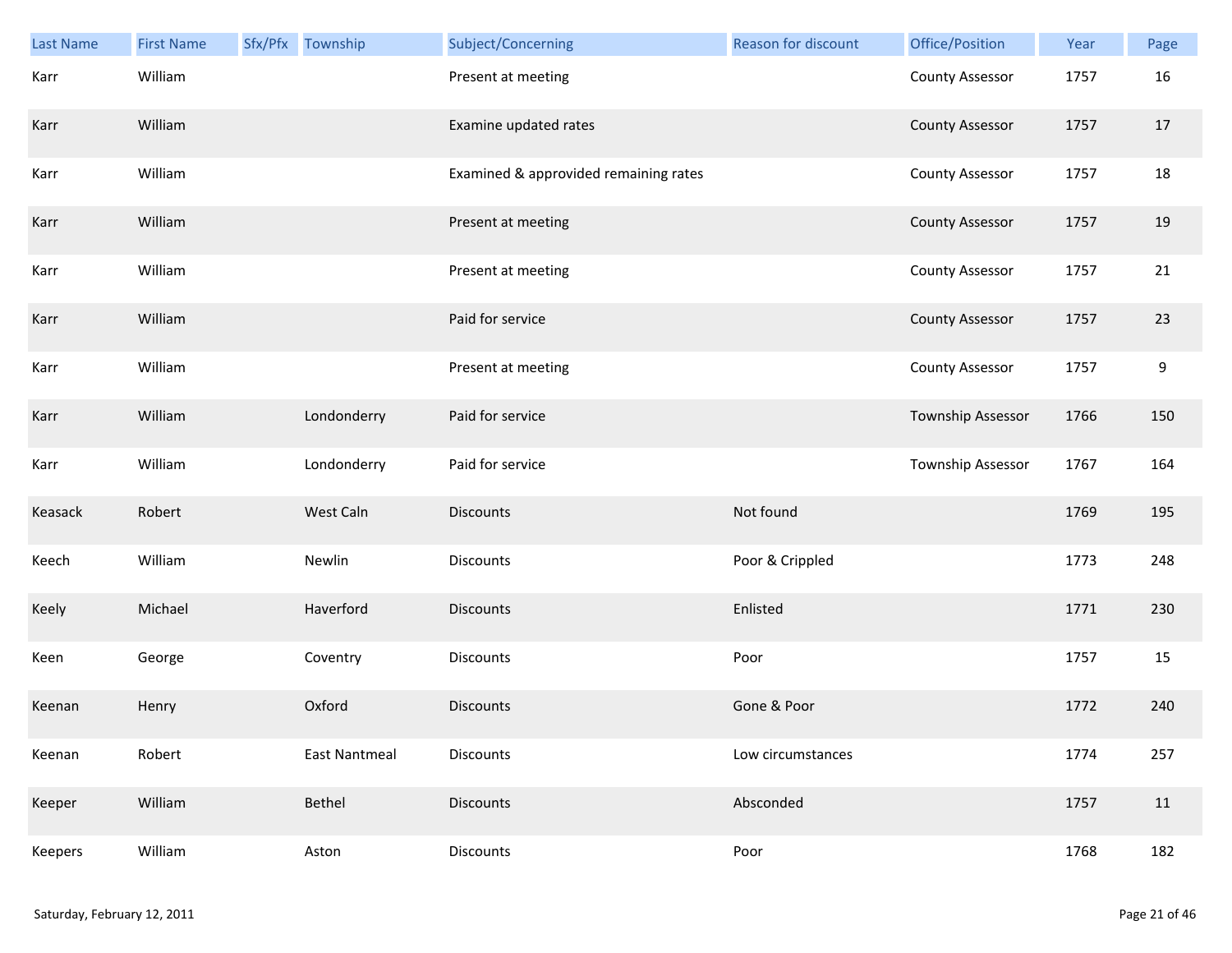| Last Name | <b>First Name</b> | Sfx/Pfx | Township         | Subject/Concerning                  | Reason for discount            | Office/Position | Year | Page |
|-----------|-------------------|---------|------------------|-------------------------------------|--------------------------------|-----------------|------|------|
| Kell      | Andrew            |         | Middletown       | <b>Discounts</b>                    | Absconded or Poor              |                 | 1774 | 260  |
| Kell      | James             |         | West Marlborough | <b>Discounts</b>                    | Father blind                   |                 | 1757 | 14   |
| Kell      | John              |         | West Marlborough | Discounts                           |                                |                 | 1765 | 139  |
| Kell      | John              |         | West Marlborough | Discounts                           | <b>Blind</b>                   |                 | 1771 | 227  |
| Keller    | Michael           |         | Pikeland         | <b>Discounts</b>                    | Twice charged                  |                 | 1761 | 97   |
| Kelley    |                   |         | Whiteland        | Warrant to seize effects to pay tax |                                |                 | 1758 | 37   |
| Kelley    | Barnaby           |         |                  | Discounts                           | Enlisted &/or Poor             |                 | 1777 | 281  |
| Kelley    | Edward            |         | Edgmont          | Discounts                           | Mistake                        |                 | 1764 | 126  |
| Kelley    | John              |         | Lower Darby      | <b>Discounts</b>                    | Ran away                       |                 | 1756 | 6    |
| Kelley    | John              |         | Lower Darby      | Discounts                           |                                |                 | 1762 | 107  |
| Kelley    | Peter             |         | New London       | <b>Discounts</b>                    | Low circumstances              |                 | 1757 | 25   |
| Kelley    | Richard           |         | Tredyffrin       | Discounts                           | In the King's Service          |                 | 1758 | 50   |
| Kelly     | Arthur            |         | Ridley           | Discounts                           | Absconded                      |                 | 1772 | 237  |
| Kelly     | <b>Brian</b>      |         | East Whiteland   | <b>Discounts</b>                    | Not in county                  |                 | 1768 | 183  |
| Kelly     | James             |         | East Caln        | <b>Discounts</b>                    | Gone out of the Province       |                 | 1767 | 169  |
| Kelly     | Michael           |         | Chester          | <b>Discounts</b>                    | Paid elsewhere or<br>Absconded |                 | 1774 | 258  |
| Kelly     | Thomas            |         | East Nottingham  | Discounts                           | Poor                           |                 | 1759 | 66   |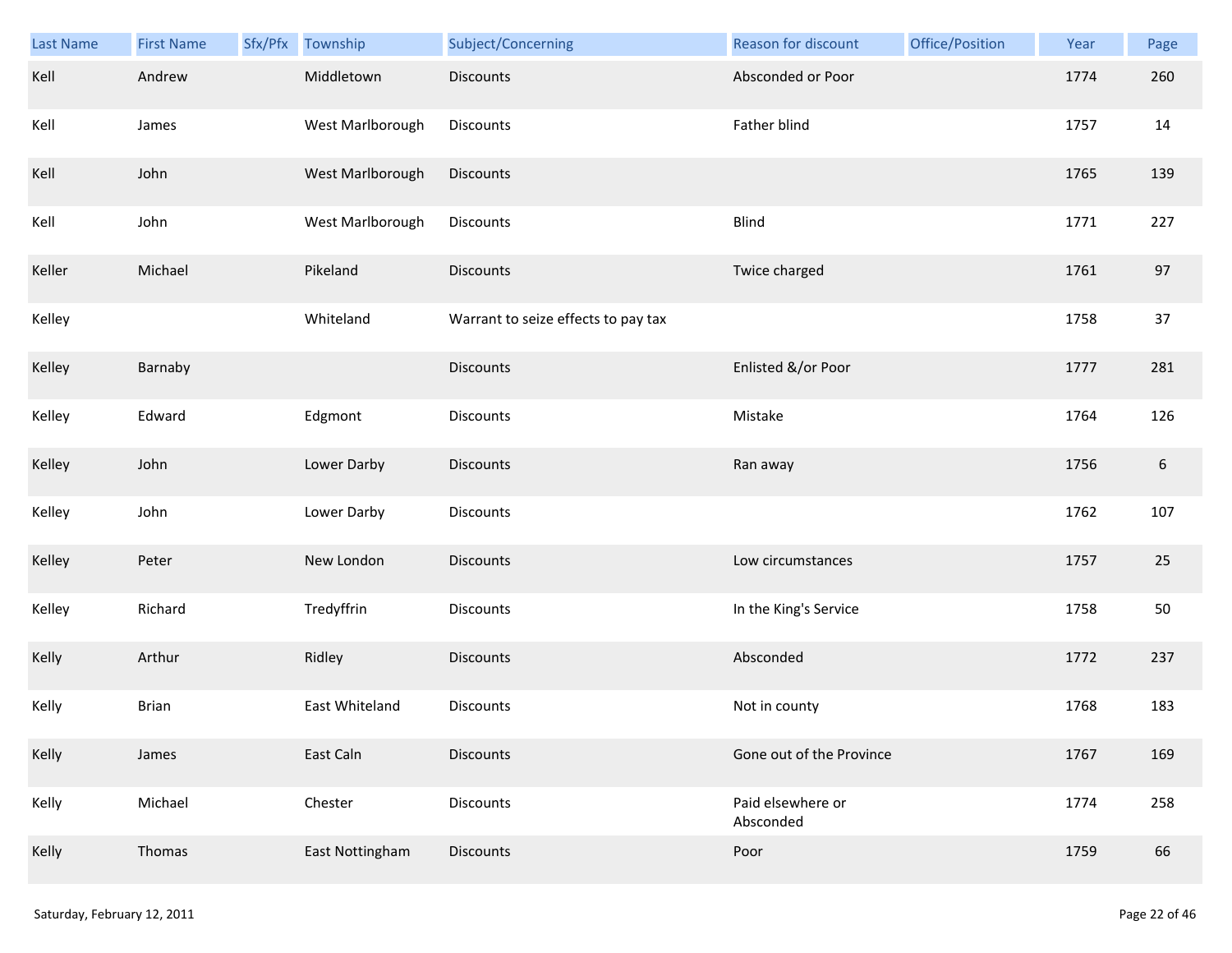| Last Name | <b>First Name</b> | Sfx/Pfx | Township             | Subject/Concerning | Reason for discount | Office/Position   | Year | Page |
|-----------|-------------------|---------|----------------------|--------------------|---------------------|-------------------|------|------|
| Kelly     | Thomas            |         | Sadsbury             | <b>Discounts</b>   | Absconded           |                   | 1767 | 166  |
| Kelton    | James             |         | London Grove         |                    |                     | Township Assessor | 1760 | 84   |
| Kelton    | James             |         | London Grove         | Paid for service   |                     | Township Assessor | 1761 | 93   |
| Kelty     | James             |         | London Grove         | Paid for service   |                     | Township Assessor | 1762 | 107  |
| Kenaday   | William           |         | Middletown           | Discounts          | Enlisted &/or Poor  |                   | 1777 | 279  |
| Kenedy    | James             |         | Edgmont              | <b>Discounts</b>   | Poor                |                   | 1764 | 130  |
| Kenedy    | Thomas            | Jr.     | <b>West Nantmeal</b> | Discounts          | Apprentice          |                   | 1765 | 142  |
| Kenedy    | William           |         | Edgmont              | Discounts          | Absconded           |                   | 1762 | 107  |
| Kenneday  | William           |         | Middletown           | Discounts          | Ran away            |                   | 1772 | 240  |
| Kennedy   | Caleb             |         | Chester              | <b>Discounts</b>   |                     |                   | 1775 | 268  |
| Kennedy   | Hugh              |         | Chester              | <b>Discounts</b>   | Poor & Infirm       |                   | 1770 | 208  |
| Kennedy   | Hugh              |         | Aston                | Discounts          | Poor                |                   | 1773 | 248  |
| Kennedy   | James             |         | London Britain       | Paid for service   |                     | Township Assessor | 1760 | 75   |
| Kennedy   | James             |         | Oxford               | <b>Discounts</b>   |                     |                   | 1775 | 264  |
| Kennedy   | John              |         | Middletown           | Discounts          | Ran away            |                   | 1769 | 201  |
| Kennedy   | John              |         | New London           | <b>Discounts</b>   | Ran away            |                   | 1771 | 231  |
| Kennedy   | Samuel            |         | New London           | Paid for service   |                     | Township Assessor | 1770 | 207  |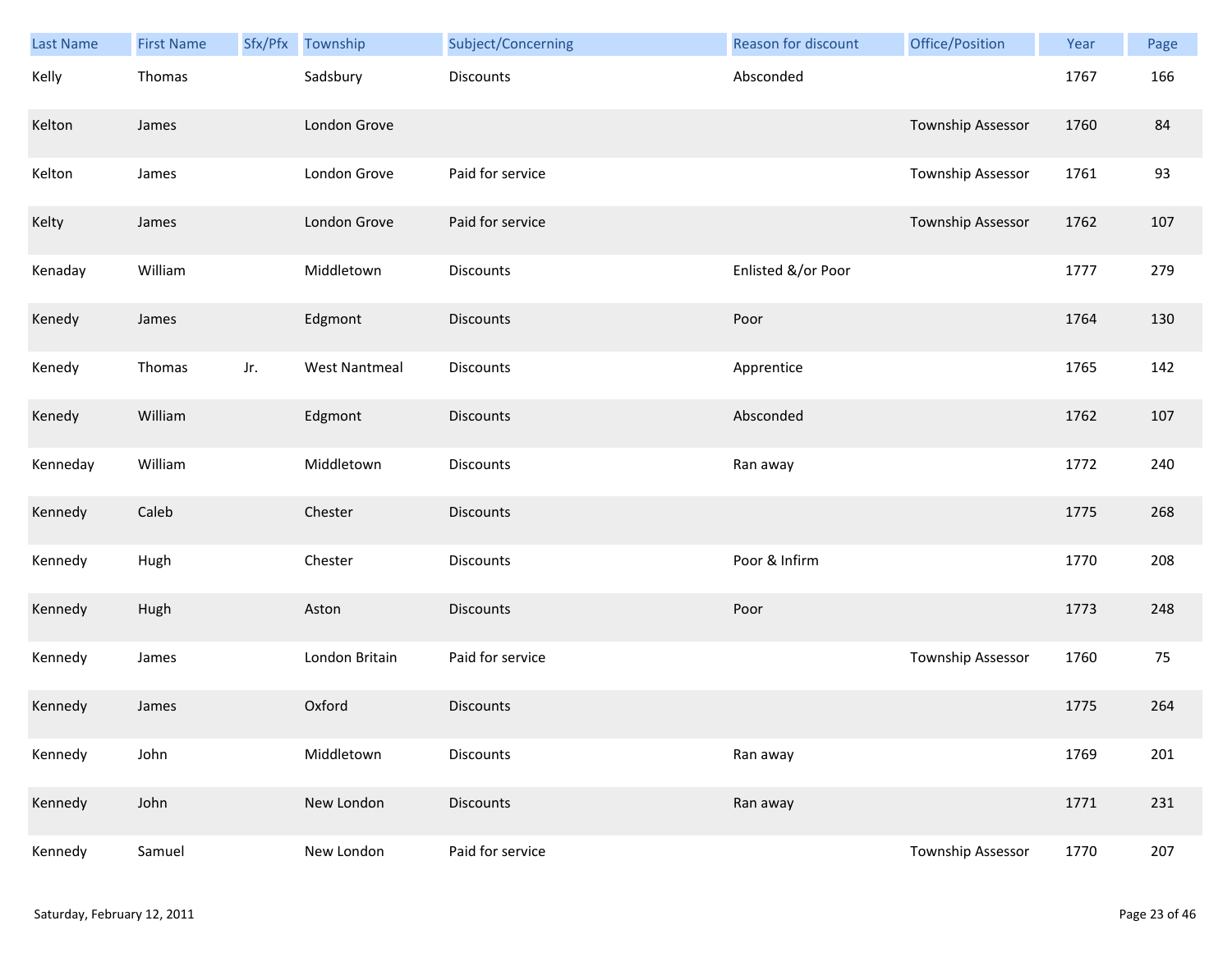| Last Name | <b>First Name</b> | Sfx/Pfx Township     | Subject/Concerning               | <b>Reason for discount</b>     | Office/Position | Year | Page |
|-----------|-------------------|----------------------|----------------------------------|--------------------------------|-----------------|------|------|
| Kennedy   | William           | Middletown           | <b>Discounts</b>                 | Absconded or Poor              |                 | 1774 | 260  |
| Kenney    | Christopher       | Whiteland            | Discounts                        | Absconded                      |                 | 1757 | 10   |
| Kenney    | Patrick           | Vincent              | <b>Discounts</b>                 | Lately out of King's Service   |                 | 1758 | 33   |
| Kenney    | Thomas            | <b>East Nantmeal</b> | <b>Discounts</b>                 | Absconded                      |                 | 1767 | 167  |
| Kenney    | William           | London Britain       | Neglected or refused to pay tax  |                                |                 | 1758 | 37   |
| Kenney    | William           | New London           | Discounts                        | In the King's Service          |                 | 1758 | 50   |
| Kenny     | Daniel            | Kennett              | <b>Discounts</b>                 | Enlisted, Absconded or<br>Poor |                 | 1778 | 281  |
| Kenny     | James             | Coventry             | Discounts                        | Absconded                      |                 | 1769 | 200  |
| Kenny     | James             | Coventry             | <b>Discounts</b>                 | Paid in Nantmeal               |                 | 1772 | 238  |
| Kenny     | James             | East Caln            | Discounts                        | Enlisted, Absconded or<br>Poor |                 | 1778 | 281  |
| Kent      | Mark              | <b>West Nantmeal</b> | Discounts                        | Not found                      |                 | 1768 | 182  |
| Kerfoot   | William           | Tredyffrin           | Discounts                        | Absconded                      |                 | 1757 | 25   |
| Kerigan   | Cornelius         | West Nottingham      | <b>Discounts</b>                 | Absconded                      |                 | 1762 | 110  |
| Kerlin    | John              | Coventry             | <b>Discounts</b>                 | Resident of Berks County       |                 | 1760 | 81   |
| Kerlin    | John              | Coventry             | <b>Discounts</b>                 |                                |                 | 1766 | 161  |
| Kerlin    | John              |                      | House where appeals will be held |                                |                 | 1768 | 189  |
| Kerlin    | John              | East Whiteland       | House where meeting held         |                                |                 | 1769 | 190  |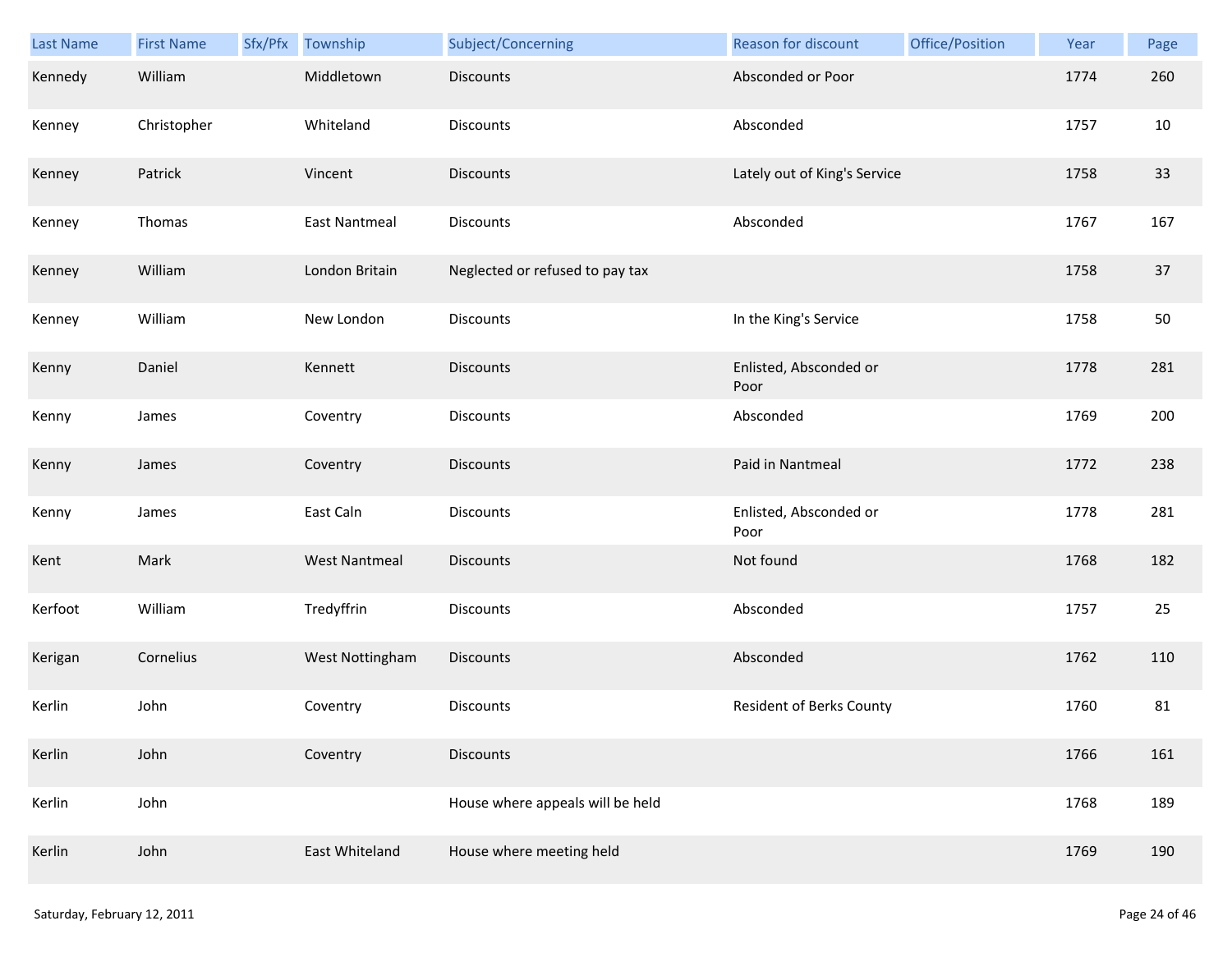| Last Name | <b>First Name</b> | Sfx/Pfx | Township             | Subject/Concerning               | <b>Reason for discount</b> | Office/Position   | Year | Page |
|-----------|-------------------|---------|----------------------|----------------------------------|----------------------------|-------------------|------|------|
| Kerlin    | John              |         | Whiteland            | House where appeals will be held |                            |                   | 1770 | 217  |
| Kerlin    | John              |         | Whiteland            | House where board removed to     |                            |                   | 1771 | 218  |
| Kerlin    | William           |         | Chester              | House where meeting held         |                            |                   | 1775 | 265  |
| Kerlin    | William           |         | Chester              | House where meeting held         |                            |                   | 1776 | 272  |
| Kerr      | Barney            |         | East Bradford        | Discounts                        | In Hospital                |                   | 1767 | 169  |
| Kerr      | Hugh              |         | West Nottingham      | Discounts                        | Poor & Sickly              |                   | 1772 | 243  |
| Kerr      | James             |         | <b>West Nantmeal</b> | Discounts                        | Not found                  |                   | 1768 | 182  |
| Kerr      | John              |         | Oxford               | Refused to pay tax               |                            |                   | 1760 | 73   |
| Kerr      | John              |         | Pikeland             | Discounts                        | Dead                       |                   | 1768 | 186  |
| Kerr      | Robert            |         | Kennett              | <b>Discounts</b>                 | Absconded                  |                   | 1767 | 168  |
| Kerr      | Robert            |         | East Fallowfield     | Discounts                        | Gone                       |                   | 1770 | 211  |
| Kerr      | William           |         | Londonderry          | Paid for service                 |                            | Township Assessor | 1768 | 173  |
| Kerr      | William           |         | Londonderry          | Paid for service                 |                            | Township Assessor | 1769 | 191  |
| Kerr      | William           |         | Londonderry          | Paid for service                 |                            | Township Assessor | 1770 | 206  |
| Kerrigan  | Hugh              |         |                      | Paid for service                 |                            |                   | 1759 | 62   |
| Kerrigan  | Hugh              |         | East Bradford        | Paid for service                 |                            | Constable         | 1759 | 63   |
| Kerrigan  | William           |         | Newlin               | <b>Discounts</b>                 | Poor                       |                   | 1759 | 62   |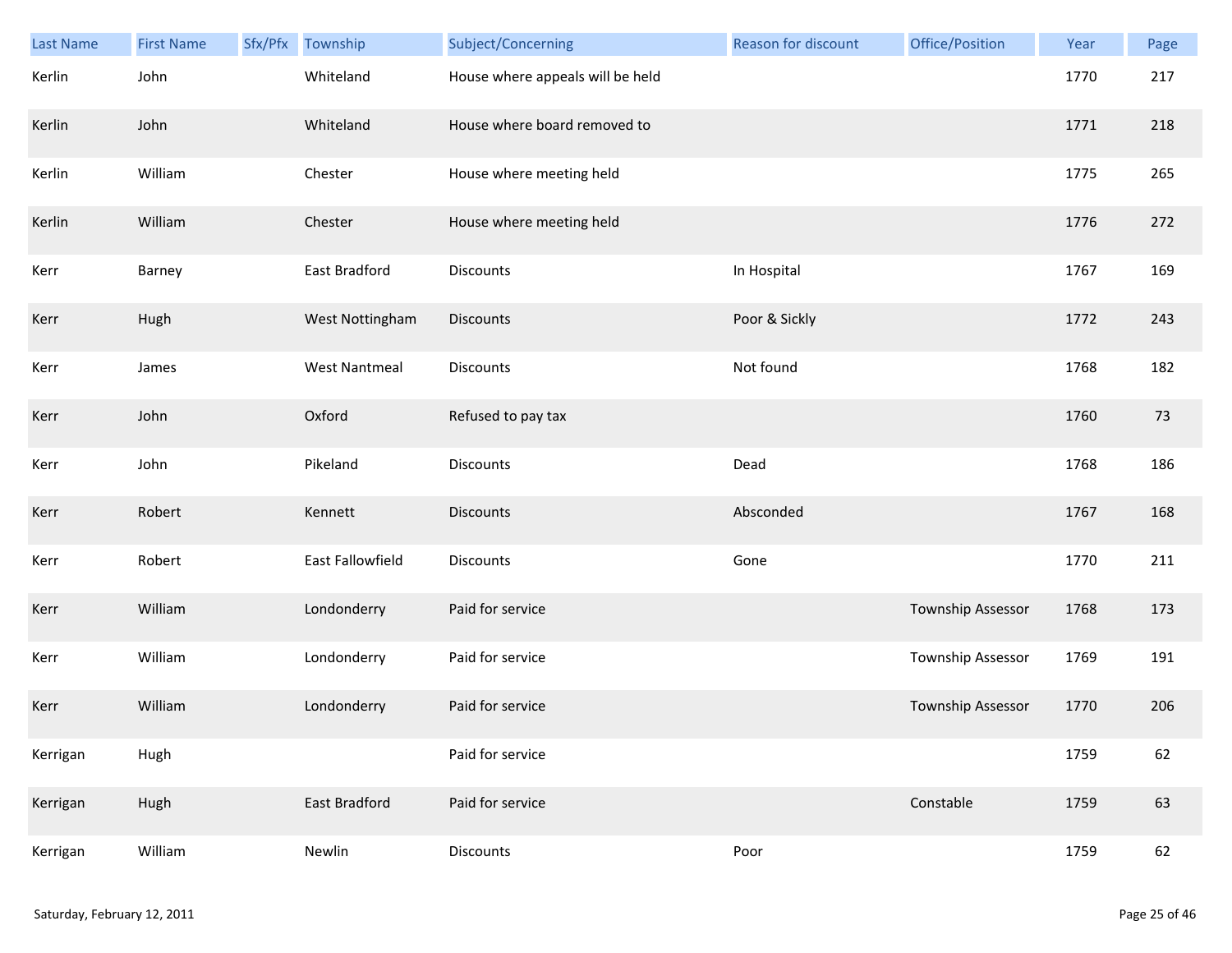| Last Name  | <b>First Name</b> | Sfx/Pfx | Township             | Subject/Concerning              | Reason for discount     | Office/Position | Year | Page             |
|------------|-------------------|---------|----------------------|---------------------------------|-------------------------|-----------------|------|------------------|
| Kesnot     | George            |         | Pikeland             | <b>Discounts</b>                | Absconded               |                 | 1759 | 66               |
| Ketts      | Barbara           |         | Lower Darby          | Discounts                       | Poor                    |                 | 1773 | 249              |
| Key        | John              |         | Kennett              | Neglected or refused to pay tax |                         |                 | 1757 | $\boldsymbol{9}$ |
| Key        | Moses             |         | Aston                | Discounts                       | Poor                    |                 | 1769 | 192              |
| Killam     | Patrick           |         | West Nottingham      | Discounts                       | Absconded               |                 | 1760 | 80               |
| Killam     | Patrick           |         | West Nottingham      | Discounts                       | Poor                    |                 | 1764 | 133              |
| Kilpatrick | John              |         | Charlestown          | <b>Discounts</b>                | Enlisted &/or Poor      |                 | 1777 | 277              |
| Kilpatrick | Patrick           |         | Birmingham           | Warrant granted against         |                         |                 | 1760 | 79               |
| King       | Charles           |         | Middletown           | <b>Discounts</b>                | Insolvent               |                 | 1772 | 233              |
| King       | John              |         | Easttown             | Paid for service                |                         | Constable       | 1759 | 59               |
| King       | John              |         | West Whiteland       | Discounts                       | Sickly                  |                 | 1770 | 210              |
| King       | John              |         | <b>East Nantmeal</b> | Discounts                       | Poor, Gone or Under age |                 | 1772 | 238              |
| King       | John              |         | Middletown           | <b>Discounts</b>                | Absconded or Poor       |                 | 1774 | 260              |
| King       | Peter             |         | Lower Chichester     | Discounts                       | Servant                 |                 | 1769 | 198              |
| King       | William           |         | Marple               | Warrant granted against         |                         |                 | 1763 | 116              |
| Kinkead    | Alexander         |         | Lower Chichester     | Discounts                       | Gone                    |                 | 1774 | 258              |
| Kinkead    | David             |         | Londonderry          | Discounts                       | Overrated               |                 | 1757 | $31\,$           |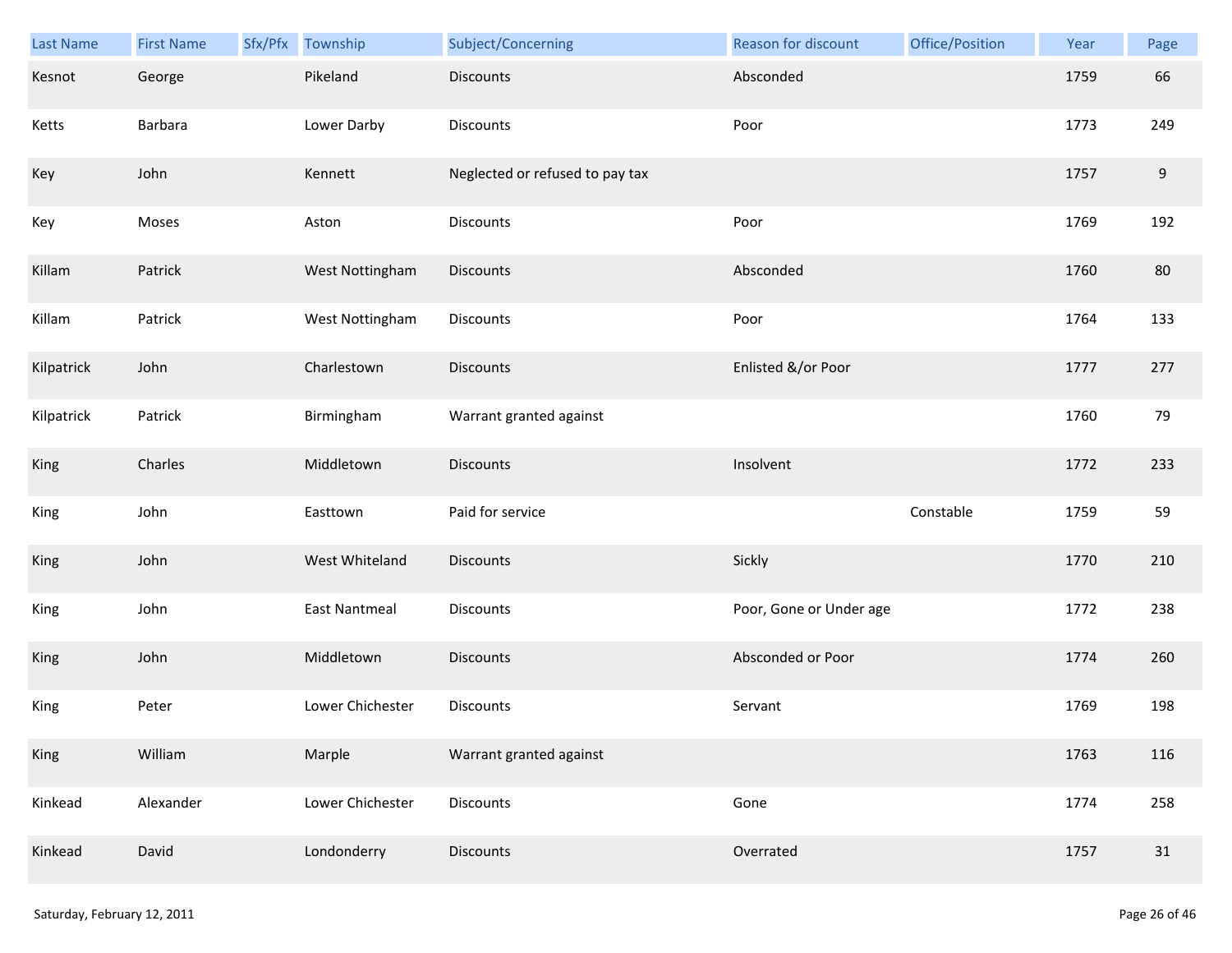| Last Name | <b>First Name</b> | Sfx/Pfx Township        | Subject/Concerning                    | Reason for discount | Office/Position          | Year | Page           |
|-----------|-------------------|-------------------------|---------------------------------------|---------------------|--------------------------|------|----------------|
| Kinkead   | David             | Londonderry             | Paid for service                      |                     | <b>Township Assessor</b> | 1765 | 138            |
| Kinkead   | James             | <b>West Nantmeal</b>    | Paid for service                      |                     | <b>Township Assessor</b> | 1771 | 224            |
| Kinkead   | John              | Oxford                  | Paid for service                      |                     | Township Assessor        | 1773 | 244            |
| Kinkead   | Michael           | West Caln               | <b>Discounts</b>                      |                     |                          | 1763 | 121            |
| Kinkead   | Robert            | Sadsbury                | Discounts                             | Poor                |                          | 1759 | 58             |
| Kinneson  | Samuel            | East Caln               | <b>Discounts</b>                      | Supports his mother |                          | 1770 | 212            |
| Kirk      | Caleb             | East Caln               | Warrant granted against               |                     |                          | 1758 | 49             |
| Kirk      | John              | New London              | <b>Discounts</b>                      | Poor or Enlisted    |                          | 1778 | 282            |
| Kirk      | Joshua            | <b>Upper Providence</b> | <b>Discounts</b>                      | Enlisted &/or Poor  |                          | 1777 | 279            |
| Kirk      | Timothy           |                         | Present at meeting                    |                     | <b>County Assessor</b>   | 1756 | $\mathbf{1}$   |
| Kirk      | Timothy           |                         | Received constable returns            |                     | <b>County Assessor</b>   | 1756 | $\overline{2}$ |
| Kirk      | Timothy           |                         | Paid for service                      |                     |                          | 1756 | $\overline{5}$ |
| Kirk      | Timothy           |                         | Present at meeting                    |                     | <b>County Assessor</b>   | 1756 | 5              |
| Kirk      | Timothy           |                         | Present at meeting                    |                     | <b>County Assessor</b>   | 1757 | 10             |
| Kirk      | Timothy           |                         | Present at meeting                    |                     | <b>County Assessor</b>   | 1757 | 11             |
| Kirk      | Timothy           |                         | Examine updated rates                 |                     | <b>County Assessor</b>   | 1757 | 17             |
| Kirk      | Timothy           |                         | Examined & approvided remaining rates |                     | <b>County Assessor</b>   | 1757 | 18             |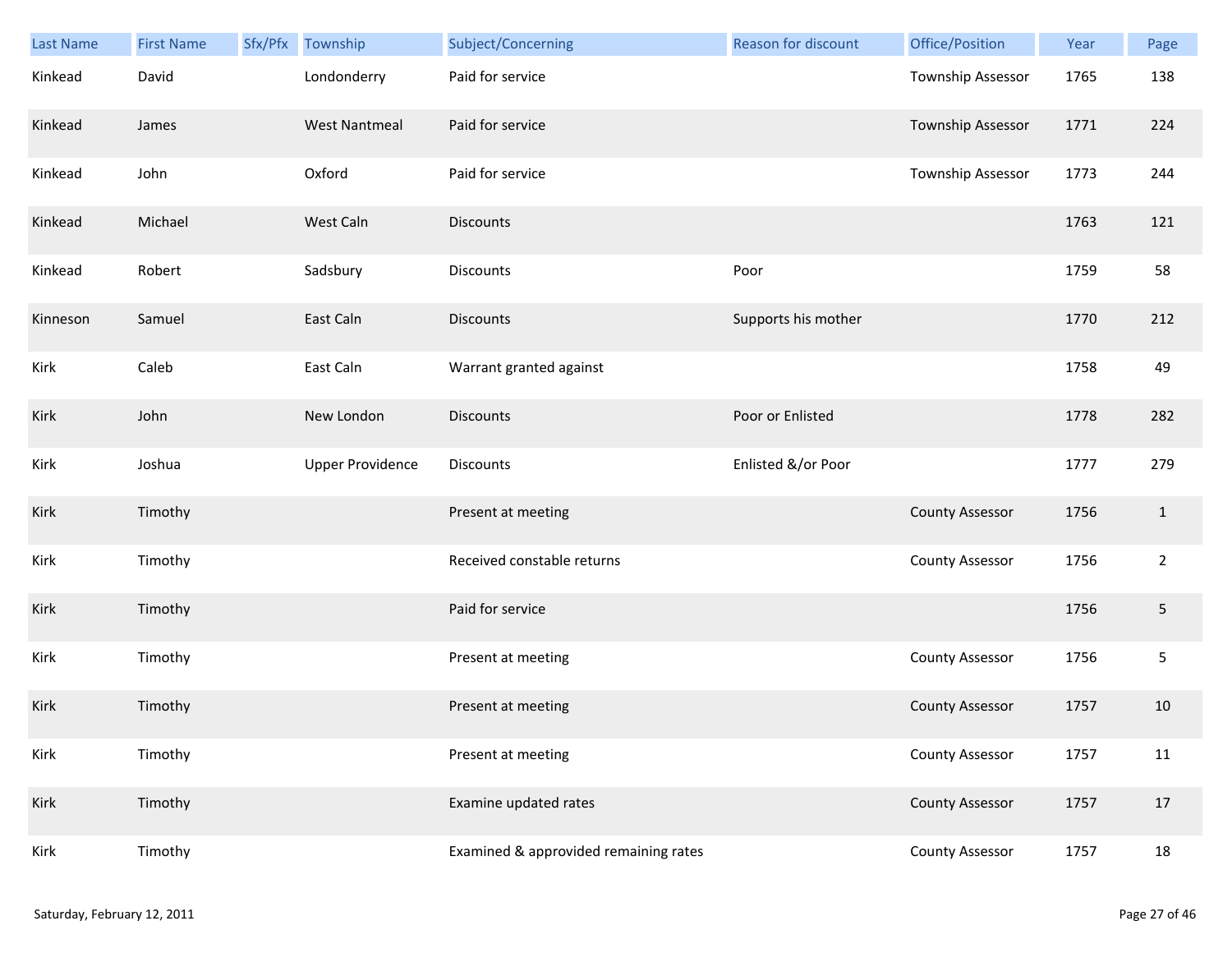| Last Name   | <b>First Name</b> | Sfx/Pfx Township     | Subject/Concerning               | Reason for discount | Office/Position        | Year | Page             |
|-------------|-------------------|----------------------|----------------------------------|---------------------|------------------------|------|------------------|
| Kirk        | Timothy           |                      | Paid for service                 |                     | <b>County Assessor</b> | 1757 | 23               |
| Kirk        | Timothy           |                      | Present at meeting               |                     | <b>County Assessor</b> | 1757 | $\boldsymbol{9}$ |
| Kirk        | Timothy           | Pikeland             | Paid for service                 |                     | Township Assessor      | 1759 | 61               |
| Kirk        | Timothy           | Pikeland             | Paid for service                 |                     | Township Assessor      | 1760 | 72               |
| Kirk        | Timothy           | Pikeland             |                                  |                     | Township Assessor      | 1760 | 84               |
| Kirk        | Timothy           | Pikeland             | Paid for service                 |                     | Township Assessor      | 1761 | 92               |
| Kirk        | William           | <b>East Nantmeal</b> | <b>Discounts</b>                 | Overrated           |                        | 1757 | 25               |
| Kirk        | William           | <b>East Nantmeal</b> | Neglected or refused to pay tax  |                     |                        | 1758 | 33               |
| Kirkpatrick | John              | West Nottingham      | <b>Discounts</b>                 | Error               |                        | 1758 | 47               |
| Kirlin      | John              | East Whiteland       | House where appeals will be held |                     |                        | 1766 | 162              |
| Kirlton     | John              | Easttown             | <b>Discounts</b>                 | Ran away            |                        | 1768 | 186              |
| Kitely      | James             | East Marlborough     | Neglected or refused to pay tax  |                     |                        | 1767 | 170              |
| Kitz        | Jacob             | Lower Darby          | <b>Discounts</b>                 | Not able to pay     |                        | 1771 | 228              |
| Kitzelman   | Christopher       | Haverford            | Discounts                        | Poor                |                        | 1770 | 216              |
| Knight      | William           | West Nottingham      | Paid for service                 |                     | Township Assessor      | 1762 | 103              |
| Knight      | William           |                      |                                  |                     | <b>County Assessor</b> | 1764 | 134              |
| Knight      | William           |                      | Present at meeting               |                     | <b>County Assessor</b> | 1764 | 135              |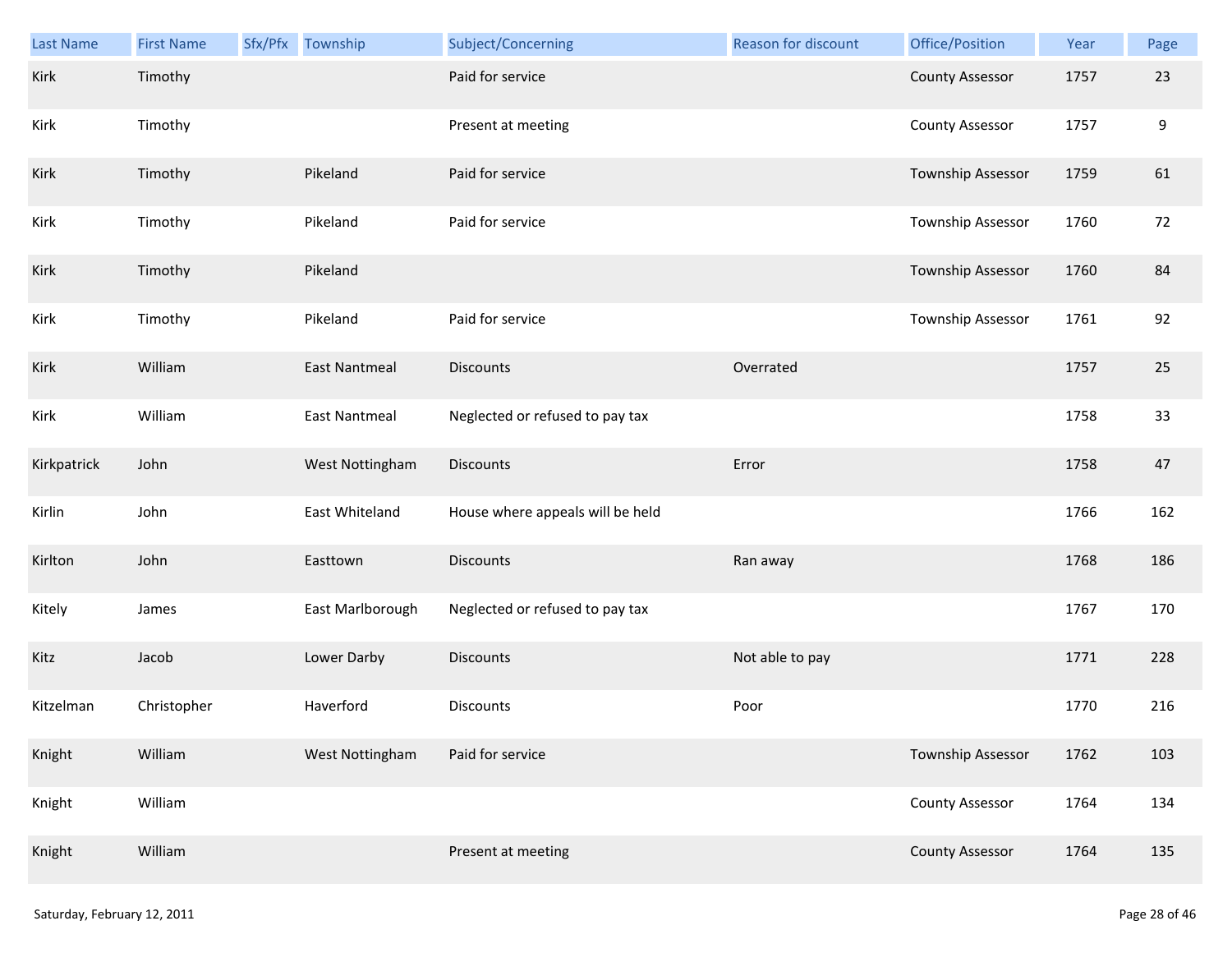| Last Name | <b>First Name</b> | Sfx/Pfx Township     | Subject/Concerning | Reason for discount       | Office/Position          | Year | Page   |
|-----------|-------------------|----------------------|--------------------|---------------------------|--------------------------|------|--------|
| Knowles   | John              | Ridley               | Discounts          | Overrated                 |                          | 1766 | 153    |
| Knowles   | John              | Ridley               | <b>Discounts</b>   | Twice rated               |                          | 1768 | 176    |
| Knox      | Andrew            | Uwchlan              | Discounts          | Insolvent                 |                          | 1771 | 226    |
| Knox      | John              | Oxford               | <b>Discounts</b>   | Enlisted                  |                          | 1758 | 48     |
| Knox      | William           | Whiteland            | Discounts          | Not found                 |                          | 1758 | $36\,$ |
| Kouker    | Frederick         | Marple               | <b>Discounts</b>   | Enlisted                  |                          | 1777 | 280    |
| Kring     | John              | <b>East Nantmeal</b> | Discounts          | Paid in Berks County      |                          | 1771 | 226    |
| Lacey     | Robert            | Lower Chichester     | Discounts          | Absconded                 |                          | 1765 | 141    |
| Lackey    | Con               | London Britain       | <b>Discounts</b>   | Overrated                 |                          | 1758 | 44     |
| Lackey    | Robert            | East Fallowfield     | Discounts          | Poor                      |                          | 1767 | 166    |
| Lacton    | Thomas            | <b>East Nantmeal</b> | Discounts          | Poor                      |                          | 1768 | 184    |
| Lafford   | Robert            | East Caln            | Discounts          |                           |                          | 1764 | 130    |
| Laird     | John              | Westtown             | Discounts          | Taxed in Lower Chichester |                          | 1759 | 60     |
| Laird     | John              | Lower Chichester     | <b>Discounts</b>   | Gone                      |                          | 1759 | 68     |
| Lamb      | Luke              | West Whiteland       | Discounts          | Absconded                 |                          | 1769 | 194    |
| Lambourn  | Francis           | London Grove         | Paid for service   |                           | <b>Township Assessor</b> | 1769 | 191    |
| Lambourn  | John              | Kennett              | <b>Discounts</b>   | Overrated                 |                          | 1769 | 192    |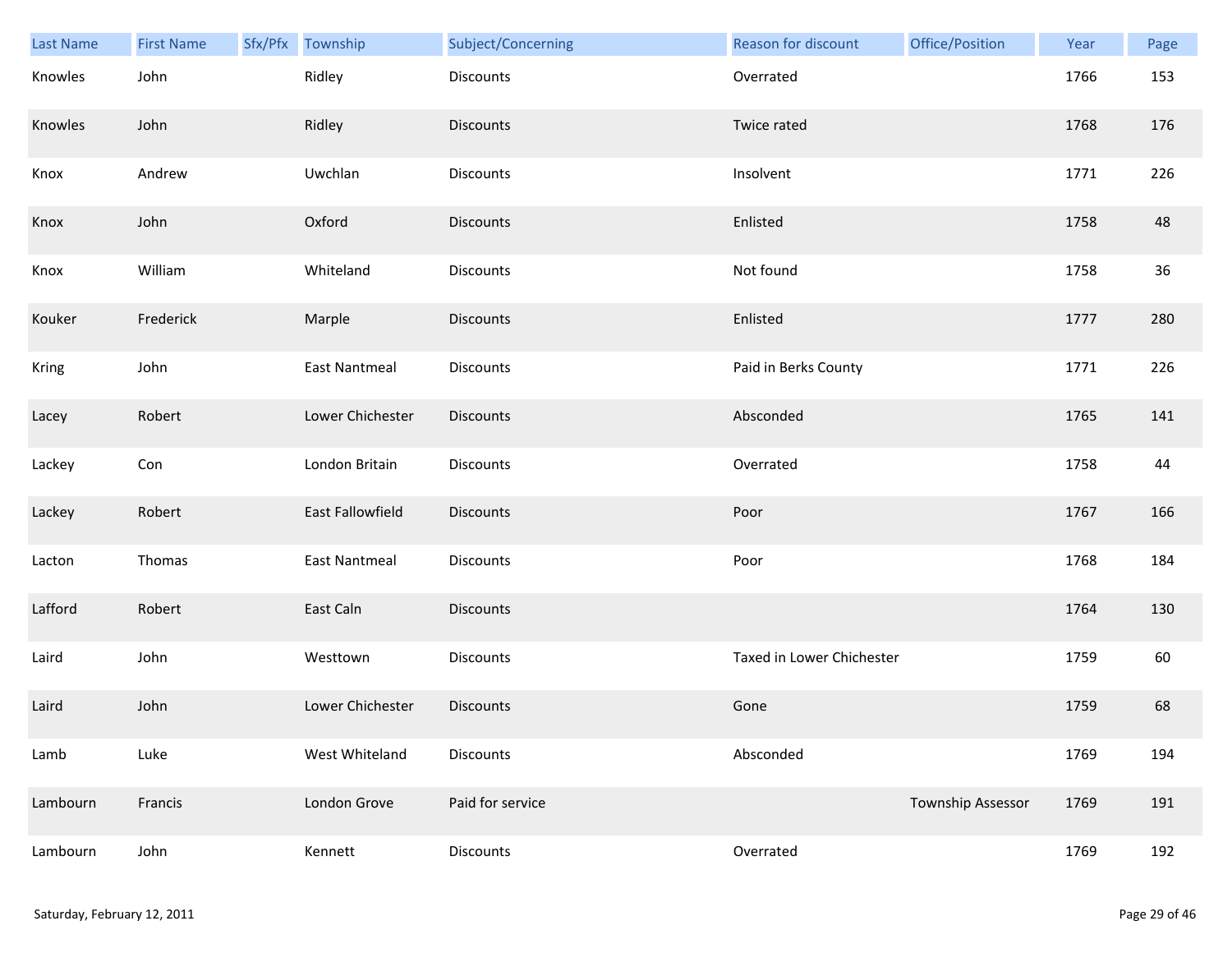| Last Name | <b>First Name</b> | Sfx/Pfx | Township                | Subject/Concerning              | Reason for discount | Office/Position          | Year | Page |
|-----------|-------------------|---------|-------------------------|---------------------------------|---------------------|--------------------------|------|------|
| Lambourn  | Robert            | Jr.     | Kennett                 | Paid for service                |                     | Township Assessor        | 1760 | 74   |
| Lambourn  | Robert            |         | Kennett                 | Neglected or refused to pay tax |                     |                          | 1762 | 106  |
| Lamplugh  | William           |         | <b>Upper Chichester</b> | Paid for service                |                     | Township Assessor        | 1760 | 77   |
| Lamplugh  | William           |         | <b>Upper Chichester</b> |                                 |                     | Township Assessor        | 1760 | 84   |
| Lamplugh  | William           |         | Lower Chichester        | Paid for service                |                     | <b>Township Assessor</b> | 1761 | 95   |
| Langwell  | James             |         | West Bradford           | Discounts                       | Ran away            |                          | 1757 | 12   |
| Lapsley   | David             |         | <b>East Nantmeal</b>    | <b>Discounts</b>                | Gone & Insolvent    |                          | 1775 | 264  |
| Lard      | John              |         | Lower Chichester        | Discounts                       | Absconded           |                          | 1758 | 49   |
| Lard      | Jonathan          |         | Concord                 | <b>Discounts</b>                | Not found           |                          | 1764 | 129  |
| Large     | John              |         | East Nantmeal           | <b>Discounts</b>                | Married             |                          | 1768 | 184  |
| Larkin    | John              |         | Aston                   | <b>Discounts</b>                | Not found           |                          | 1758 | 35   |
| Larkin    | William           |         | Bethel                  | Paid for service                |                     | Township Assessor        | 1762 | 105  |
| Larkin    | William           |         | Bethel                  | Paid for service                |                     | Township Assessor        | 1763 | 115  |
| Larkins   | James             |         | London Grove            | <b>Discounts</b>                | Overrated           |                          | 1757 | 24   |
| Larmont   | John              |         | <b>West Nantmeal</b>    | <b>Discounts</b>                | Absconded           |                          | 1769 | 196  |
| Larnan    | John              |         | <b>West Nantmeal</b>    | Discounts                       | Absconded           |                          | 1767 | 169  |
| Lashley   |                   |         | New London              | <b>Discounts</b>                | Not found           |                          | 1767 | 167  |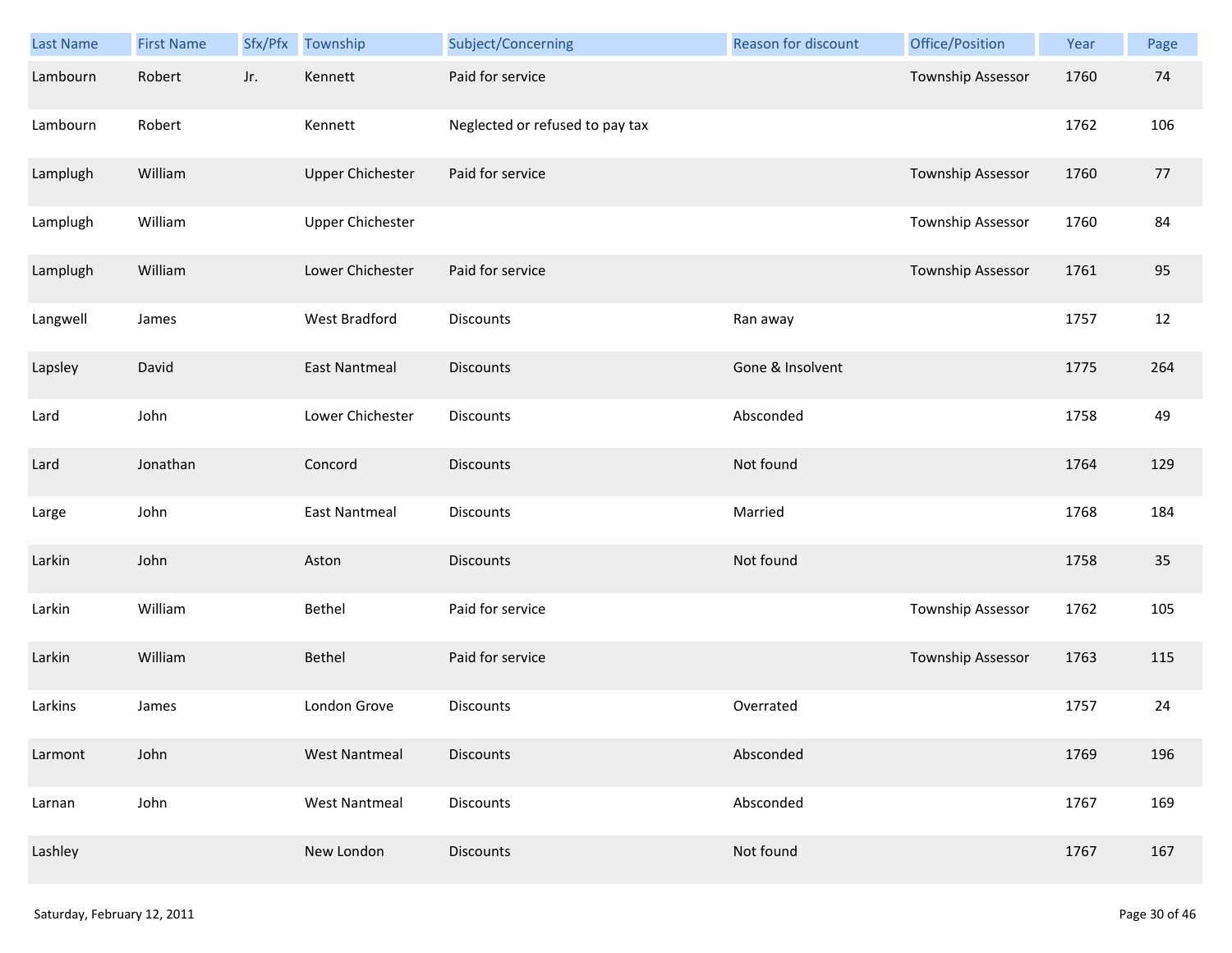| Last Name | <b>First Name</b> | Sfx/Pfx Township | Subject/Concerning | <b>Reason for discount</b> | Office/Position   | Year | Page   |
|-----------|-------------------|------------------|--------------------|----------------------------|-------------------|------|--------|
| Lasley    | William           | West Bradford    | Discounts          |                            |                   | 1776 | 275    |
| Latimore  | Edward            | West Fallowfield | <b>Discounts</b>   | Absconded                  |                   | 1768 | 186    |
| Latimore  | James             | Birmingham       | Discounts          | Hand badly cut             |                   | 1775 | 265    |
| Lattimore | James             | Lower Darby      | <b>Discounts</b>   | Lame                       |                   | 1776 | 275    |
| Laughead  | Joseph            | East Caln        | Discounts          | Ran away                   |                   | 1757 | 13     |
| Laughead  | Joseph            | East Caln        | Discounts          | Gone to Maryland           |                   | 1757 | $30\,$ |
| Laughead  | Robert            | Oxford           | Discounts          | Died insolvent             |                   | 1758 | 53     |
| Laughlin  | James             | West Fallowfield | Discounts          | Pays land tax              |                   | 1758 | $32$   |
| Laughlin  | John              | East Fallowfield | Discounts          | Overrated                  |                   | 1757 | 23     |
| Laurence  | Charles           | Lower Chichester | Discounts          | Poor                       |                   | 1769 | 198    |
| Laurence  | George            | Lower Chichester | Discounts          | Gone                       |                   | 1767 | 170    |
| Laurence  | Henry             | Marple           | Paid for service   |                            | Township Assessor | 1767 | 163    |
| Law       | James             | East Marlborough | Discounts          |                            |                   | 1775 | 268    |
| Law       | Thomas            | West Fallowfield | <b>Discounts</b>   | Enlisted                   |                   | 1759 | 61     |
| Law       | Thomas            | West Fallowfield | Discounts          |                            |                   | 1762 | 107    |
| Lawrence  | Caleb             | East Bradford    | <b>Discounts</b>   | Not in the township        |                   | 1771 | 229    |
| Lawrence  | Gasper            | Aston            | Discounts          | Poor                       |                   | 1775 | 266    |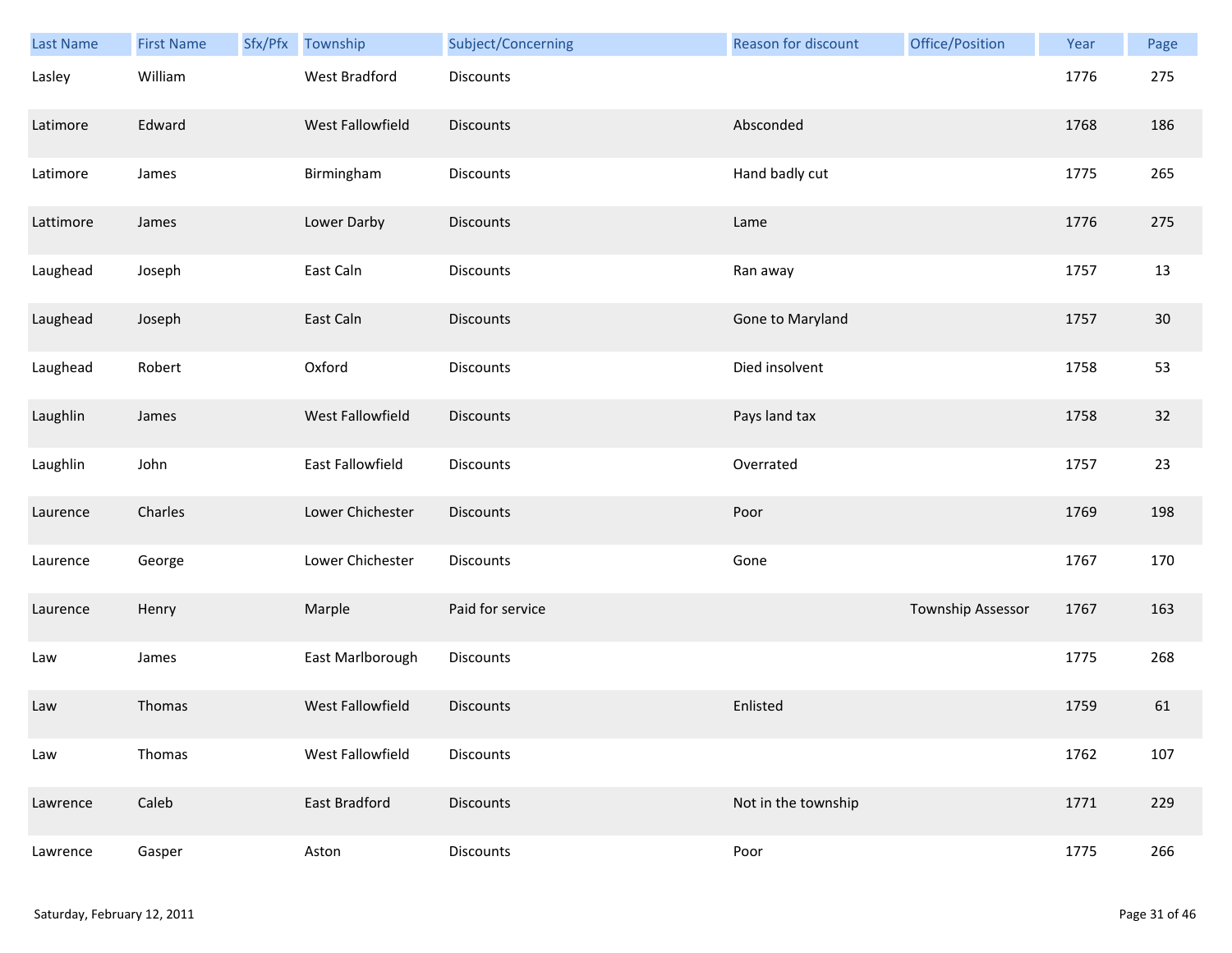| Last Name | <b>First Name</b> | Sfx/Pfx | Township             | Subject/Concerning | Reason for discount    | Office/Position   | Year | Page |
|-----------|-------------------|---------|----------------------|--------------------|------------------------|-------------------|------|------|
| Lawrence  | Henry             |         | Marple               | Discounts          | Overrated              |                   | 1770 | 210  |
| Lawrence  | John              |         | Lower Chichester     | <b>Discounts</b>   | Overrated              |                   | 1757 | 19   |
| Lawrence  | John              |         | Lower Chichester     | <b>Discounts</b>   | Absconded              |                   | 1757 | 28   |
| Lawrence  | John              |         | East Bradford        | <b>Discounts</b>   | Absconded              |                   | 1757 | 29   |
| Lawrence  | Thomas            |         | Haverford            | <b>Discounts</b>   | Dead                   |                   | 1769 | 200  |
| Lawrence  | William           |         | Haverford            | Appointed          |                        | Township Assessor | 1761 | 101  |
| Lawrence  | William           |         | Haverford            | Paid for service   |                        | Township Assessor | 1762 | 105  |
| Lawrence  | William           |         | Haverford            | Paid for service   |                        | Township Assessor | 1763 | 115  |
| Lawson    | Joseph            |         | Newlin               | <b>Discounts</b>   | Paid in London Grove   |                   | 1764 | 129  |
| Lawson    | Robert            |         | <b>East Nantmeal</b> | <b>Discounts</b>   | Absconded              |                   | 1773 | 247  |
| Lawte     | William           |         | West Caln            | <b>Discounts</b>   | Married & Very Poor    |                   | 1764 | 127  |
| Laypole   | Martin            |         | East Nantmeal        | <b>Discounts</b>   | Paid elsewhere         |                   | 1771 | 226  |
| Lea       | John              |         | Sadsbury             | Discounts          | Absconded              |                   | 1770 | 217  |
| Leadley   | Isaac             |         | East Nottingham      | <b>Discounts</b>   | Gone                   |                   | 1773 | 252  |
| Lease     | Henry             |         | Pikeland             | <b>Discounts</b>   | Not found              |                   | 1767 | 170  |
| Ledirius  | John              |         | Ridley               | <b>Discounts</b>   | Removed to the Jerseys |                   | 1757 | 13   |
| Lee       | James             |         | Chester              | Discounts          | Poor                   |                   | 1770 | 215  |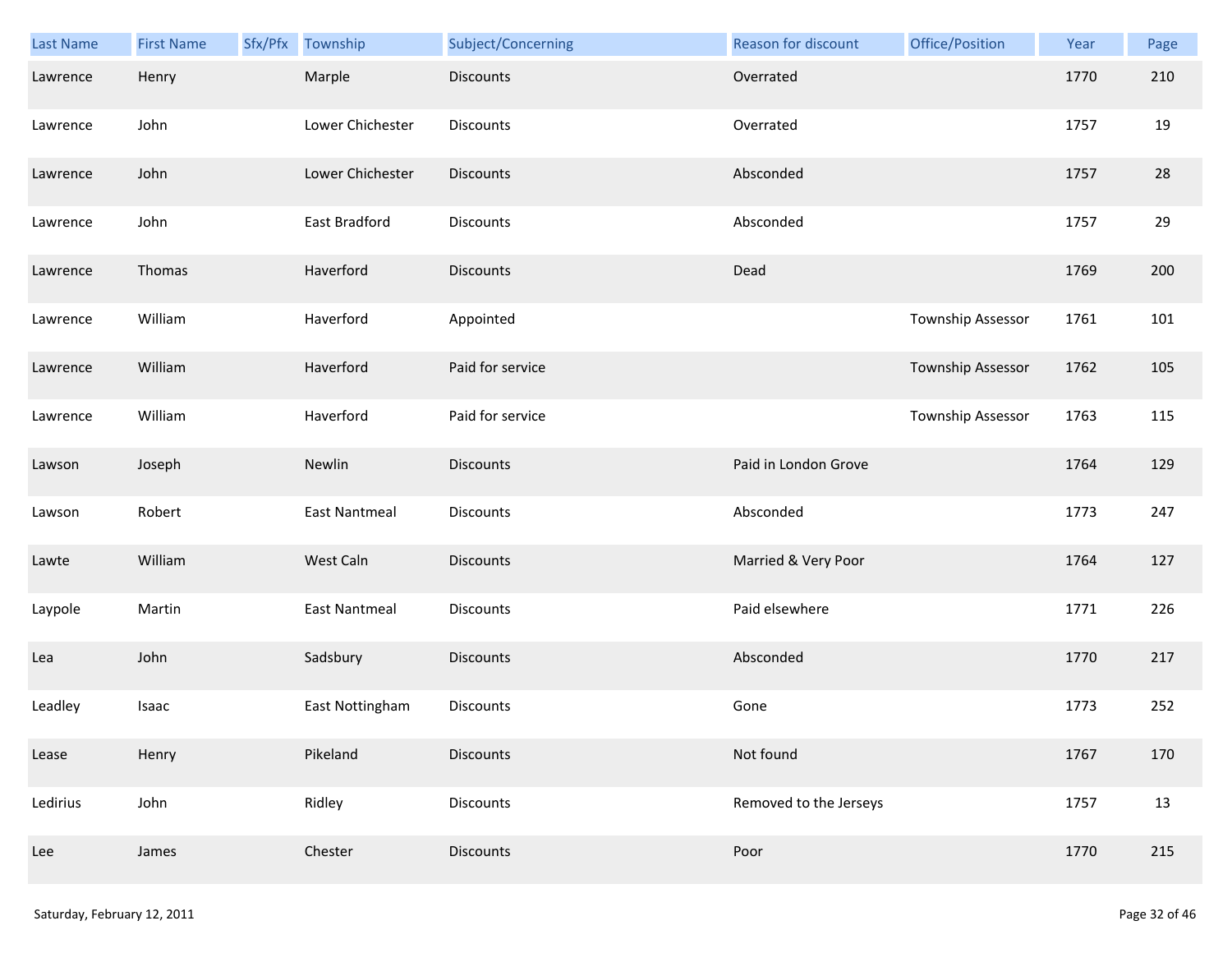| Last Name | <b>First Name</b> | Sfx/Pfx | Township             | Subject/Concerning                     | Reason for discount               | Office/Position | Year | Page |
|-----------|-------------------|---------|----------------------|----------------------------------------|-----------------------------------|-----------------|------|------|
| Leeces    | Phillip           |         | Pikeland             | <b>Discounts</b>                       | Overrated                         |                 | 1757 | 21   |
| Leech     | Hugh              |         | New Garden           | <b>Discounts</b>                       | Poor                              |                 | 1757 | 25   |
| Leep      | George            |         | Charlestown          | Neglected or refused to pay tax        |                                   |                 | 1758 | 46   |
| Lees      | Adam              |         | Lower Chichester     | <b>Discounts</b>                       | Gone                              |                 | 1774 | 258  |
| Lehu      | James             |         | <b>Upper Darby</b>   | <b>Discounts</b>                       | Enlisted &/or Poor                |                 | 1777 | 279  |
| Lemon     | Patrick           |         | West Nottingham      | <b>Discounts</b>                       | Poor                              |                 | 1770 | 209  |
| Lemon     | William           |         | New London           | Discounts                              | Absconded, Sickly or<br>Insolvent |                 | 1770 | 216  |
| Leonard   | George            |         | <b>East Nantmeal</b> | Discounts                              | Absconded                         |                 | 1770 | 214  |
| Leonard   | William           |         | West Marlborough     | <b>Discounts</b>                       | Under age                         |                 | 1762 | 103  |
| Leonard   | William           |         | East Fallowfield     | <b>Discounts</b>                       | Insolvent                         |                 | 1768 | 183  |
| Leopole   | Martin            |         | <b>East Nantmeal</b> | <b>Discounts</b>                       | Absconded                         |                 | 1773 | 247  |
| Lerky     | Charles           |         | London Grove         | <b>Discounts</b>                       | Not found                         |                 | 1765 | 143  |
| Letham    | Thomas            |         | East Caln            | Discounts                              | Absconded                         |                 | 1764 | 130  |
| Letham    | Thomas            |         | East Bradford        | <b>Discounts</b>                       | Absconded                         |                 | 1764 | 132  |
| Level     | Charles           |         | West Fallowfield     | Discounts                              | Gone                              |                 | 1770 | 210  |
| Levis     | Samuel            |         | Kennett              | Neglected or refused to pay tax        |                                   |                 | 1757 | 9    |
| Levis     | Samuel            |         | <b>Upper Darby</b>   | Pays tax for part of David Rees's land |                                   |                 | 1760 | 73   |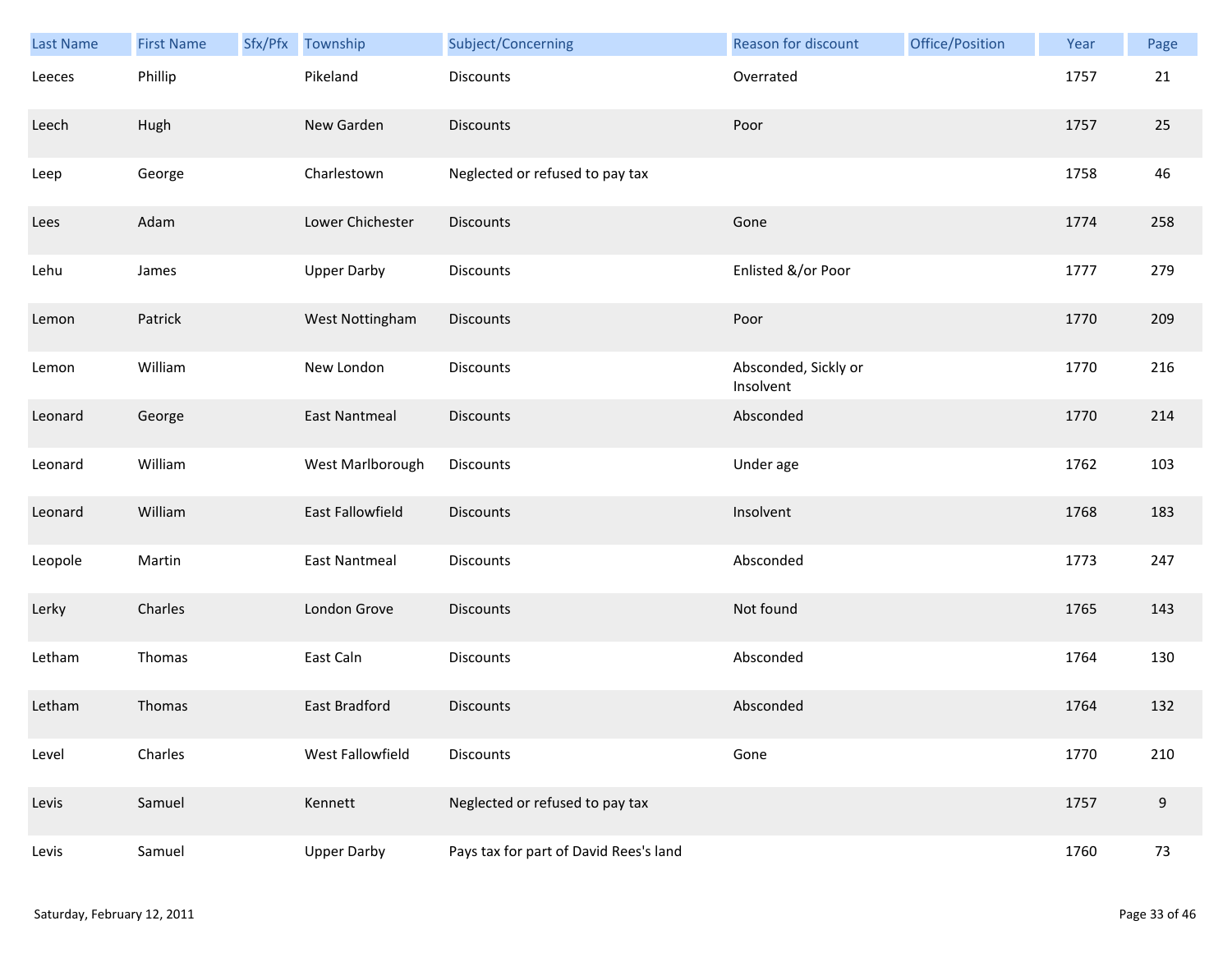| Last Name | <b>First Name</b> | Sfx/Pfx | Township           | Subject/Concerning | <b>Reason for discount</b> | Office/Position        | Year | Page |
|-----------|-------------------|---------|--------------------|--------------------|----------------------------|------------------------|------|------|
| Levis     | Samuel            |         | Springfield        | Paid for service   |                            | Township Assessor      | 1762 | 106  |
| Levis     | Samuel            |         | Springfield        | Discounts          | Overrated                  |                        | 1769 | 192  |
| Levis     | Samuel            |         | <b>Upper Darby</b> | Discounts          | Paid in the Jerseys        |                        | 1770 | 215  |
| Levis     | Samuel            |         | Springfield        | <b>Discounts</b>   | Overrated                  |                        | 1772 | 235  |
| Levis     | Samuel            |         | Ridley             | Discounts          | Overrated                  |                        | 1775 | 265  |
| Levis     | Samuel            |         | <b>Upper Darby</b> | Discounts          |                            |                        | 1775 | 268  |
| Levis     | Thomas            |         |                    | Present at meeting |                            | <b>County Assessor</b> | 1770 | 216  |
| Levis     | Thomas            |         |                    | Present at meeting |                            | <b>County Assessor</b> | 1770 | 217  |
| Levis     | Thomas            |         |                    | Present at meeting |                            | <b>County Assessor</b> | 1771 | 218  |
| Levis     | Thomas            |         |                    | Present at meeting |                            | <b>County Assessor</b> | 1771 | 218  |
| Levis     | Thomas            |         |                    | Present at meeting |                            | <b>County Assessor</b> | 1771 | 222  |
| Levis     | Thomas            |         |                    | Present at meeting |                            | <b>County Assessor</b> | 1771 | 229  |
| Levis     | Thomas            |         |                    | Paid for service   |                            |                        | 1771 | 231  |
| Levis     | Thomas            |         |                    | Present at meeting |                            | <b>County Assessor</b> | 1772 | 234  |
| Levis     | Thomas            |         |                    | Qualified          |                            | <b>County Assessor</b> | 1772 | 241  |
| Levis     | Thomas            |         |                    | Paid for service   |                            | <b>County Assessor</b> | 1773 | 246  |
| Levis     | Thomas            |         |                    | Qualified          |                            | Commissioner           | 1773 | 252  |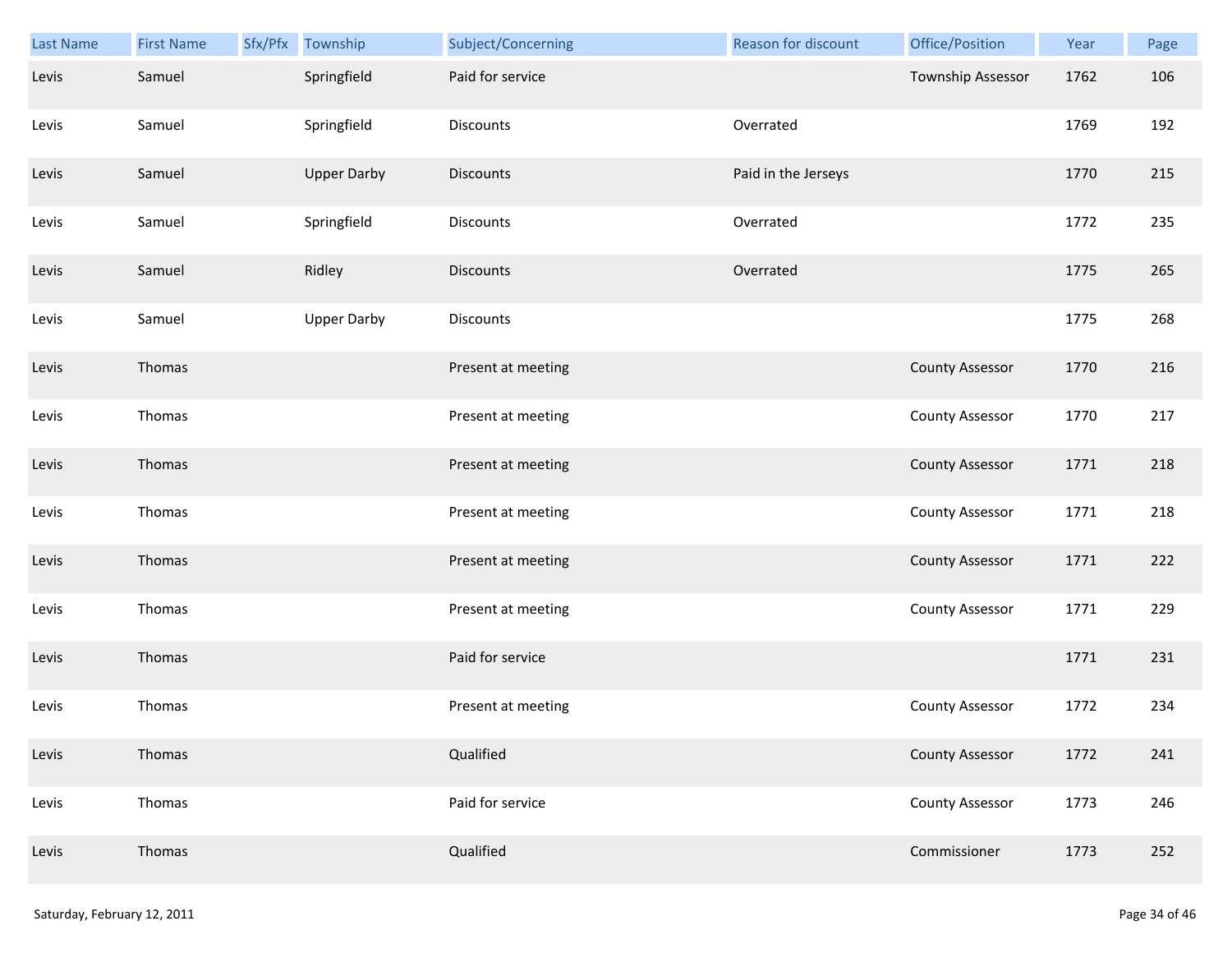| Last Name | <b>First Name</b> | Sfx/Pfx Township   | Subject/Concerning              | <b>Reason for discount</b> | Office/Position | Year | Page  |
|-----------|-------------------|--------------------|---------------------------------|----------------------------|-----------------|------|-------|
| Levis     | Thomas            |                    | Present at meeting              |                            | Commissioner    | 1774 | 255   |
| Levis     | Thomas            |                    | Present at meeting              |                            | Commissioner    | 1774 | 255   |
| Levis     | Thomas            |                    | Present at meeting              |                            | Commissioner    | 1774 | 257   |
| Levis     | Thomas            |                    | Present at meeting              |                            | Commissioner    | 1774 | 259   |
| Levis     | Thomas            |                    | Present at meeting              |                            | Commissioner    | 1775 | 263   |
| Levis     | Thomas            |                    | Present at meeting              |                            | Commissioner    | 1775 | 267   |
| Levis     | Thomas            |                    | Present at meeting              |                            | Commissioner    | 1776 | 270   |
| Levis     | Thomas            |                    | Paid for service                |                            | Commissioner    | 1776 | 272   |
| Levis     | Thomas            |                    | Present at meeting              |                            | Commissioner    | 1776 | 273   |
| Levis     | Thomas            |                    | Present at meeting              |                            | Commissioner    | 1776 | 276   |
| Levis     | William           | <b>Upper Darby</b> | Discounts                       | Overrated                  |                 | 1757 | 22    |
| Levis     | William           | Kennett            | Neglected or refused to pay tax |                            |                 | 1757 | $9\,$ |
| Levis     | William           | Kennett            | Neglected or refused to pay tax |                            |                 | 1762 | 106   |
| Levis     | William           | Kennett            | <b>Discounts</b>                | Overrated                  |                 | 1769 | 194   |
| Levis     | William           | Kennett            | Discounts                       | Overrated                  |                 | 1772 | 240   |
| Lewden    | Hannah            | East Nottingham    | Discounts                       | Poor or Absconded          |                 | 1769 | 201   |
| Lewden    | John              | West Nottingham    | Discounts                       | Overrated                  |                 | 1766 | 156   |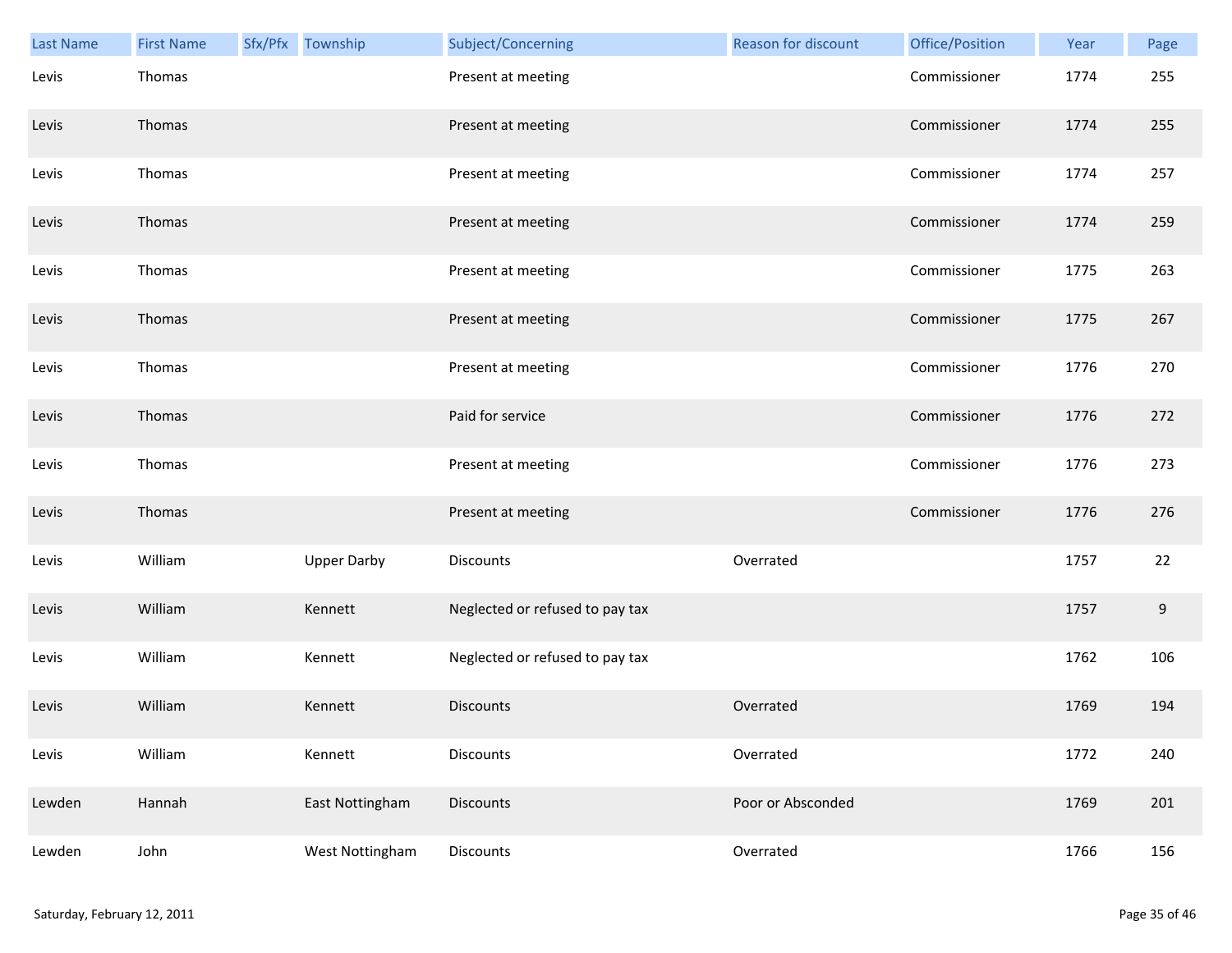| Last Name | <b>First Name</b> | Sfx/Pfx Township   | Subject/Concerning | Reason for discount | Office/Position          | Year | Page |
|-----------|-------------------|--------------------|--------------------|---------------------|--------------------------|------|------|
| Lewden    | John              | West Nottingham    | Paid for service   |                     | Township Assessor        | 1768 | 173  |
| Lewellin  | David             | Haverford          | Discounts          |                     |                          | 1773 | 252  |
| Lewellin  | John              | Tredyffrin         | <b>Discounts</b>   | Under age           |                          | 1776 | 275  |
| Lewington | Matthew           | West Marlborough   | <b>Discounts</b>   |                     |                          | 1770 | 209  |
| Lewis     | Abner             | Radnor             | <b>Discounts</b>   | Under age           |                          | 1758 | 42   |
| Lewis     | Abraham           | <b>Upper Darby</b> | <b>Discounts</b>   | Overrated           |                          | 1757 | 22   |
| Lewis     | Abraham           | Willistown         | <b>Discounts</b>   | Paid in Whiteland   |                          | 1759 | 67   |
| Lewis     | Alexander         | Vincent            | Discounts          |                     |                          | 1761 | 98   |
| Lewis     | Benanuel          | Springfield        | Paid for service   |                     | <b>Township Assessor</b> | 1761 | 94   |
| Lewis     | Curtis            | East Caln          | Paid for service   |                     | Township Assessor        | 1771 | 221  |
| Lewis     | David             | Aston              | <b>Discounts</b>   | Absconded           |                          | 1766 | 157  |
| Lewis     | Elioner           | Newtown            | <b>Discounts</b>   | Twice taxed         |                          | 1771 | 227  |
| Lewis     | Enoch             | West Caln          | Discounts          | Poor                |                          | 1759 | 62   |
| Lewis     | Enoch             | West Caln          | Discounts          | Poor                |                          | 1772 | 239  |
| Lewis     | Evan              | Willistown         | <b>Discounts</b>   | Pays for land       |                          | 1757 | 29   |
| Lewis     | Evan              | West Caln          | Discounts          | Poor                |                          | 1766 | 157  |
| Lewis     | Francis           | West Bradford      | <b>Discounts</b>   | Ran away            |                          | 1757 | 12   |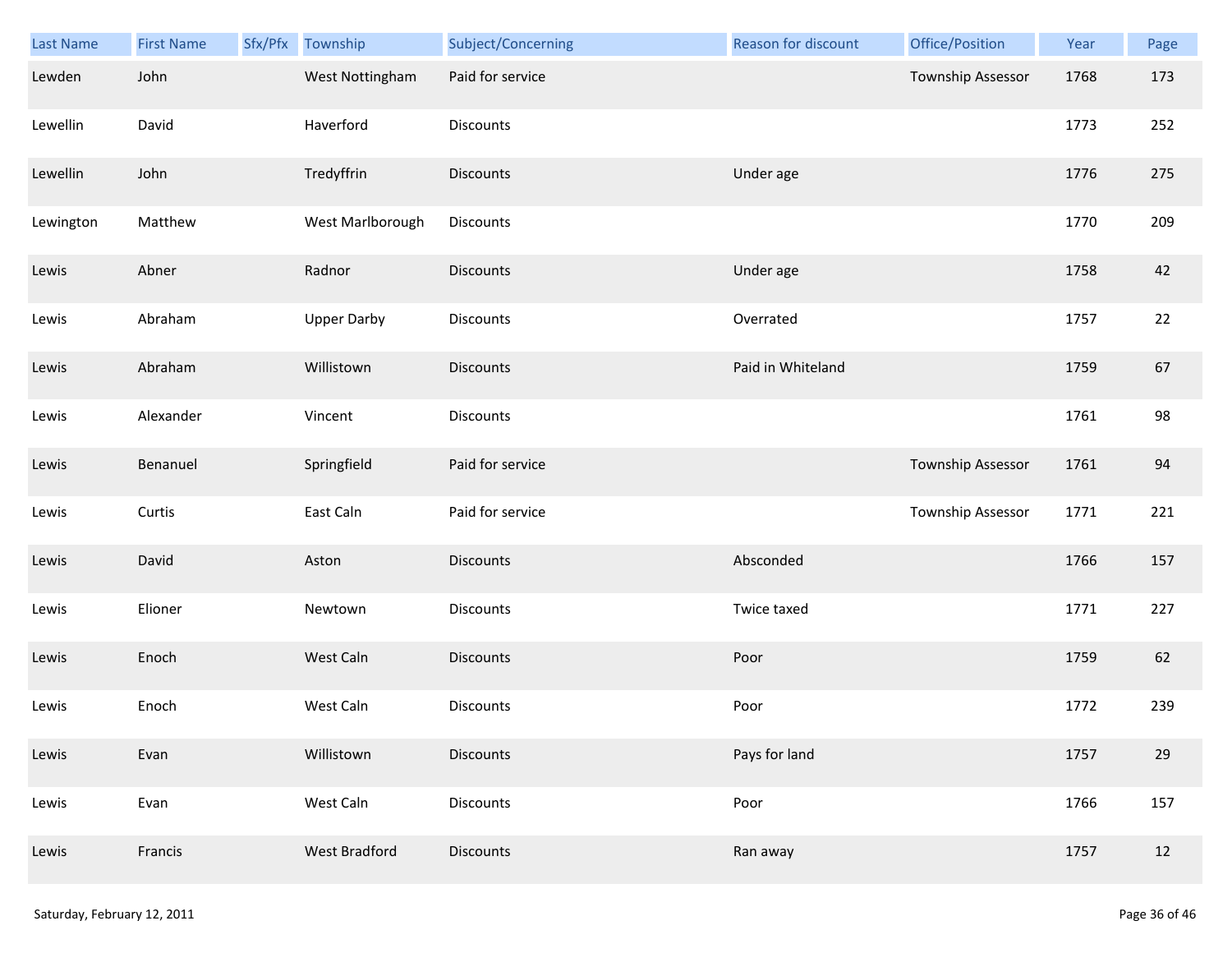| Last Name | <b>First Name</b> | Sfx/Pfx | Township       | Subject/Concerning | Reason for discount            | Office/Position          | Year | Page |
|-----------|-------------------|---------|----------------|--------------------|--------------------------------|--------------------------|------|------|
| Lewis     | Harvey            |         | Ridley         | Paid for service   |                                | Township Assessor        | 1773 | 245  |
| Lewis     | Harvey            |         | Springfield    | Paid for service   |                                | <b>Township Assessor</b> | 1774 | 255  |
| Lewis     | Harvey            |         | Ridley         | Paid for service   |                                | Township Assessor        | 1775 | 262  |
| Lewis     | Harvey            |         | Ridley         | Paid for service   |                                | <b>Township Assessor</b> | 1776 | 271  |
| Lewis     | Harvey            |         | Ridley         | Paid for service   |                                | Township Assessor        | 1776 | 272  |
| Lewis     | Isaac             |         | Uwchlan        | <b>Discounts</b>   | Insolvent                      |                          | 1768 | 181  |
| Lewis     | Isaac             |         | Goshen         | <b>Discounts</b>   | Gone or Poor                   |                          | 1769 | 196  |
| Lewis     | James             |         | Willistown     | <b>Discounts</b>   | Servant                        |                          | 1773 | 249  |
| Lewis     | James             |         | Radnor         | <b>Discounts</b>   |                                |                          | 1775 | 266  |
| Lewis     | Jehu              |         |                | <b>Discounts</b>   | Enlisted &/or Poor             |                          | 1777 | 279  |
| Lewis     | Joel              |         | Willistown     | Discounts          | Distressed                     |                          | 1769 | 197  |
| Lewis     | John              |         | East Caln      | <b>Discounts</b>   | Poor & Insolvent               |                          | 1768 | 186  |
| Lewis     | John              |         | East Caln      | Discounts          | Enlisted, Absconded or<br>Poor |                          | 1778 | 281  |
| Lewis     | Joseph            |         | East Whiteland | Paid for service   |                                | Township Assessor        | 1769 | 191  |
| Lewis     | Joseph            |         | East Whiteland | Paid for service   |                                | Township Assessor        | 1770 | 205  |
| Lewis     | Joseph            |         | Kennett        | <b>Discounts</b>   | Gone                           |                          | 1773 | 247  |
| Lewis     | Joseph            |         | Willistown     | Discounts          |                                |                          | 1774 | 256  |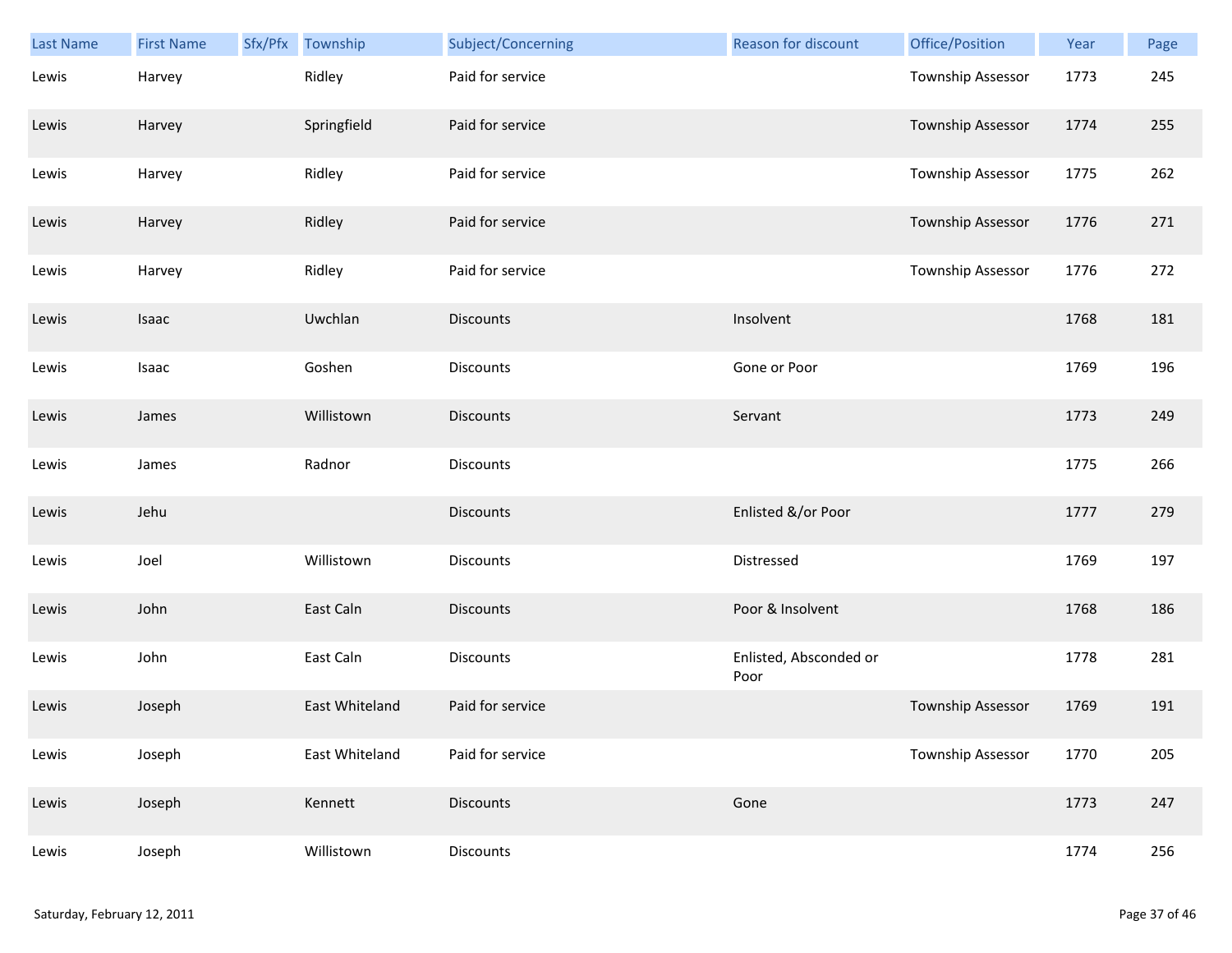| <b>Last Name</b> | <b>First Name</b> | Sfx/Pfx | Township             | Subject/Concerning              | Reason for discount | Office/Position   | Year | Page    |
|------------------|-------------------|---------|----------------------|---------------------------------|---------------------|-------------------|------|---------|
| Lewis            | Lewis             |         | Newtown              | Paid for service                |                     | Township Assessor | 1760 | 71      |
| Lewis            | Nathan            |         |                      | Discounts                       | Mistake             |                   | 1768 | 185     |
| Lewis            | Samuel            |         | Radnor               | <b>Discounts</b>                | Paid in Tredyffrin  |                   | 1757 | 31      |
| Lewis            | Samuel            |         | West Whiteland       | Paid for service                |                     | Township Assessor | 1768 | 173     |
| Lewis            | Samuel            |         | Charlestown          | <b>Discounts</b>                | Insolvent           |                   | 1768 | 184     |
| Lewis            | Samuel            |         | Charlestown          | Discounts                       | Poor                |                   | 1771 | 223     |
| Lewis            | Samuel            |         | <b>Upper Darby</b>   | <b>Discounts</b>                |                     |                   | 1775 | 268     |
| Lewis            | Samuel            |         | Haverford            | Discounts                       | Sickly              |                   | 1775 | 269     |
| Lewis            | Thomas            |         | Springfield          | Paid for service                |                     | Township Assessor | 1770 | 204     |
| Lewis            | William           |         | Pikeland             | Neglected or refused to pay tax |                     |                   | 1757 | 13      |
| Lewis            | William           |         | Tredyffrin           | Discounts                       | Not found           |                   | 1757 | 25      |
| Lewis            | William           |         | Pikeland             | Neglected or refused to pay tax |                     |                   | 1758 | 46      |
| Lewis            | William           |         | Pikeland             | Neglected or refused to pay tax |                     |                   | 1759 | 64      |
| Lewis            | William           |         | Pikeland             | Warrant granted against         |                     |                   | 1762 | 108     |
| Lewis            | William           |         | Pikeland             | Warrant granted against         |                     |                   | 1763 | 120     |
| Libfield         | John              |         | Chester              | Discounts                       | Not found           |                   | 1762 | 111     |
| Ligat            | George            |         | <b>East Nantmeal</b> | <b>Discounts</b>                | Charged for land    |                   | 1756 | $\,8\,$ |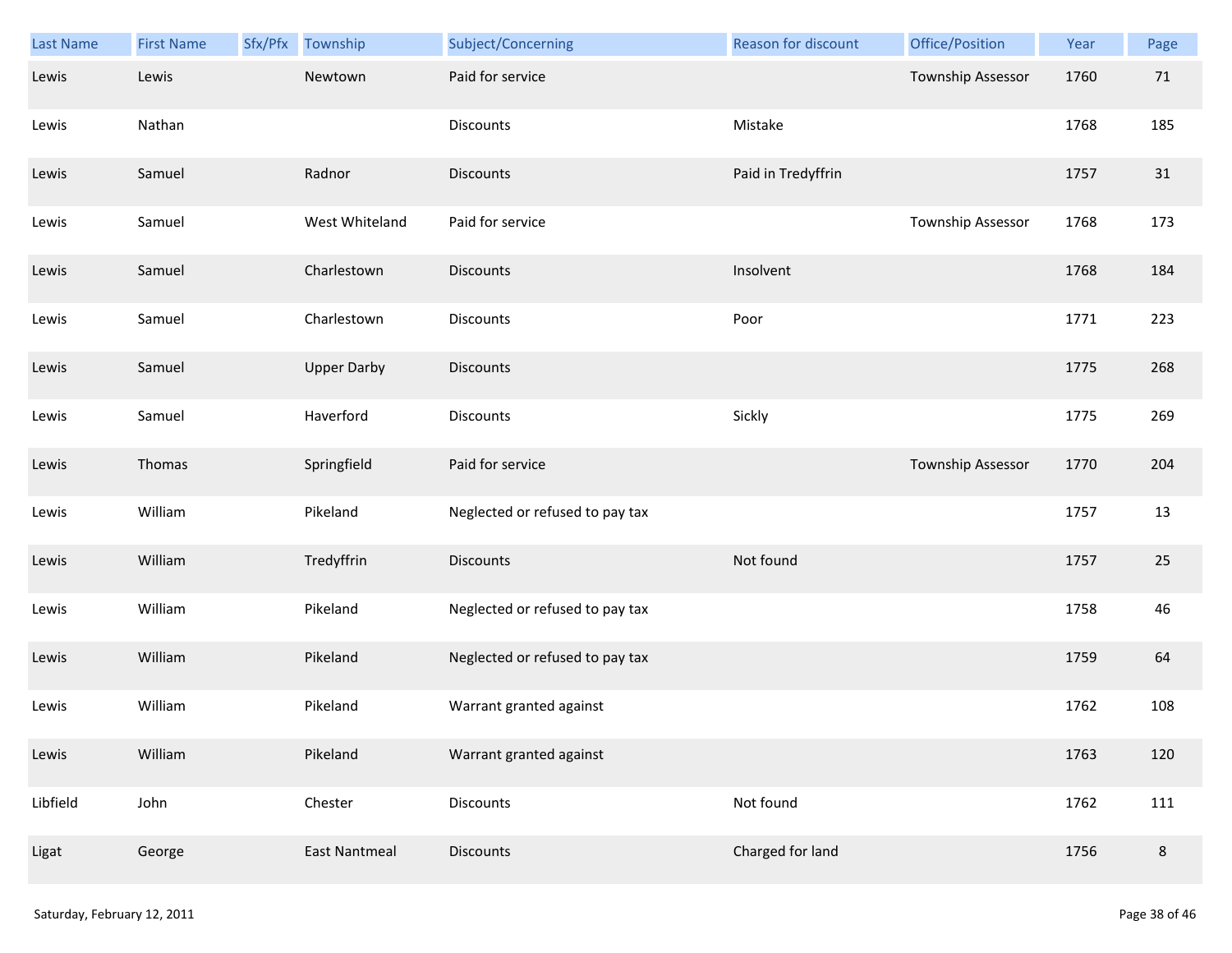| Last Name | <b>First Name</b> | Sfx/Pfx | Township             | Subject/Concerning              | <b>Reason for discount</b> | Office/Position        | Year | Page  |
|-----------|-------------------|---------|----------------------|---------------------------------|----------------------------|------------------------|------|-------|
| Ligat     | George            |         | <b>East Nantmeal</b> | Warrant to seize his effects    |                            |                        | 1758 | 33    |
| Liggate   | James             |         | West Fallowfield     | <b>Discounts</b>                | Paid elsewhere             |                        | 1770 | 211   |
| Liggett   | William           |         | West Nottingham      | Discounts                       | Absconded or Gone          |                        | 1768 | 187   |
| Ligh      | Jacob             |         |                      | Paid for service                |                            | <b>County Assessor</b> | 1766 | 161   |
| Light     | Jacob             |         | Coventry             | Paid for service                |                            | Township Assessor      | 1767 | 163   |
| Light     | Jacob             |         | Coventry             | Paid for service                |                            | Township Assessor      | 1769 | 190   |
| Light     | Jacob             |         | Coventry             | Paid for service                |                            | Township Assessor      | 1772 | 232   |
| Light     | Jacob             |         | Coventry             | Paid for service                |                            | Township Assessor      | 1773 | 245   |
| Light     | Jacob             |         | Coventry             | Paid for service                |                            | Township Assessor      | 1774 | 254   |
| Light     | Jacob             |         | Concord              | Paid for service                |                            | Township Assessor      | 1775 | 261   |
| Light     | Jacob             |         | Coventry             | Paid for service                |                            | Township Assessor      | 1776 | 271   |
| Lightbody | Michael           |         | Birmingham           | Warrant granted against         |                            |                        | 1758 | 52    |
| Lightfoot | Samuel            |         | Pikeland             | Discounts                       | Called away                |                        | 1759 | 68    |
| Linch     | Dennis            |         | Charlestown          | <b>Discounts</b>                | Under age                  |                        | 1769 | 199   |
| Lindley   | James             |         | Aston                | Paid for service                |                            |                        | 1762 | 104   |
| Lindley   | Mathew            |         | Kennett              | Neglected or refused to pay tax |                            |                        | 1757 | $9\,$ |
| Lindley   | Samuel            |         | Concord              | Discounts                       | Paid in Aston              |                        | 1764 | 129   |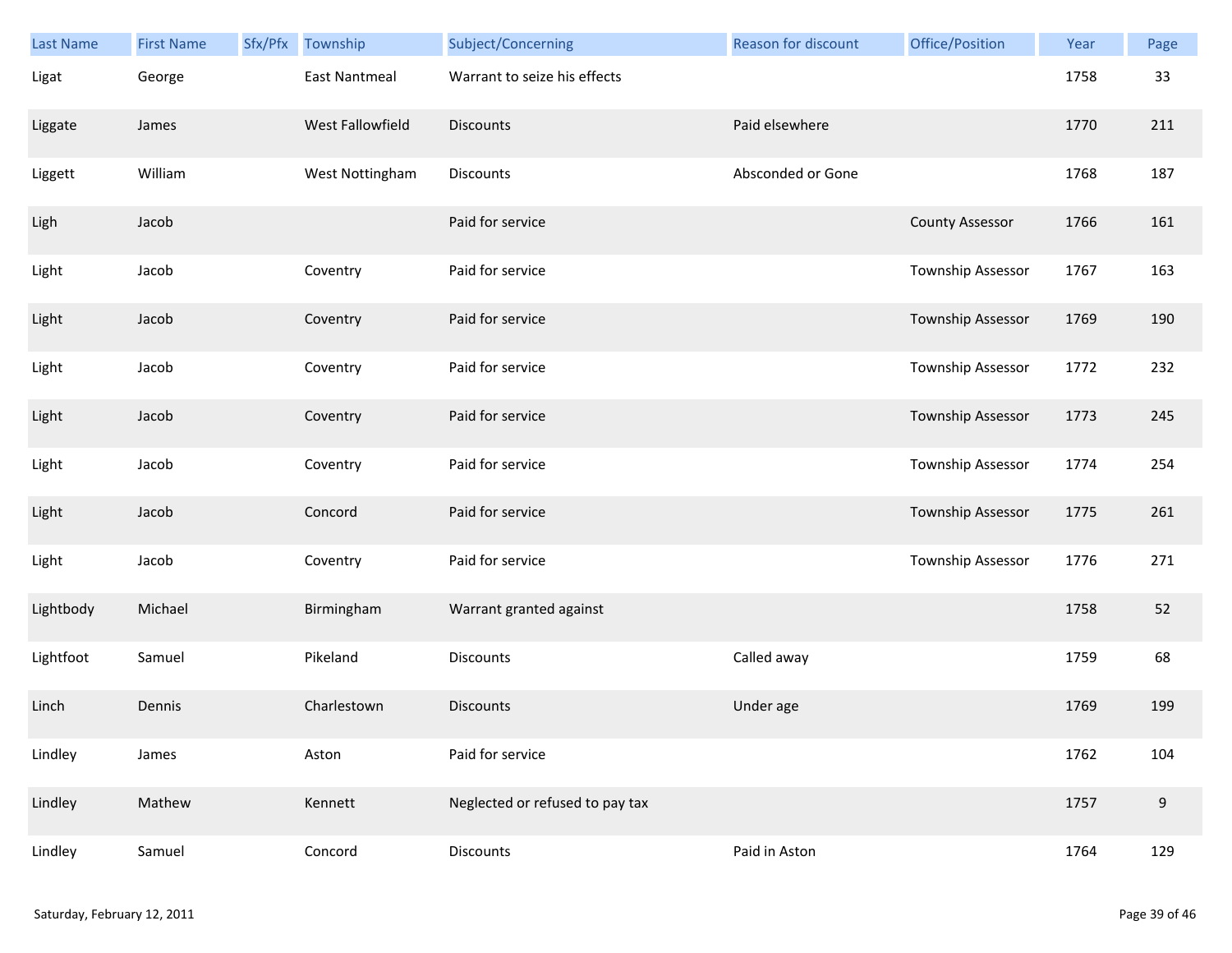| Last Name | <b>First Name</b> | Sfx/Pfx | Township                | Subject/Concerning | Reason for discount                         | Office/Position   | Year | Page             |
|-----------|-------------------|---------|-------------------------|--------------------|---------------------------------------------|-------------------|------|------------------|
| Lindley   | William           |         | Nether Providence       | Paid for service   |                                             | Township Assessor | 1762 | 103              |
| Lindon    | John              |         | Tredyffrin              | <b>Discounts</b>   | Not found                                   |                   | 1772 | 239              |
| Lindsay   | James             |         | <b>Upper Providence</b> | <b>Discounts</b>   | Enlisted &/or Poor                          |                   | 1777 | 279              |
| Lindsay   | John              |         | Aston                   | Paid for service   |                                             | Township Assessor | 1773 | 245              |
| Lindsay   | John              |         | Aston                   | Paid for service   |                                             | Township Assessor | 1774 | 255              |
| Lindsay   | John              |         | Aston                   | Paid for service   |                                             | Township Assessor | 1776 | 271              |
| Lindsay   | Thomas            |         | West Nottingham         | Discounts          | Absconded & Gone to<br>Virginia or Maryland |                   | 1772 | 243              |
| Lindsey   | Alexander         |         | Charlestown             | <b>Discounts</b>   | Poor                                        |                   | 1768 | 187              |
| Lindsey   | James             |         | Aston                   | Paid for service   |                                             | Township Assessor | 1764 | 127              |
| Lingner   | Henry             |         | Haverford               | Discounts          |                                             |                   | 1771 | 230              |
| Linkhorn  | Jacob             |         | Lower Darby             | <b>Discounts</b>   | Overrated                                   |                   | 1758 | 42               |
| Linn      | Robert            |         | Middletown              | Discounts          | Gone                                        |                   | 1772 | 240              |
| Linsey    | John              |         | Nether Providence       | <b>Discounts</b>   | Absconded                                   |                   | 1765 | 138              |
| Linsey    | Thomas            |         | Nether Providence       | Discounts          | Absconded                                   |                   | 1769 | 199              |
| Linsey    | Thomas            |         |                         | <b>Discounts</b>   | Enlisted &/or Poor                          |                   | 1777 | 279              |
| Linvil    | William           |         | Lower Darby             | <b>Discounts</b>   | Ran away                                    |                   | 1756 | $\boldsymbol{6}$ |
| Linvil    | William           |         | Lower Darby             | <b>Discounts</b>   |                                             |                   | 1765 | 145              |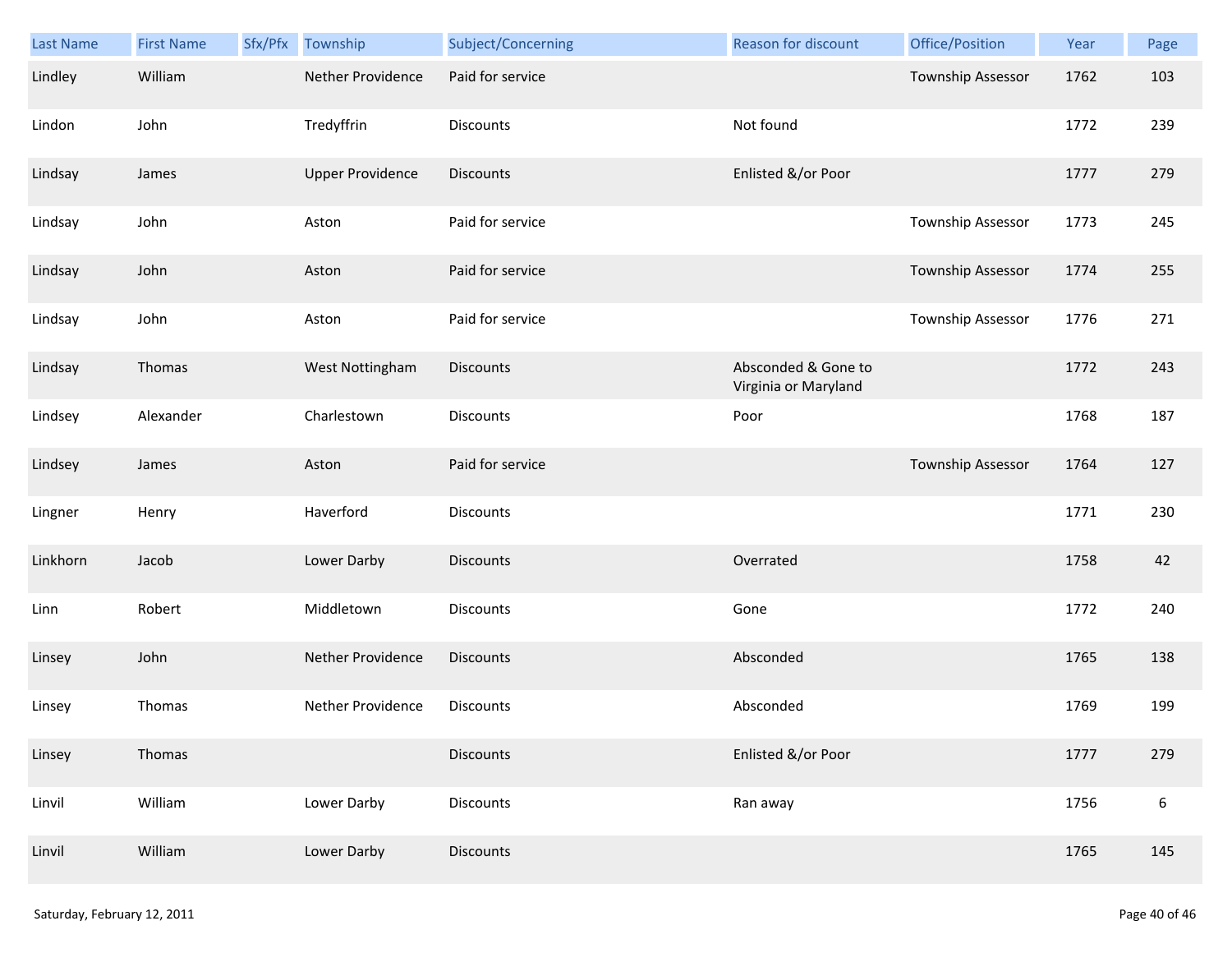| Last Name | <b>First Name</b> | Sfx/Pfx | Township                | Subject/Concerning | <b>Reason for discount</b> | Office/Position   | Year | Page |
|-----------|-------------------|---------|-------------------------|--------------------|----------------------------|-------------------|------|------|
| Linvill   | William           |         | Lower Darby             | Discounts          |                            |                   | 1771 | 228  |
| Little    | John              |         | <b>Upper Chichester</b> | <b>Discounts</b>   | Absconded                  |                   | 1774 | 257  |
| Little    | Thomas            |         | <b>East Nantmeal</b>    | Discounts          | Not found                  |                   | 1771 | 226  |
| Littler   | Nathan            |         | West Nottingham         | <b>Discounts</b>   | Paid in Maryland           |                   | 1765 | 144  |
| Llewellin | David             |         | Haverford               | Discounts          | <b>Broke</b>               |                   | 1758 | 34   |
| Llewellin | David             |         | Haverford               | <b>Discounts</b>   | Poor                       |                   | 1758 | 46   |
| Llewellin | David             |         | Haverford               | Discounts          | Not worth a groat          |                   | 1762 | 111  |
| Llewellin | David             |         | Haverford               | Discounts          | Insolvent                  |                   | 1764 | 129  |
| Llewellin | John              |         | Easttown                | Paid for service   |                            | Township Assessor | 1762 | 102  |
| Lloyd     | Abel              |         | Radnor                  | <b>Discounts</b>   | Paid elsewhere             |                   | 1771 | 223  |
| Lloyd     | Daniel            |         |                         | Discounts          | Enlisted &/or Poor         |                   | 1777 | 279  |
| Lloyd     | Erasmus           |         | Vincent                 | Discounts          | Indigent                   |                   | 1768 | 182  |
| Lloyd     | Erasmus           |         | Vincent                 | Discounts          | Poor                       |                   | 1769 | 195  |
| Lloyd     | Isaac             |         | Darby, Upper &<br>Lower | Paid for service   |                            | Township Assessor | 1767 | 162  |
| Lloyd     | James             |         | Willistown              | Discounts          | Poor                       |                   | 1759 | 67   |
| Lloyd     | John              |         | Aston                   | <b>Discounts</b>   |                            |                   | 1774 | 258  |
| Lloyd     | Joseph            |         | New Garden              | Discounts          | Not found                  |                   | 1769 | 199  |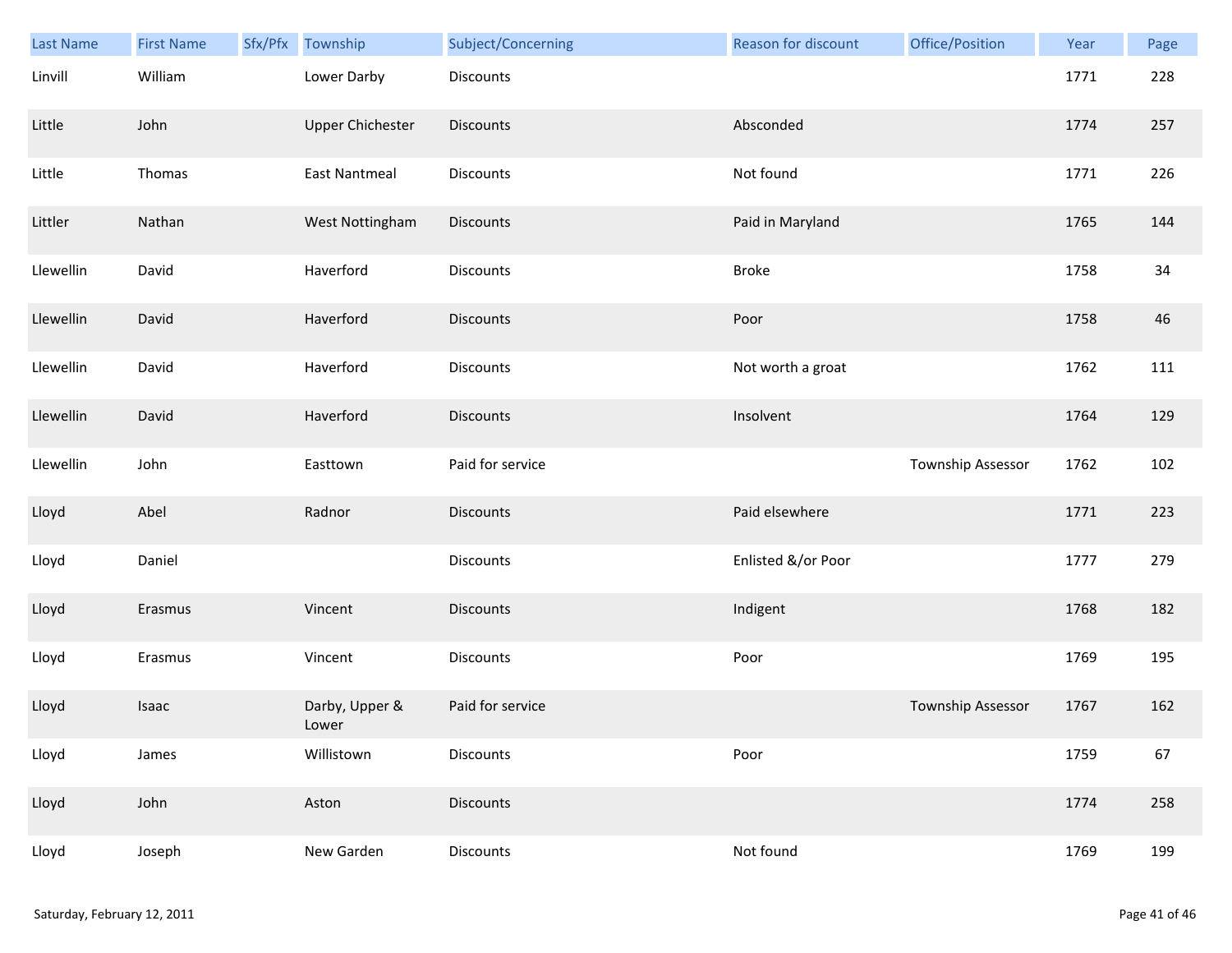| Last Name | <b>First Name</b> | Sfx/Pfx Township        | Subject/Concerning | Reason for discount | Office/Position   | Year | Page |
|-----------|-------------------|-------------------------|--------------------|---------------------|-------------------|------|------|
| Lloyd     | Joseph            | Bethel                  | <b>Discounts</b>   | Overrated           |                   | 1770 | 207  |
| Lloyd     | Levi              | Lower Chichester        | Discounts          | Poor                |                   | 1771 | 224  |
| Loane     | James             | <b>Upper Chichester</b> | Discounts          |                     |                   | 1762 | 109  |
| Lobb      | Isaac             | Darby                   | Paid for service   |                     | Township Assessor | 1769 | 190  |
| Lobb      | Isaac             | Darby                   | Paid for service   |                     | Township Assessor | 1770 | 204  |
| Lobb      | Isaac             | Darby                   | Paid for service   |                     | Township Assessor | 1771 | 222  |
| Lobb      | Isaac             | Darby                   | Paid for service   |                     | Township Assessor | 1772 | 232  |
| Lobb      | Isaac             | Darby, Upper &<br>Lower | Paid for service   |                     | Township Assessor | 1773 | 246  |
| Lobb      | Jacob             | Marple                  | <b>Discounts</b>   |                     |                   | 1775 | 266  |
| Lockart   | Robert            | East Caln               | Paid for service   |                     | Township Assessor | 1770 | 205  |
| Lockey    | Robert            | Pikeland                | <b>Discounts</b>   |                     |                   | 1766 | 157  |
| Lockhard  | Robert            |                         | Discounts          |                     | Township Assessor | 1763 | 114  |
| Lodwick   | Phillip           | Pikeland                | <b>Discounts</b>   | Poor                |                   | 1762 | 104  |
| Logan     | James             | East Nottingham         | Discounts          | Poor                |                   | 1759 | 66   |
| Logan     | James             | West Fallowfield        | <b>Discounts</b>   |                     |                   | 1775 | 268  |
| Logan     | Thomas            | Ridley                  | Discounts          | Absconded           |                   | 1764 | 132  |
| Logan     | Thomas            | <b>Upper Providence</b> | Discounts          |                     |                   | 1770 | 214  |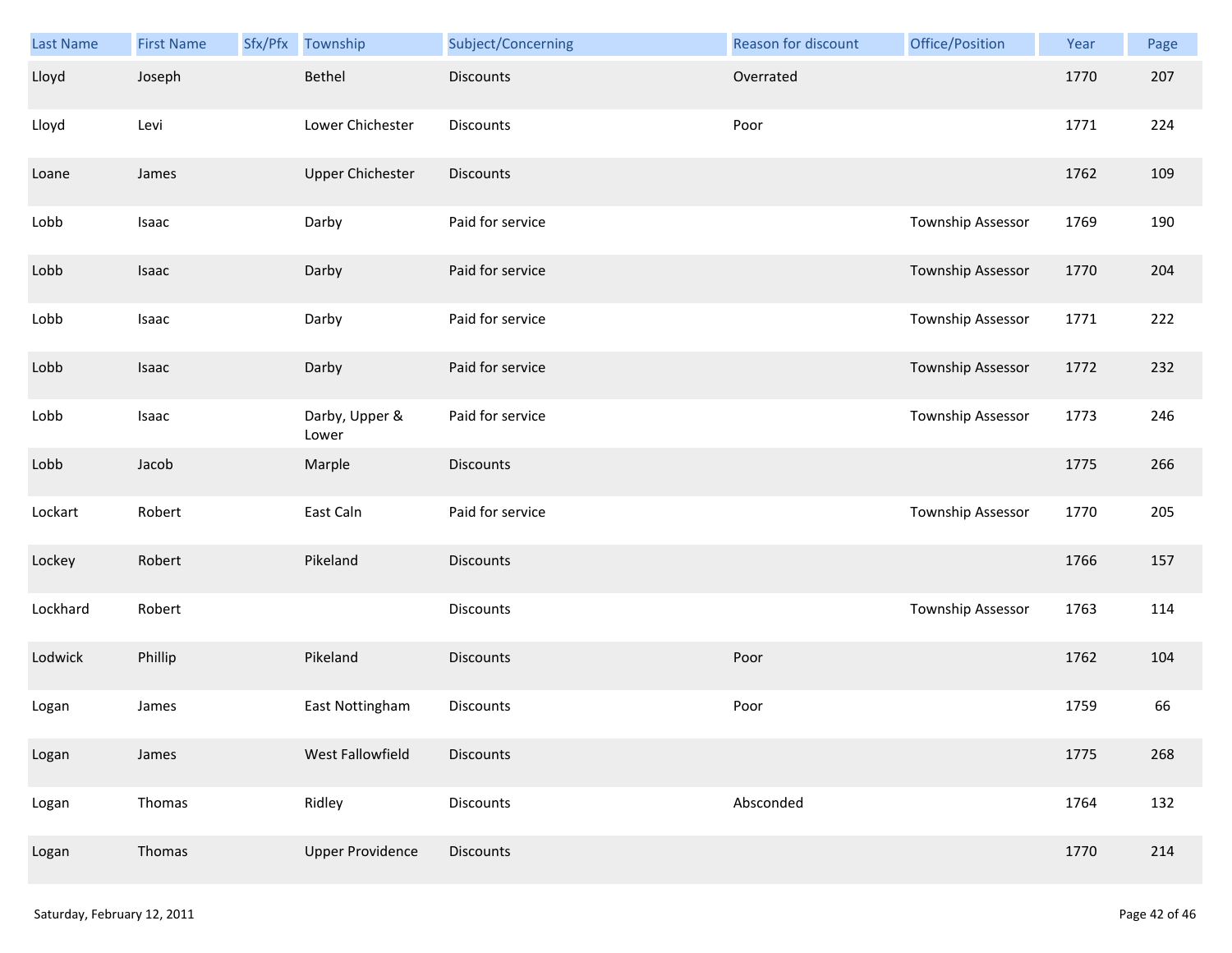| <b>Last Name</b> | <b>First Name</b> | Sfx/Pfx | Township                | Subject/Concerning      | Reason for discount                | Office/Position | Year | Page   |
|------------------|-------------------|---------|-------------------------|-------------------------|------------------------------------|-----------------|------|--------|
| Logan            | Thomas            |         | <b>Upper Providence</b> | Discounts               | Property rated to Nathan<br>Taylor |                 | 1773 | 246    |
| Logan            | William           |         | Charlestown             | <b>Discounts</b>        | Absconded                          |                 | 1771 | 227    |
| Loller           | James             |         | Ridley                  | Discounts               | Absconded                          |                 | 1766 | 160    |
| Lonagen          | Jeremiah          |         | Newtown                 | <b>Discounts</b>        | Absconded                          |                 | 1769 | 200    |
| Long             | David             |         | East Caln               | Warrant granted against |                                    |                 | 1760 | 79     |
| Long             | David             |         | East Nottingham         | Discounts               | Overrated                          |                 | 1762 | 104    |
| Long             | David             |         | East Nottingham         | Discounts               | Sickness                           |                 | 1763 | 119    |
| Long             | Edward            |         | West Caln               | Discounts               | Land tax                           |                 | 1764 | 127    |
| Long             | George            |         | East Nottingham         | Discounts               | Married                            |                 | 1766 | 160    |
| Long             | Joseph            |         | East Caln               | <b>Discounts</b>        | Loss by fire                       |                 | 1757 | $30\,$ |
| Long             | Richard           |         | Chester                 | Discounts               |                                    |                 | 1775 | 268    |
| Long             | Robert            |         | East Caln               | Discounts               | Poor                               |                 | 1770 | 212    |
| Long             | Robert            |         | Easttown                | Discounts               | Under age                          |                 | 1773 | 249    |
| Long             | Thomas            |         | Willistown              | <b>Discounts</b>        |                                    |                 | 1763 | 119    |
| Long             | William           |         | West Caln               | <b>Discounts</b>        | Under age                          |                 | 1764 | 128    |
| Long             | Zachariah         |         | Newtown                 | <b>Discounts</b>        | Married                            |                 | 1758 | 43     |
| Longacre         | Gabriel           |         | Lower Darby             | Discounts               | Supports mother                    |                 | 1758 | 42     |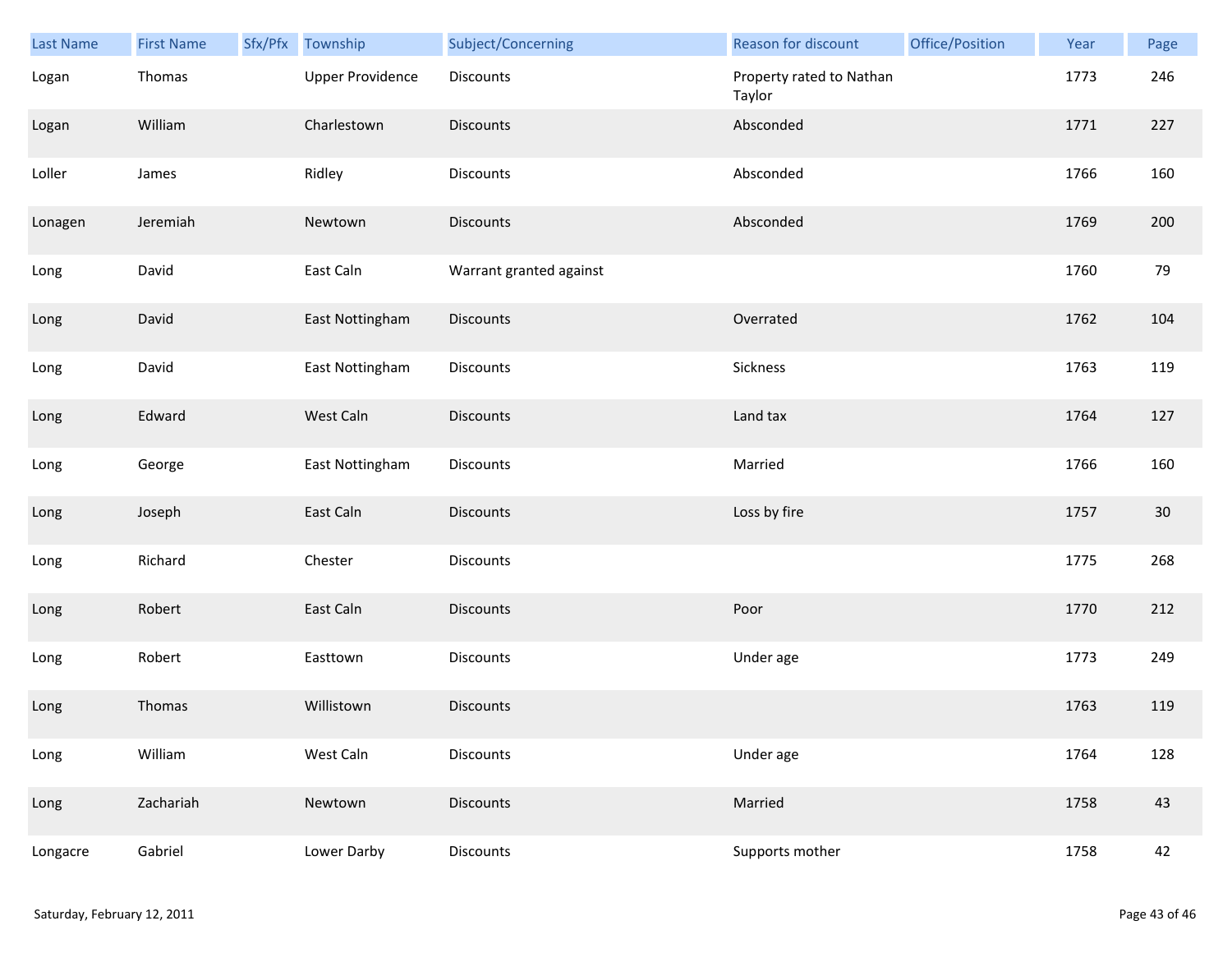| Last Name   | <b>First Name</b> | Sfx/Pfx Township        | Subject/Concerning | <b>Reason for discount</b>                | Office/Position | Year | Page |
|-------------|-------------------|-------------------------|--------------------|-------------------------------------------|-----------------|------|------|
| Longstreath | John              | Charlestown             | <b>Discounts</b>   | Rated for rent which he<br>didn't receive |                 | 1771 | 227  |
| Longstretch | John              | Charlestown             | Discounts          | Paid in Philadelphia                      |                 | 1764 | 131  |
| Lonon       | Samuel            | Lower Darby             | <b>Discounts</b>   | Poor                                      |                 | 1773 | 249  |
| Loudon      | William           | West Caln               | <b>Discounts</b>   | Married                                   |                 | 1760 | 75   |
| Lovat       | Samuel            | <b>Upper Chichester</b> | <b>Discounts</b>   | <b>Bound Servant</b>                      |                 | 1763 | 118  |
| Love        | John              | Bethel                  | <b>Discounts</b>   | Servant in New Castle<br>County           |                 | 1763 | 117  |
| Love        | Robert            | West Fallowfield        | <b>Discounts</b>   | Twice rated                               |                 | 1758 | 32   |
| Love        | Robert            | <b>East Nantmeal</b>    | Discounts          |                                           |                 | 1764 | 130  |
| Love        | Thomas            | Goshen                  | Discounts          | Not found                                 |                 | 1772 | 241  |
| Love        | William           | <b>West Nantmeal</b>    | <b>Discounts</b>   | Absconded                                 |                 | 1762 | 108  |
| Love        | William           | West Bradford           | <b>Discounts</b>   | Not free 6 months                         |                 | 1764 | 130  |
| Love        | William           | <b>West Nantmeal</b>    | <b>Discounts</b>   | Absconded                                 |                 | 1764 | 130  |
| Lovelock    | Richard           | <b>Upper Providence</b> | <b>Discounts</b>   | Gone a privateering                       |                 | 1757 | 29   |
| Lowden      | (Widow)           | East Nottingham         | Discounts          |                                           |                 | 1767 | 170  |
| Lownes      | Alice             | Springfield             | <b>Discounts</b>   | Overrated                                 |                 | 1768 | 181  |
| Lownes      | James             | Springfield             | <b>Discounts</b>   | Insolvent                                 |                 | 1768 | 181  |
| Lownes      | James             | Springfield             | <b>Discounts</b>   | Absconded                                 |                 | 1769 | 199  |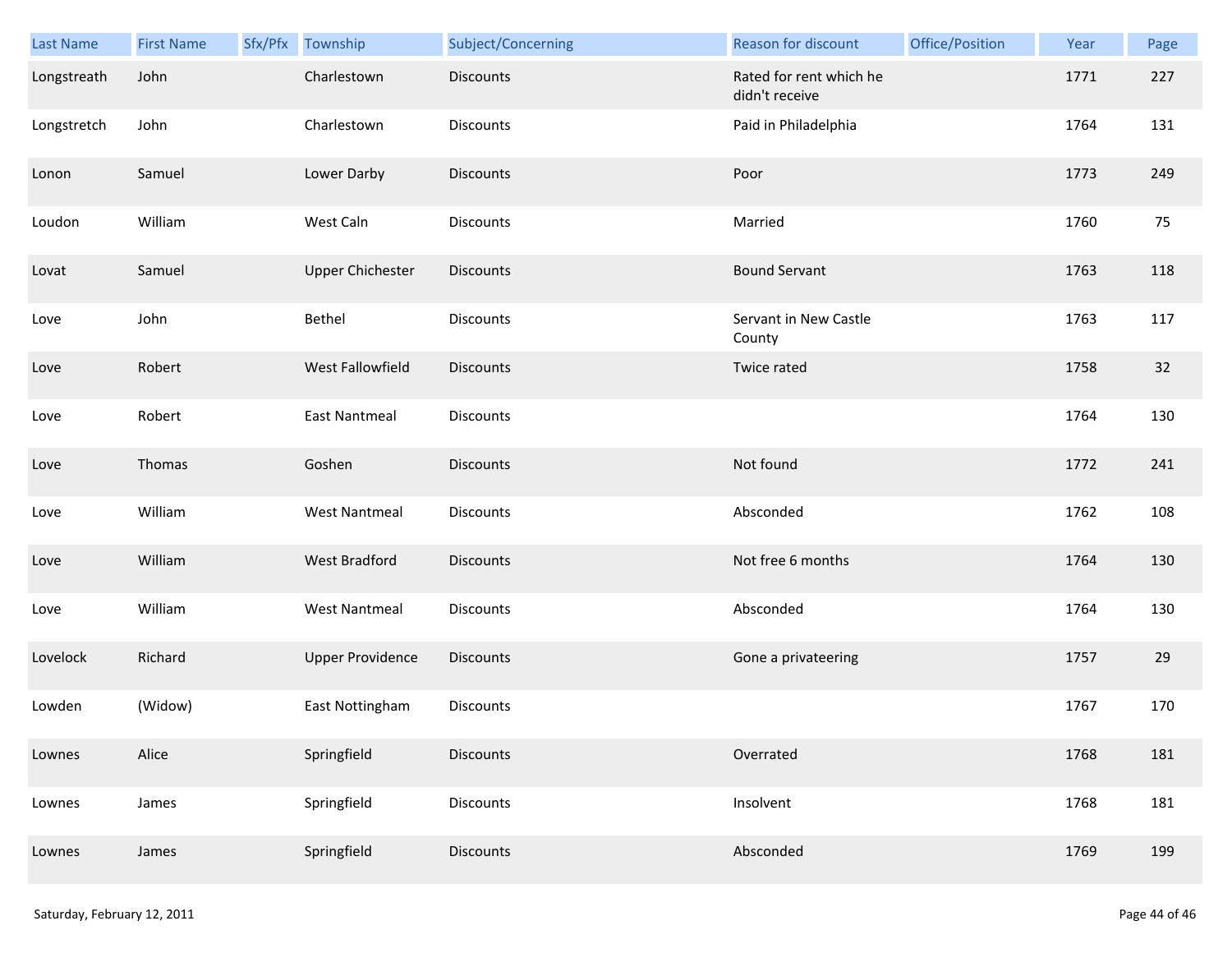| Last Name | <b>First Name</b> | Sfx/Pfx | Township        | Subject/Concerning | <b>Reason for discount</b> | Office/Position   | Year | Page |
|-----------|-------------------|---------|-----------------|--------------------|----------------------------|-------------------|------|------|
| Lownes    | Joseph            |         | Springfield     | Paid for service   |                            | Township Assessor | 1774 | 255  |
| Lownes    | Joseph            |         | Springfield     | Paid for service   |                            | Township Assessor | 1775 | 261  |
| Lownes    | Joseph            |         | Springfield     | Paid for service   |                            | Township Assessor | 1776 | 272  |
| Lowns     | Benanuel          |         | Springfield     | <b>Discounts</b>   | Overrated                  |                   | 1759 | 60   |
| Lowns     | Benanuel          |         | Springfield     |                    |                            | Township Assessor | 1760 | 83   |
| Lowns     | George            |         | Springfield     |                    |                            | Township Assessor | 1766 | 154  |
| Lowrey    | David             |         | East Nottingham | Discounts          |                            |                   | 1765 | 139  |
| Lowrey    | John              |         | Oxford          | Discounts          | Absconded                  |                   | 1770 | 209  |
| Lowrey    | Robert            |         | Kennett         | Discounts          | Very Poor                  |                   | 1757 | 12   |
| Lowrey    | Robert            |         | Kennett         | <b>Discounts</b>   | Ran away                   |                   | 1758 | 42   |
| Lowrey    | Robert            |         | Kennett         | Discounts          | Absconded                  |                   | 1758 | 46   |
| Lowry     | James             |         | Londonderry     | Discounts          | Gone                       |                   | 1771 | 224  |
| Lowther   | George            |         | Middletown      | Discounts          | Absconded                  |                   | 1762 | 108  |
| Loyd      | Daniel            |         | Sadsbury        | <b>Discounts</b>   | Enlisted                   |                   | 1758 | 45   |
| Lucas     | Samuel            |         | New London      | Discounts          | Poor or Enlisted           |                   | 1778 | 283  |
| Lucas     | Thomas            |         | Oxford          | <b>Discounts</b>   | Not to be had              |                   | 1774 | 258  |
| Luckey    | Hugh              |         | Oxford          | Paid for service   |                            | Township Assessor | 1763 | 114  |